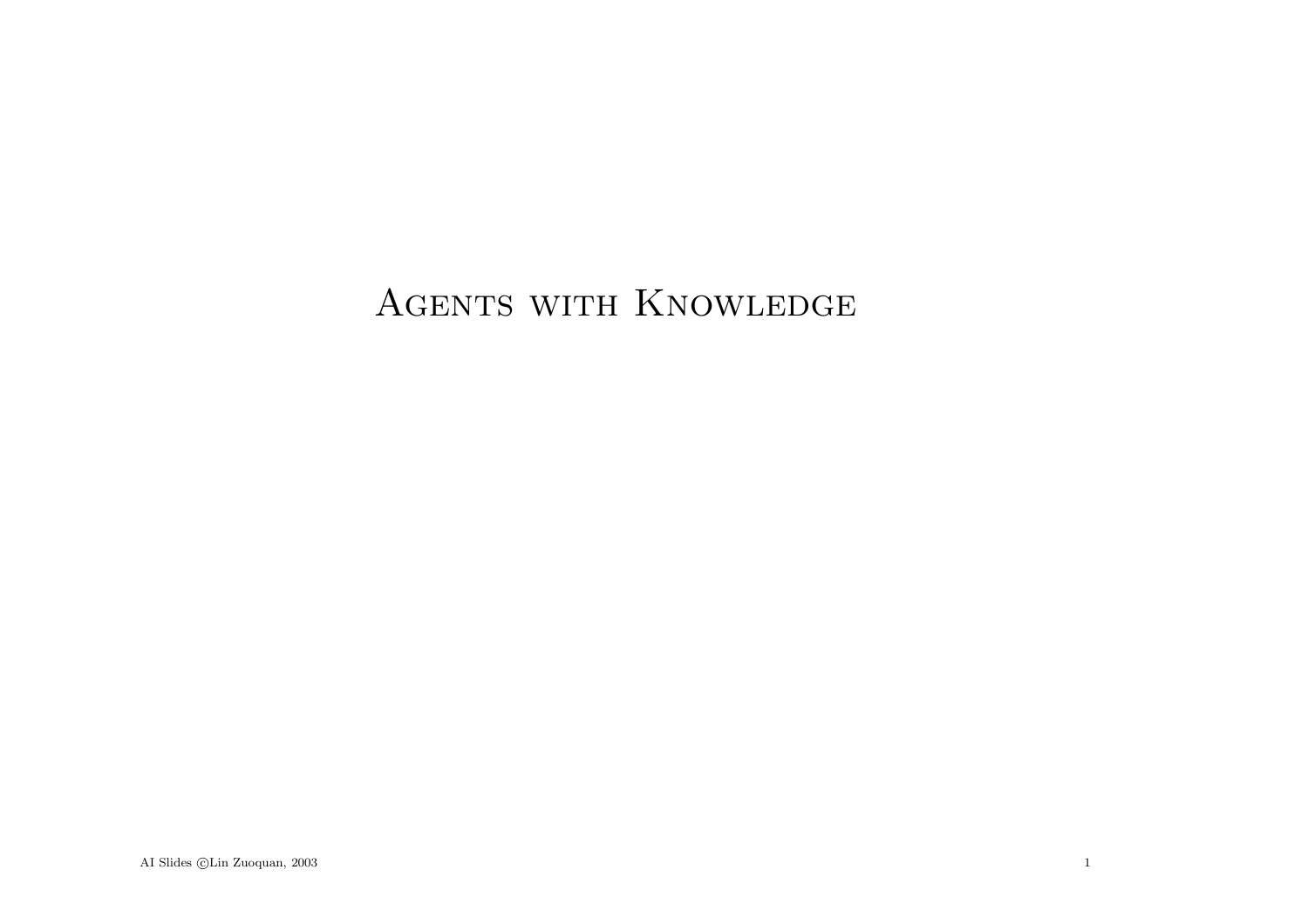# 5 AGENTS WITH KNOWLEDGE: Outline

- $\diamondsuit$  Knowledge agents
- $\Diamond$  Logic
- $\diamondsuit$  Propositional logic
- $\diamondsuit$  First-order logic
- $\diamondsuit$  Situation calculus
- $\Diamond$  Logical Agent
- $\diamondsuit$  Knowledge
- $\diamondsuit$  Ontology
- $\diamondsuit$  Action and change
- $\Diamond$  Mental states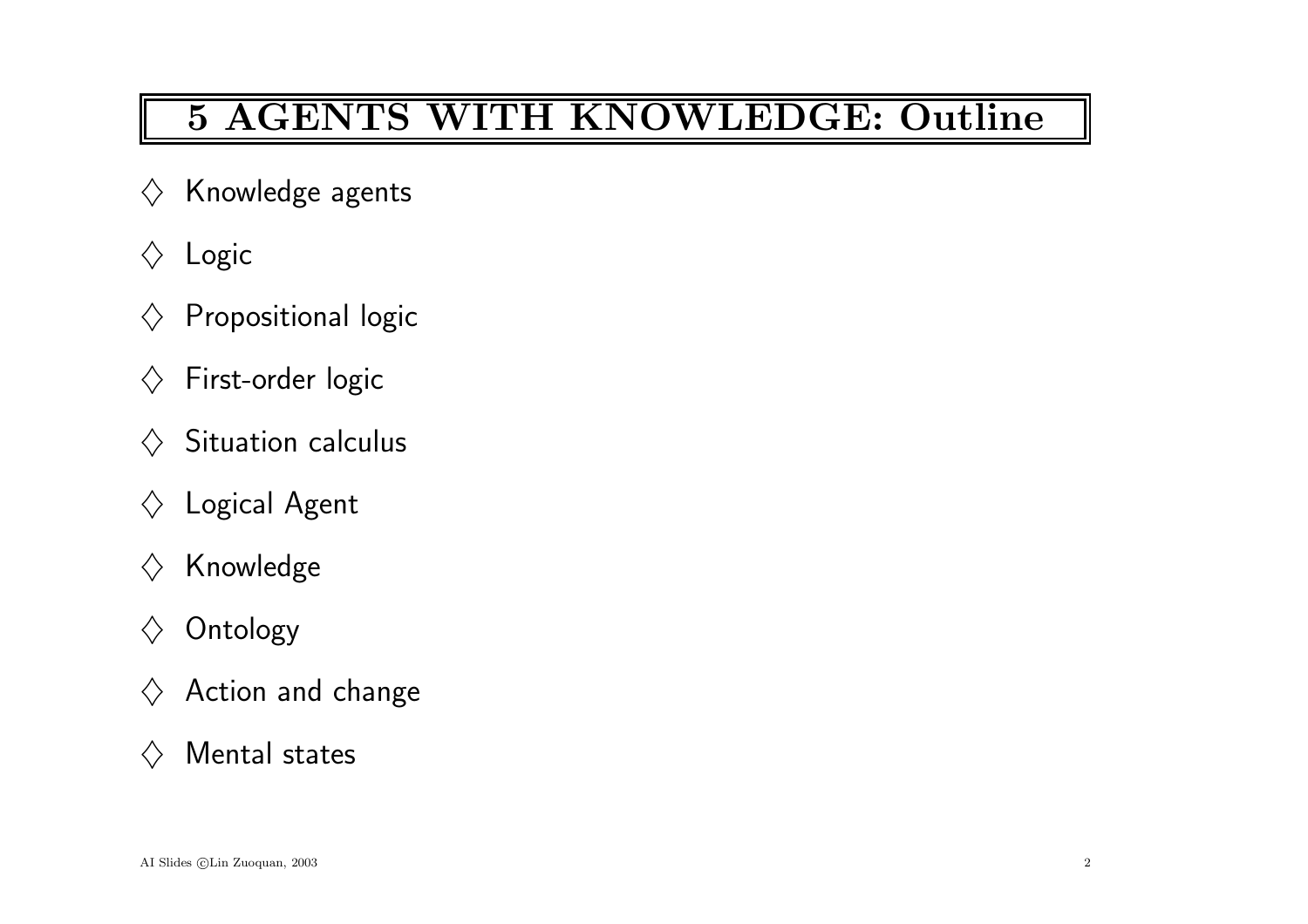# $\Diamond$  Belief

- $\diamondsuit$  Belief-desire-intension
- $\diamondsuit$  Frame, semantic network and inheritance
- $\diamondsuit$  Agents with Commonsense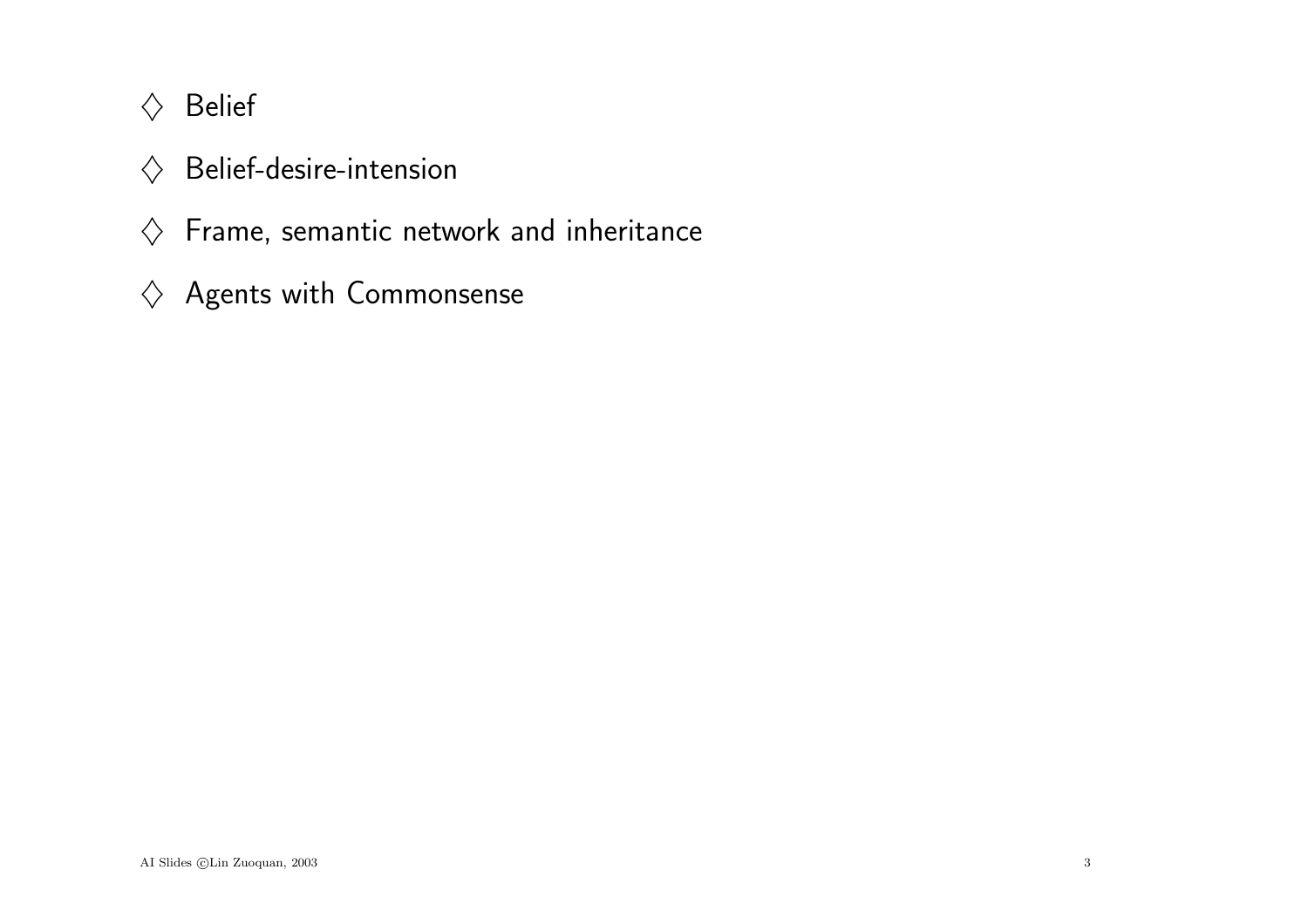

Knowledge base  $(KB)$  = set of sentences in a formal language

Declarative approach to building an agent (or other system): TELL it what it needs to know

Then it can Ask itself what to do—answers should follow from the KB

Agents can be viewed at the knowledge level i.e., what they know, regardless of how implemented

Or at the implementation level

i.e., data structures in KB and algorithms that manipulate them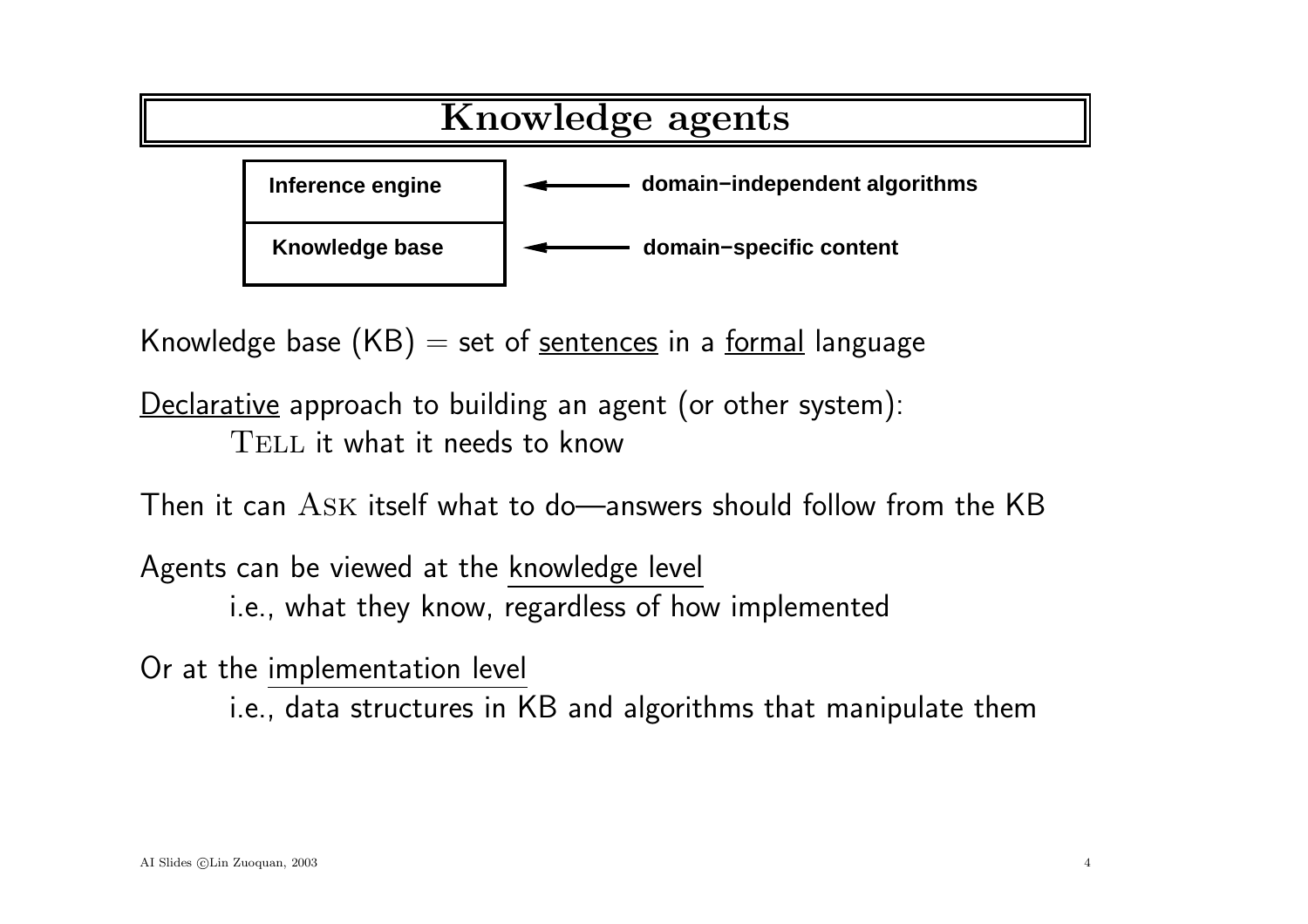### A simple knowledge-based agent

function KB-AGENT( percept) returns an action static: KB, a knowledge base t, <sup>a</sup> counter, initially 0, indicating time Tell(KB,Make-Percept-Sentence( percept, <sup>t</sup>))  $action \leftarrow \text{ASK}(KB, \text{MAKE-ACTION-Query}(t))$  $TELL(KB, MAKE-ACTION-SENTERCE(action, t))$  $t \leftarrow t + 1$ return action

The agen<sup>t</sup> must be able to:

Represent states, actions, etc. Incorporate new percepts Update internal representations of the world Deduce hidden properties of the world Deduce appropriate actions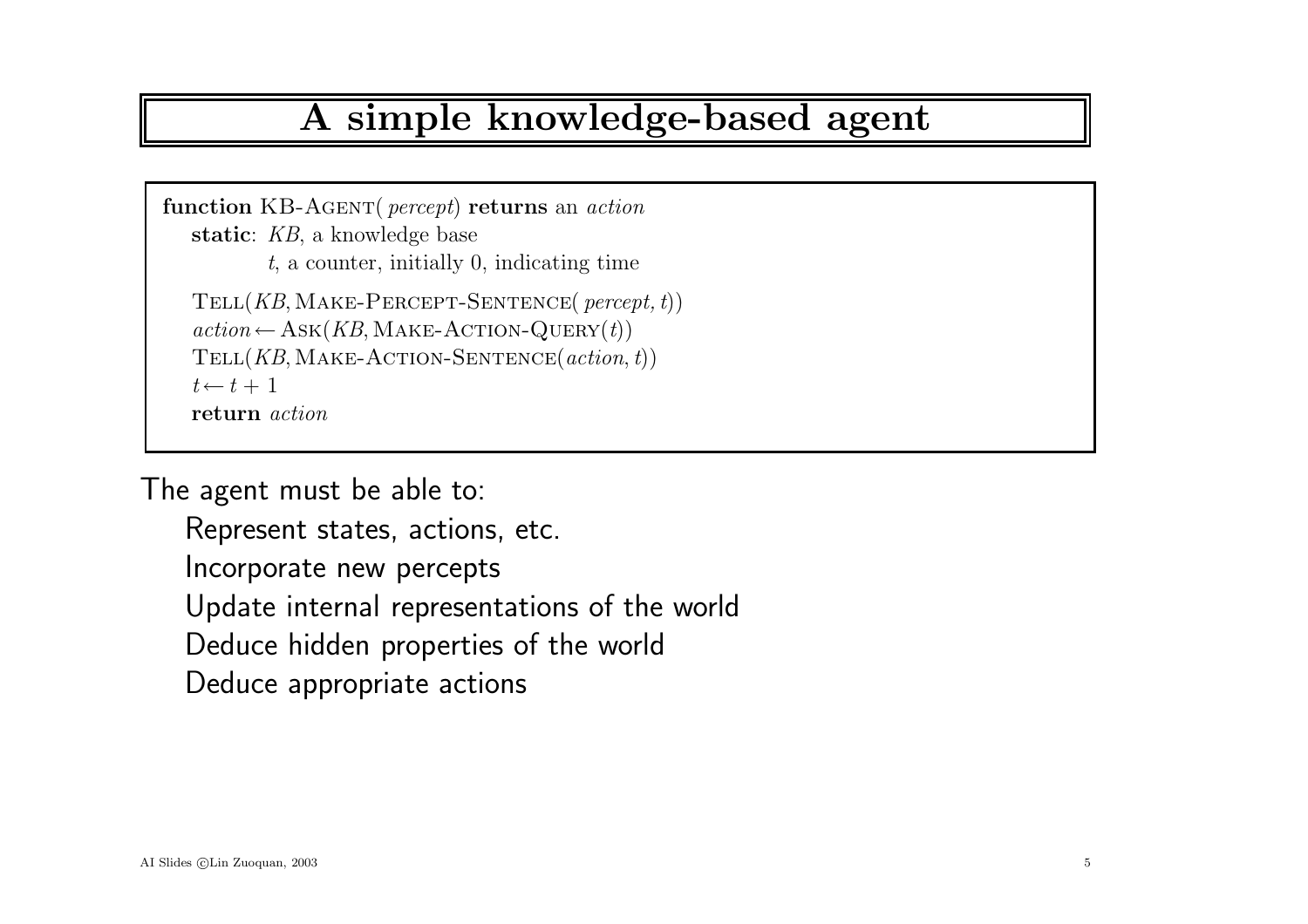# Logic

Logics are formal languages for representing information such that conclusions can be drawn

Syntax defines the sentences in the language

Semantics define the "meaning" of sentences; i.e., define truth of a sentence in a world

E.g., the language of arithmetic

 $x + 2 \ge y$  is a sentence;  $x^2 + y > 0$  is not a sentence

 $x + 2 \geq y$  is true iff the number  $x + 2$  is no less than the number y

 $x + 2 \geq y$  is true in a world where  $x = 7$ ,  $y = 1$  $x + 2 \ge y$  is false in a world where  $x = 0$ ,  $y = 6$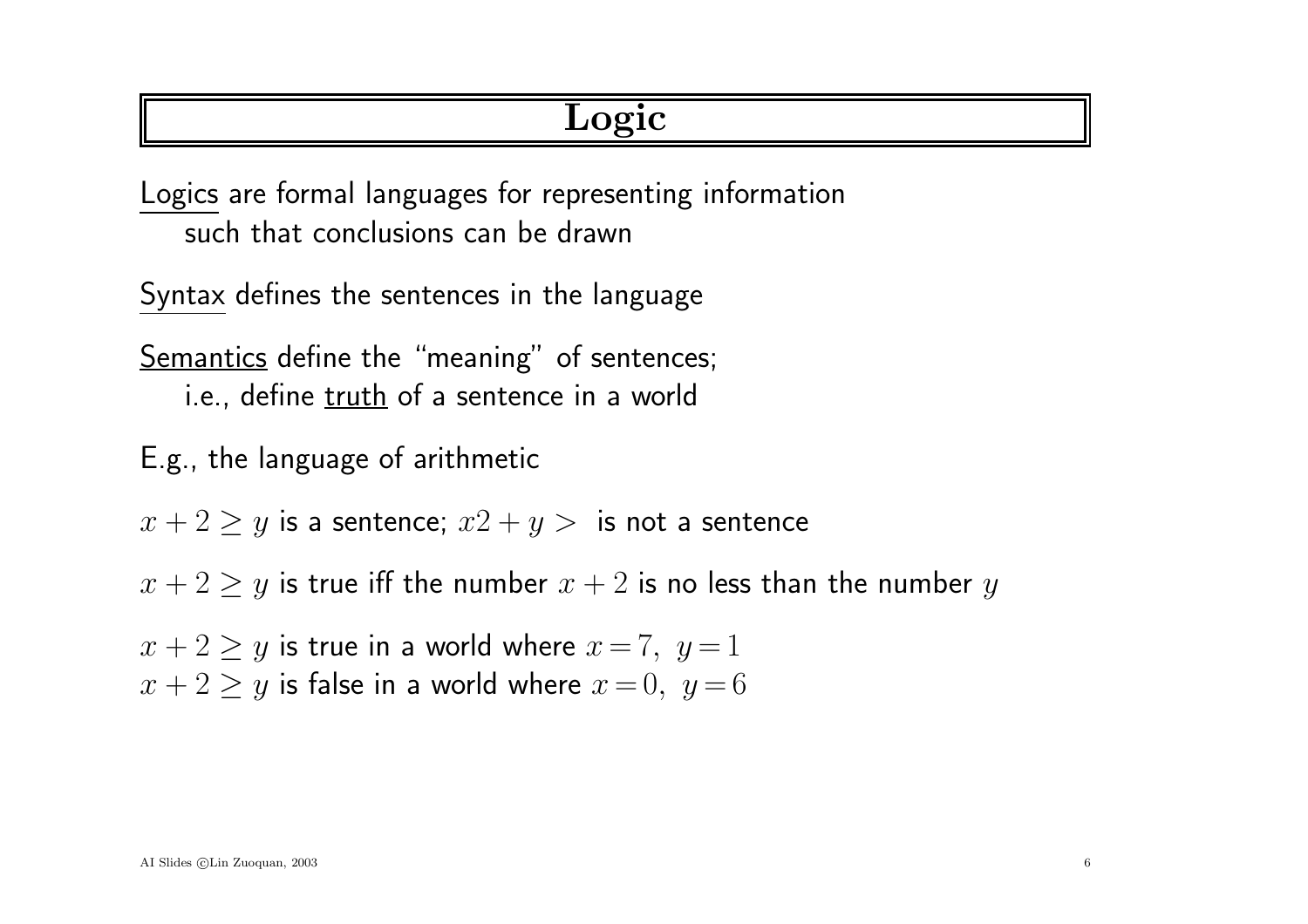# Types of logic

Logics are characterized by what they commit to as "primitives"

Ontological commitment: what exists—facts? objects? time? beliefs?

Epistemological commitment: what states of knowledge?

| Language            | Ontological Commitment           | Epistemological Commitment   |
|---------------------|----------------------------------|------------------------------|
| Propositional logic | facts                            | true/false/unknown           |
| First-order logic   | facts, objects, relations        | true/false/unknown           |
| Temporal logic      | facts, objects, relations, times | true/false/unknown           |
| Probability theory  | facts                            | degree of belief $01$        |
| Fuzzy logic         | degree of truth                  | degree of belief $0\ldots 1$ |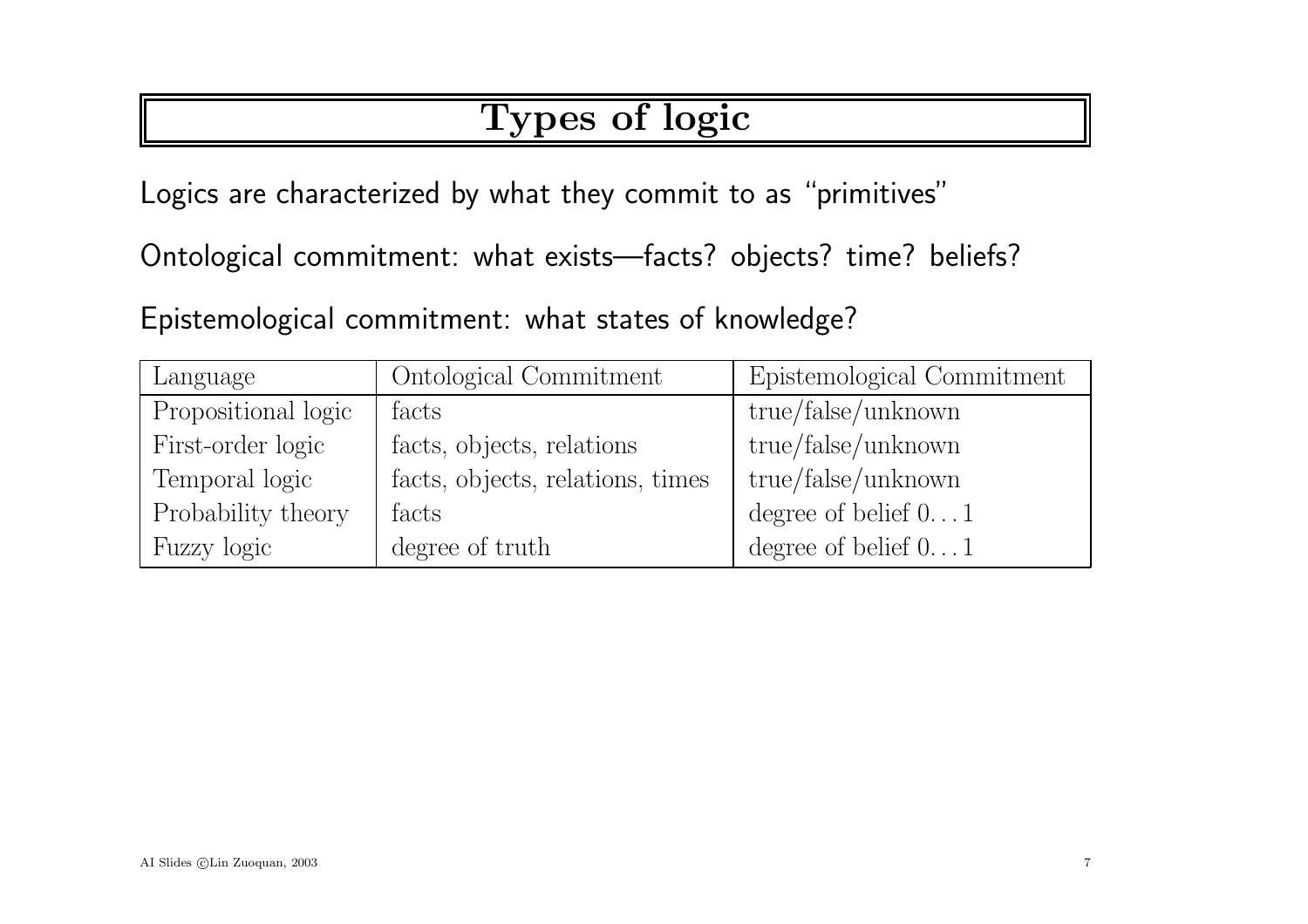# Entailment

Entailment means one thing follows from another

 $KB \models \alpha$ 

Knowledge base  $KB$  entails sentence  $\alpha$ if and only if  $\alpha$  is true in all worlds where  $KB$  is true

E.g., the KB containing "the Giants won" and "the Reds won" entails "Either the Giants won or the Reds won"

Entailment is a relationship between sentences (i.e.,  $syntax$ ) that is based on semantics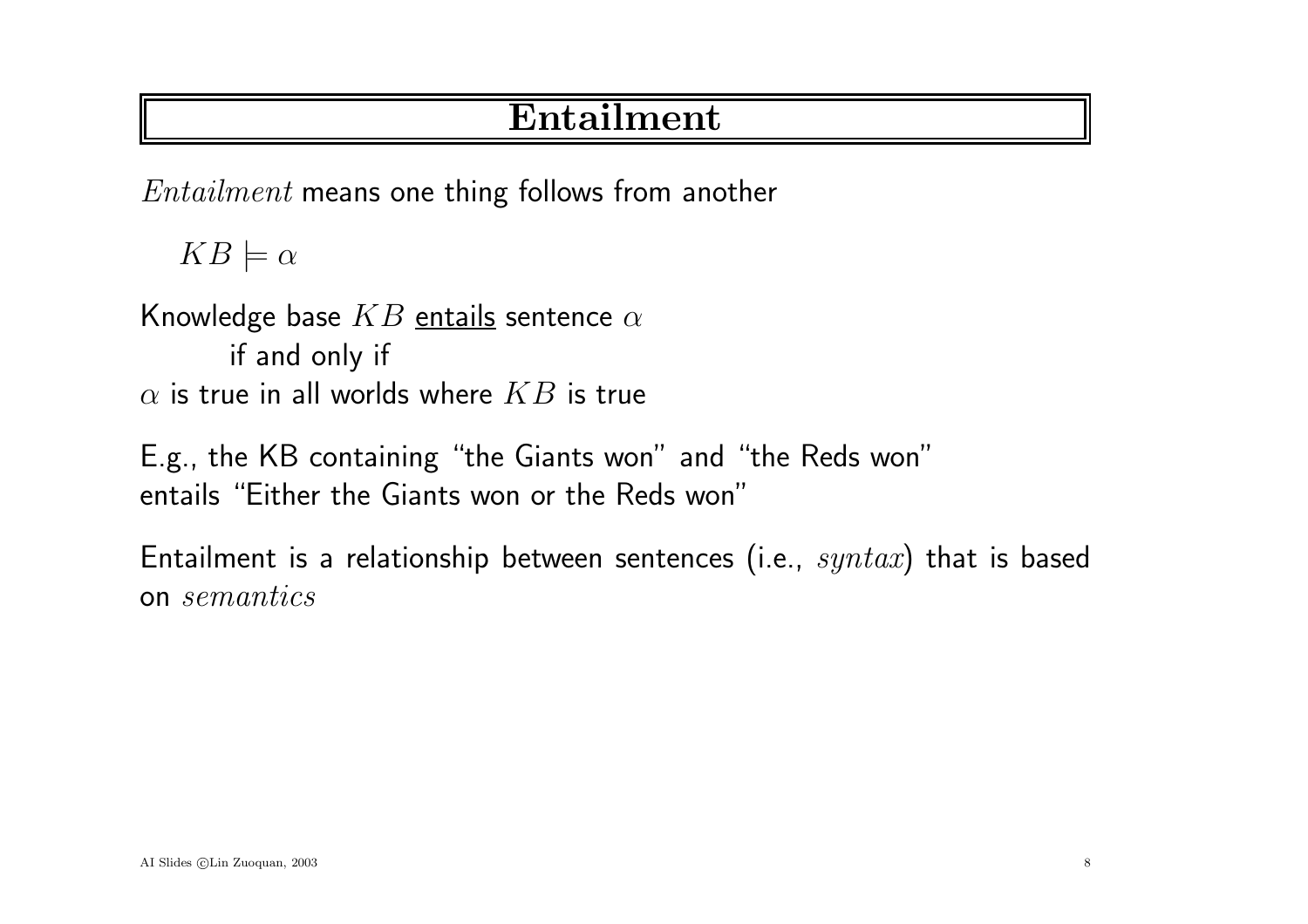# Models

Logicians typically think in terms of models, which are formally structured worlds with respect to which truth can be evaluated

We say  $m$  is a model of a sentence  $\alpha$  if  $\alpha$  is true in  $m$ 

 $M(\alpha)$  is the set of all models of  $\alpha$ 

Then  $KB \models \alpha$  if and only if  $M(KB) \subseteq M(\alpha)$ 

E.g.  $KB =$  Giants won and Reds won  $\alpha =$  Giants won **M(** $\alpha$ )

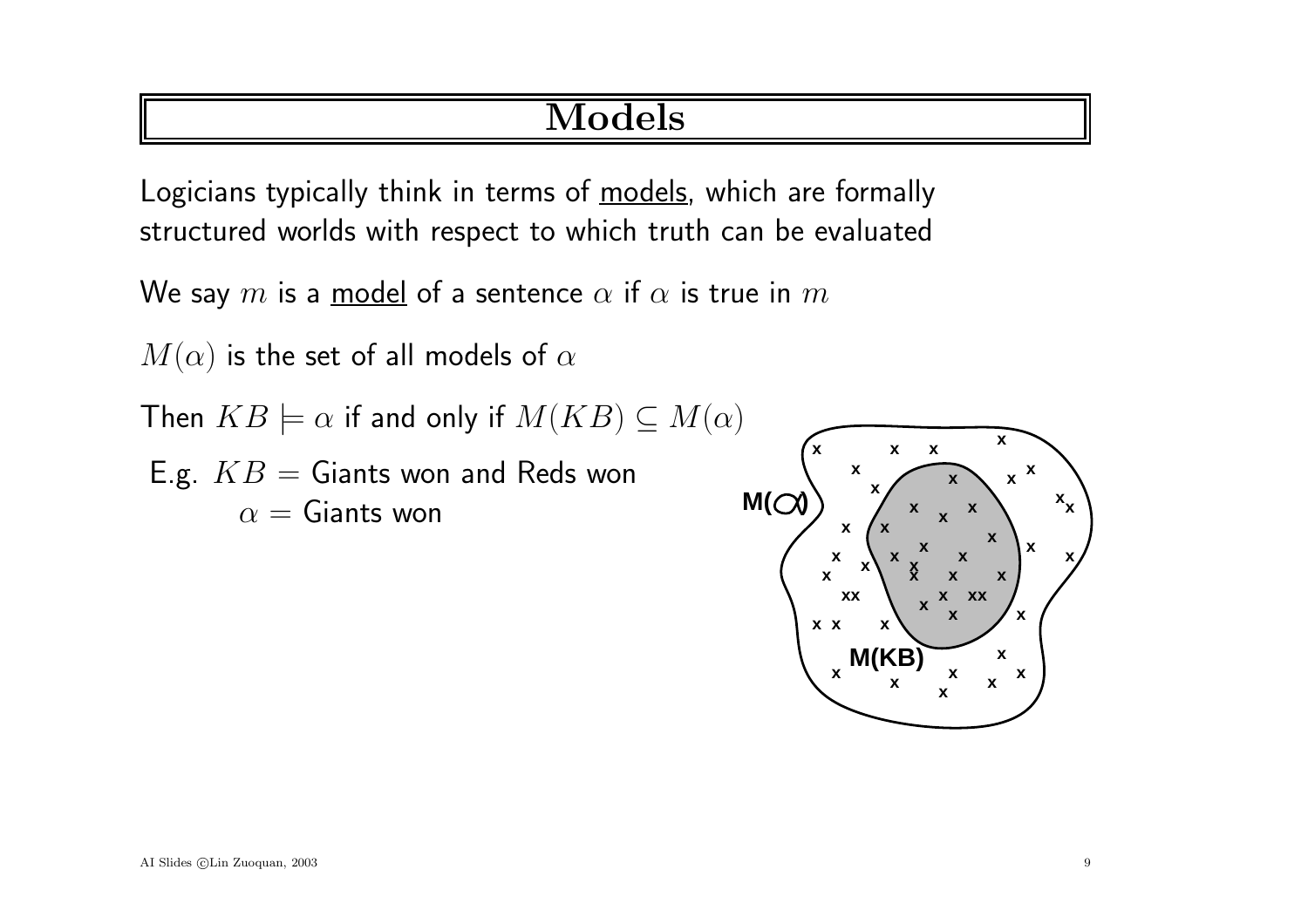### Inference

 $KB \vdash_i \alpha$  = sentence  $\alpha$  can be derived from  $KB$  by procedure i

```
Soundness: i is sound if
whenever KB \vdash_i \alpha, it is also true that KB \models \alpha
```

```
Completeness: i is complete if
whenever KB \models \alpha, it is also true that KB \vdash_i \alpha
```
Preview: we will define <sup>a</sup> logic (first-order logic) which is expressive enoug<sup>h</sup> to say almost anything of interest, and for which there exists <sup>a</sup> sound and complete inference procedure.

That is, the procedure will answer any question whose answer follows from what is known by the  $KB$ .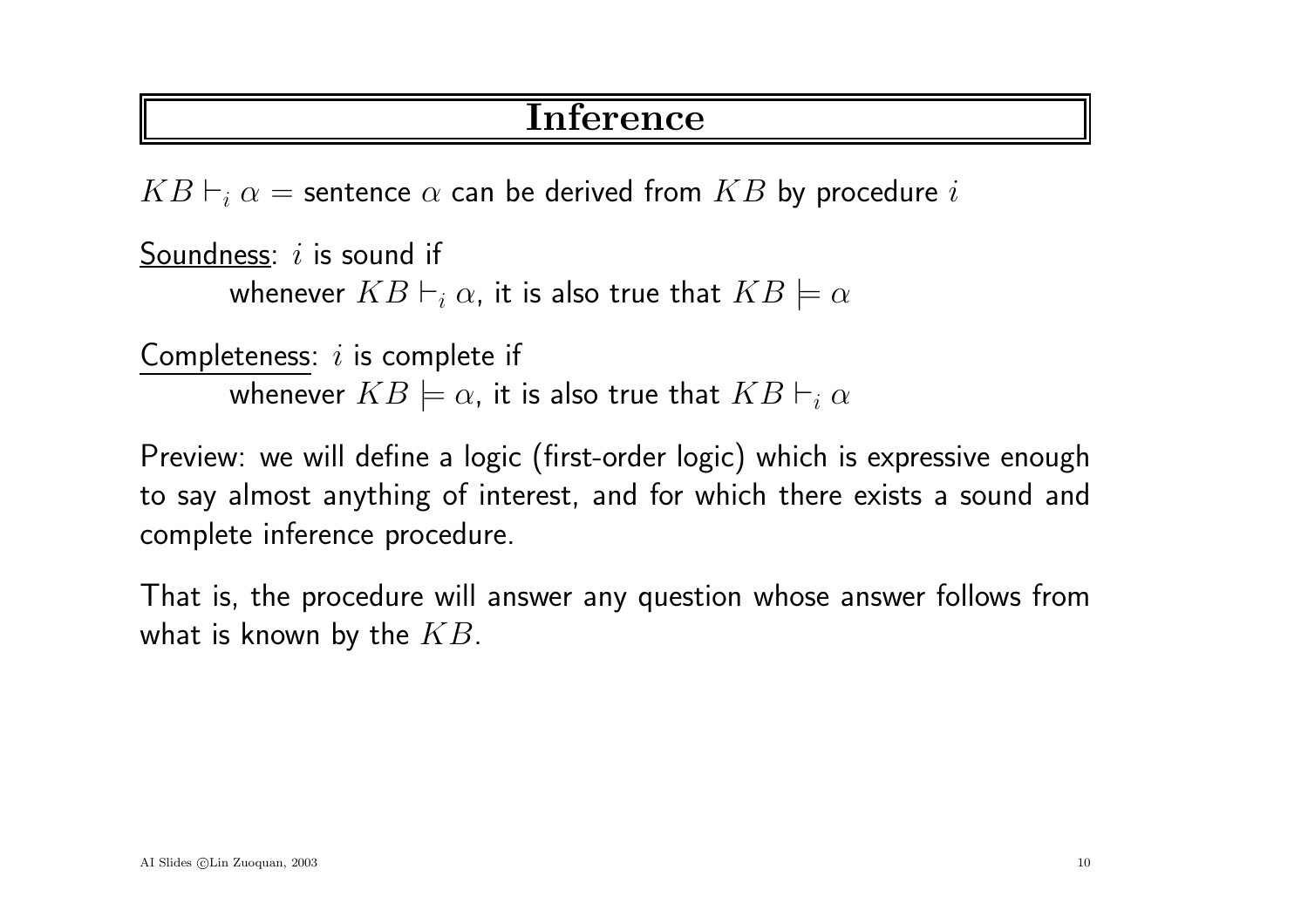# Propositional logic: Syntax

Propositional logic (PL) is the simplest logic—illustrates basic ideas

The proposition symbols  $P_1,\ P_2$  etc are sentences

If  $S$  is a sentence,  $\neg S$  is a sentence

If  $S_1$  and  $S_2$  is a sentence,  $S_1 \wedge S_2$  is a sentence

If  $S_1$  and  $S_2$  is a sentence,  $S_1 \vee S_2$  is a sentence

If  $S_1$  and  $S_2$  is a sentence,  $S_1 \implies S_2$  is a sentence

If  $S_1$  and  $S_2$  is a sentence,  $S_1 \iff S_2$  is a sentence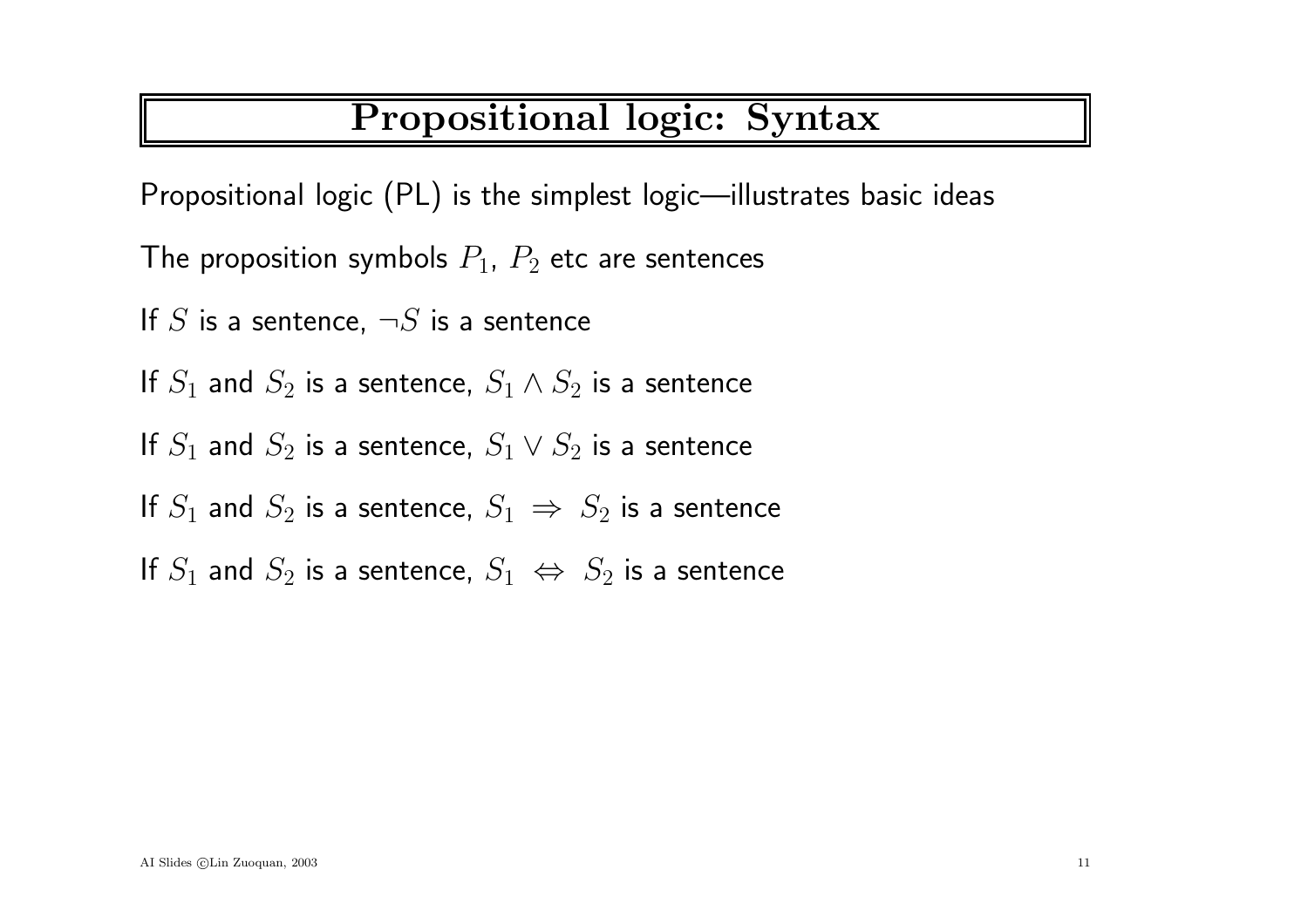# Propositional logic: Semantics

Each model specifies true/false for each proposition symbol

E.g.  $A$   $B$   $C$ True True False

Rules for evaluating truth with respect to a model  $m\mathrm{:}$ 

|                                   | $\neg S$ is true iff         | S     | is false                                                                                              |       |          |
|-----------------------------------|------------------------------|-------|-------------------------------------------------------------------------------------------------------|-------|----------|
|                                   | $S_1 \wedge S_2$ is true iff | $S_1$ | is true and                                                                                           | $S_2$ | is true  |
|                                   | $S_1 \vee S_2$ is true iff   | $S_1$ | is true or                                                                                            | $S_2$ | is true  |
| $S_1 \Rightarrow S_2$ is true iff |                              | $S_1$ | is false or                                                                                           | $S_2$ | is true  |
|                                   | i.e., is false iff $S_1$     |       | is true and $S_2$                                                                                     |       | is false |
|                                   |                              |       | $S_1 \Leftrightarrow S_2$ is true iff $S_1 \Rightarrow S_2$ is true and $S_2 \Rightarrow S_1$ is true |       |          |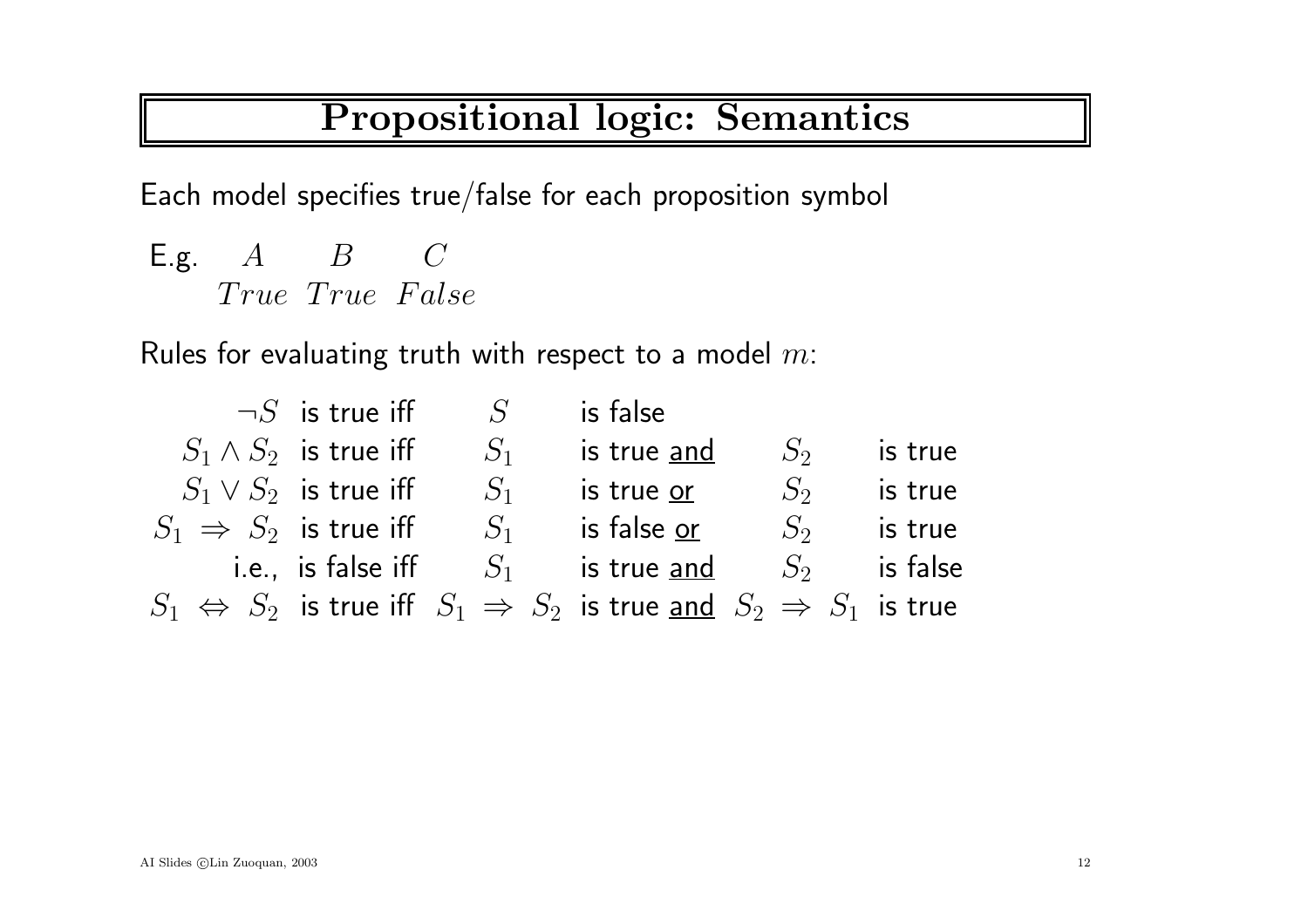Propositional inference: Enumeration method

Let  $\alpha = A \vee B$  and  $KB = (A \vee C) \wedge (B \vee \neg C)$ 

Is it the case that  $KB \models \alpha?$ 

Check all possible models— $\alpha$  must be true wherever  $KB$  is true

| $\mathcal{A}$ |                                   |                                    | $B \mid C \mid A \vee C   B \vee \neg C  $ | $-KB$ | $\alpha$ |
|---------------|-----------------------------------|------------------------------------|--------------------------------------------|-------|----------|
|               | False  False  False               |                                    |                                            |       |          |
|               | False   False   True              |                                    |                                            |       |          |
|               |                                   | False   True   False               |                                            |       |          |
|               | False   True   True               |                                    |                                            |       |          |
|               |                                   | $True \;   \; False \;   \; False$ |                                            |       |          |
|               | $True \;   \; False \;   \; True$ |                                    |                                            |       |          |
|               | $True \mid True \mid False$       |                                    |                                            |       |          |
|               | $True \mid True \mid True$        |                                    |                                            |       |          |

Truth tables for connectives??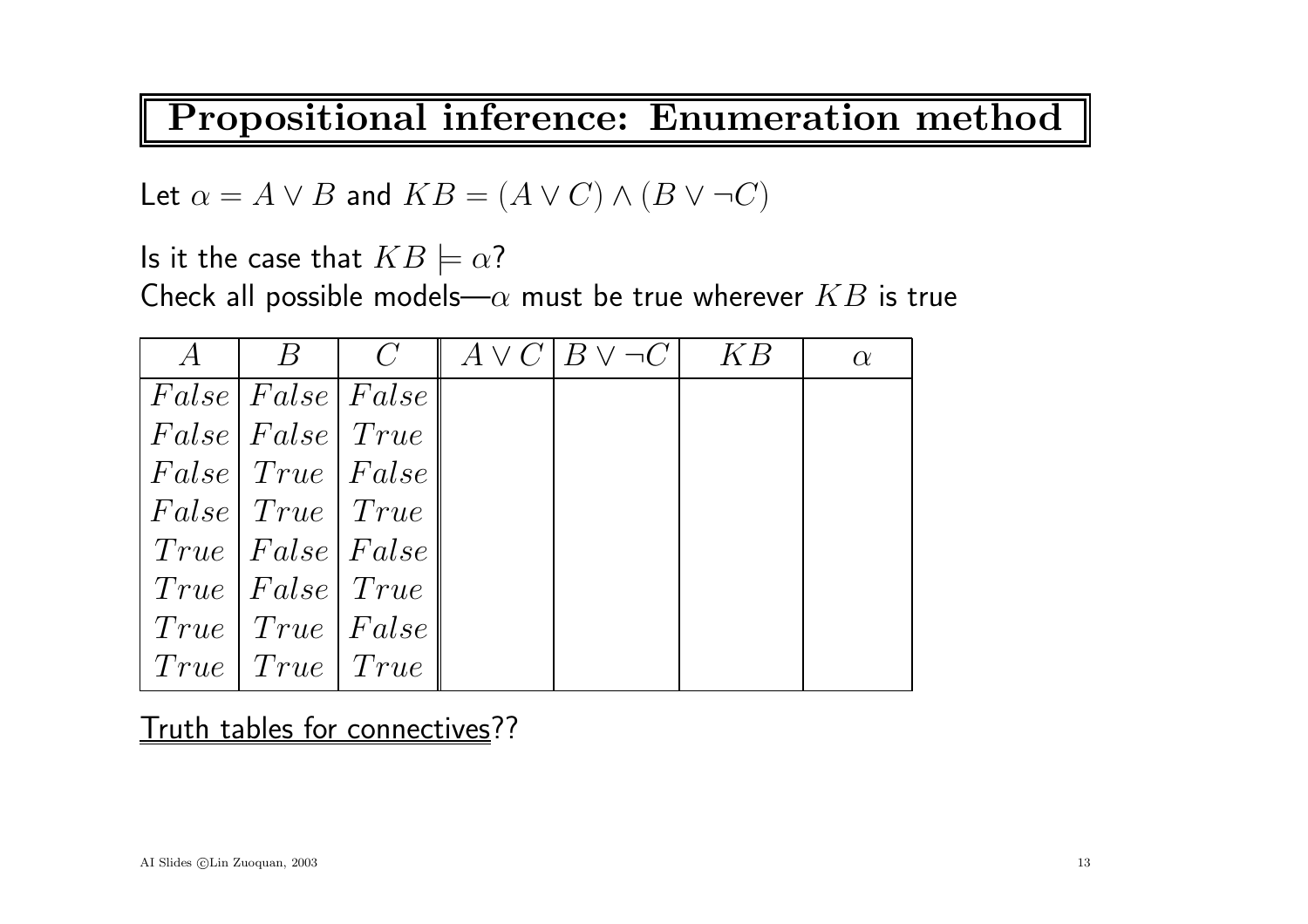# Propositional inference: Solution

| $\mathcal{A}$ | $\overline{B}$                     | $\overline{C}$ |                   | $A \vee C$ $B \vee \neg C$ | KB    | $\alpha$ |
|---------------|------------------------------------|----------------|-------------------|----------------------------|-------|----------|
|               | False False False                  |                | $\parallel False$ | True                       | False | False    |
|               | False   False   True               |                | True              | False                      | False | False    |
|               | False   True   False               |                | False             | True                       | False | True     |
|               | False   True   True                |                | True              | True                       | True  | True     |
|               | $True \,   \, False \,   \, False$ |                | True              | True                       | True  | True     |
|               | True   False   True                |                | True              | False                      | False | True     |
|               | $True \mid True \mid False$        |                | True              | True                       | True  | True     |
|               | $True \mid True \mid True$         |                | True              | True                       | True  | True     |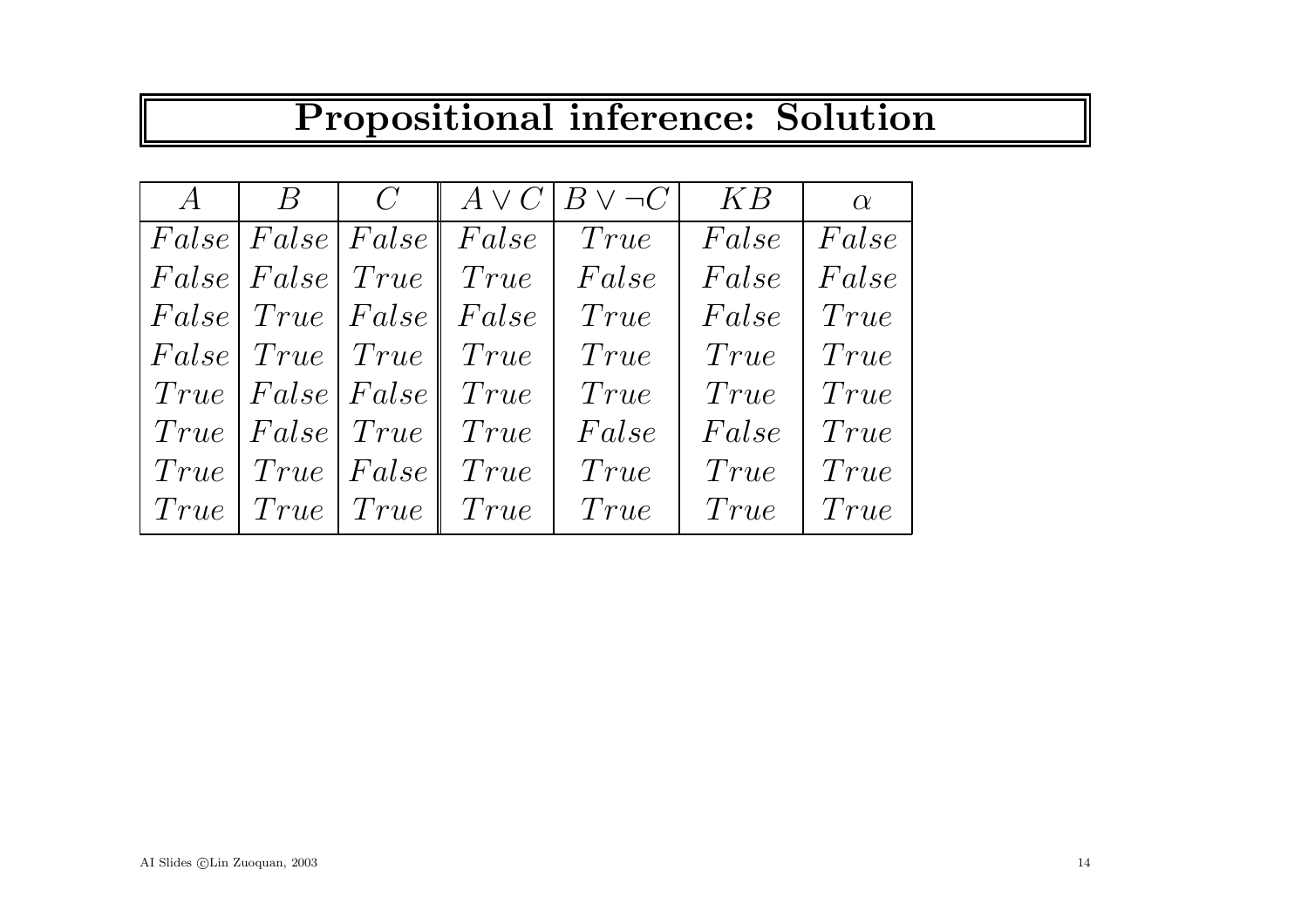# Inference by enumeration

Truth table enumeration algorithm??

Depth-first enumeration of all models is sound and complete

 $O(2^n)$  for  $n$  symbols, problem is co-NP-complete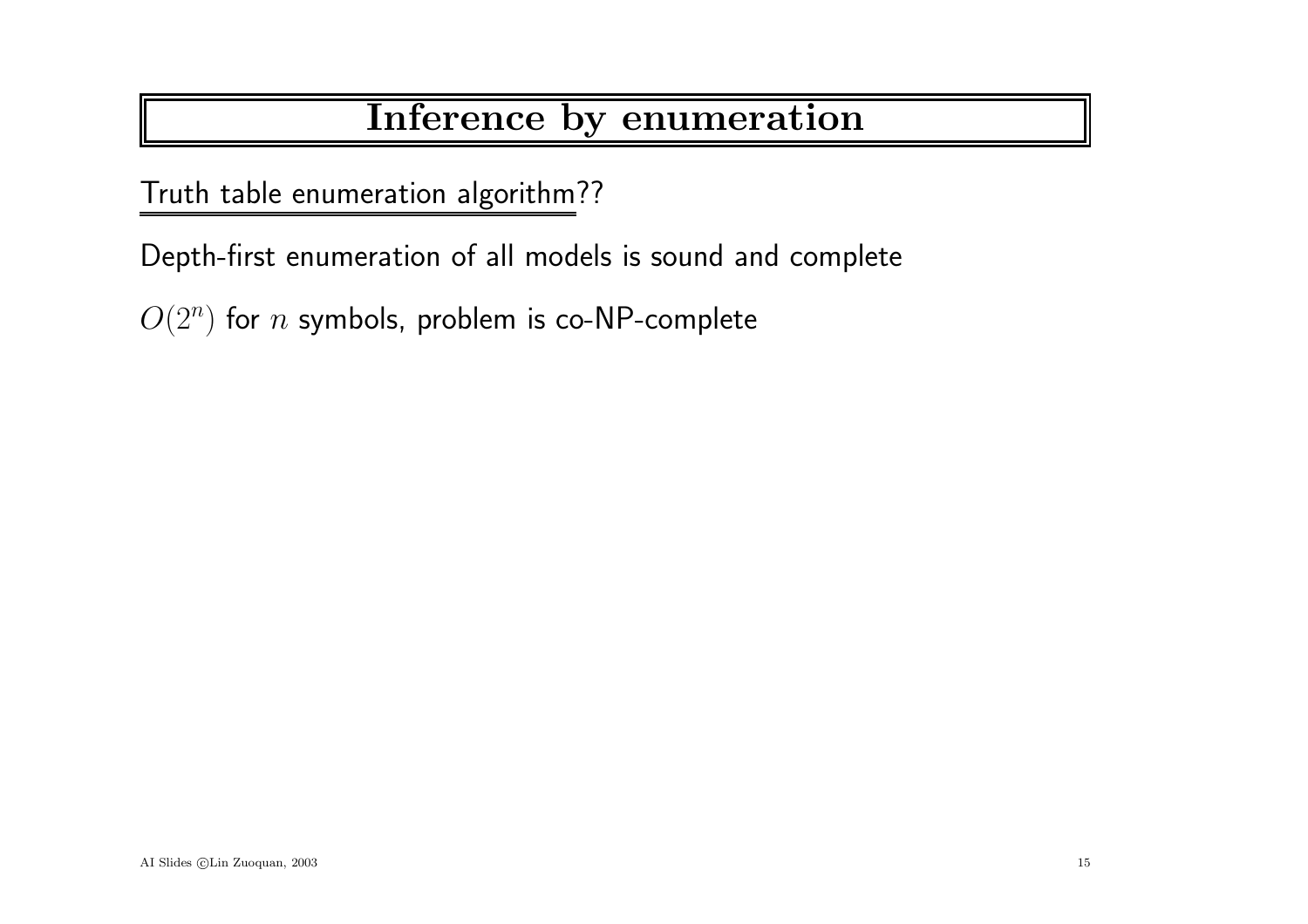# Equivalence

Two sentences are *logically equivalent* iff true in the same models:  $\alpha \equiv \beta$  iff  $\alpha \models \beta$  and  $\beta \models \alpha$ 

12 usual equivalent rules for the connectives

 $\alpha \wedge \beta \equiv \beta \wedge \alpha$  (commutativity of  $\wedge$ ) etc.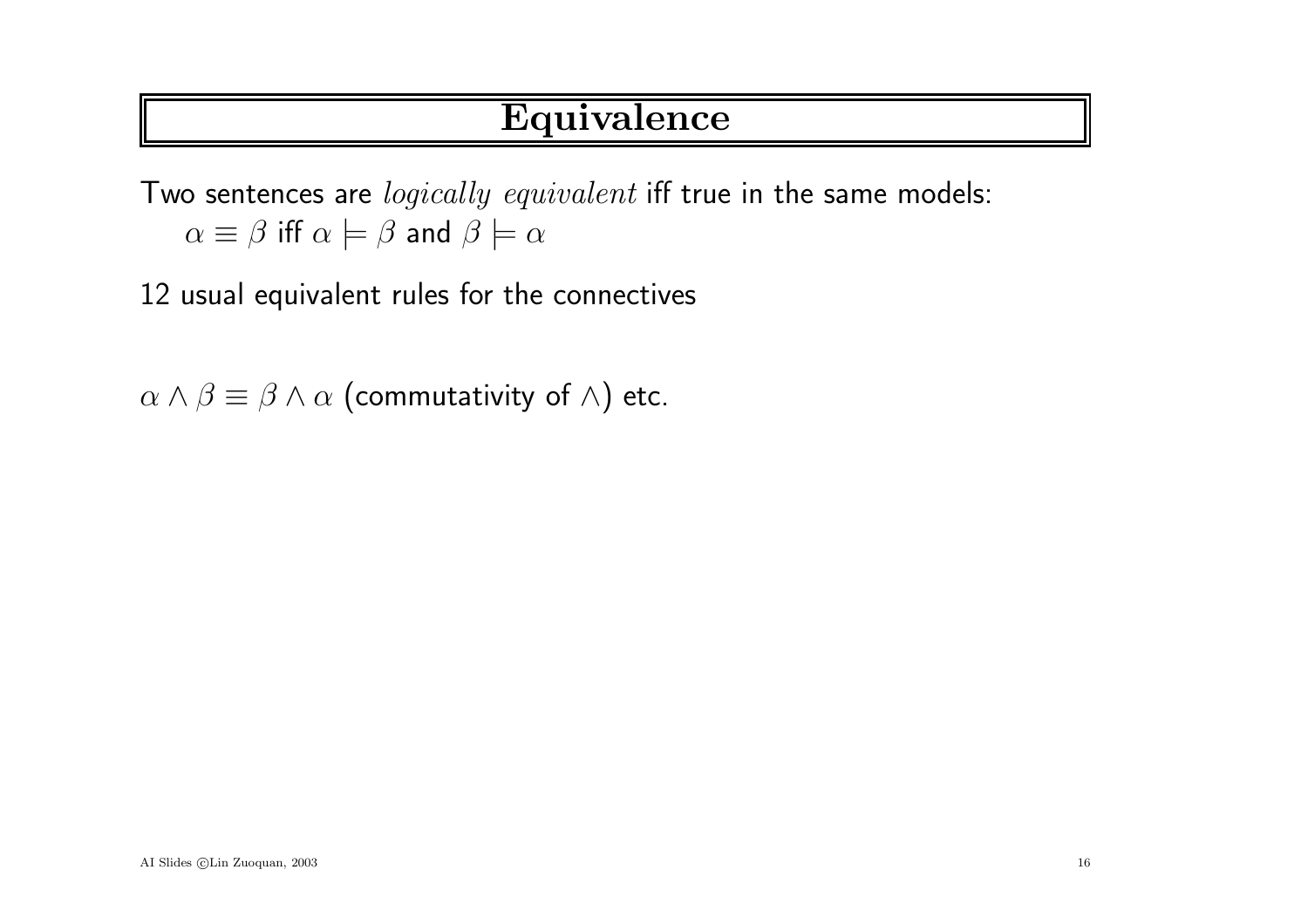### Validity and Satisfiability

A sentence is valid if it is true in all models e.g.,  $A \lor \neg A$ ,  $A \Rightarrow A$ ,  $(A \land (A \Rightarrow B)) \Rightarrow B$ Validity is connected to inference via the <u>Deduction Theorem</u>:  $KB \models \alpha$  if and only if  $(KB \Rightarrow \alpha)$  is valid

A sentence is satisfiable if it is true in some model e.g.,  $A\vee B, \quad \quad C$ 

A sentence is *unsatisfiable* if it is true in no models e.g.,  $A \wedge \neg A$ 

Satisfiability is connected to inference via the following:  $KB \models \alpha$  if and only if  $(KB \land \neg \alpha)$  is unsatisfiable i.e., prove  $\alpha$  by  $reductio$   $ad$   $absurdum$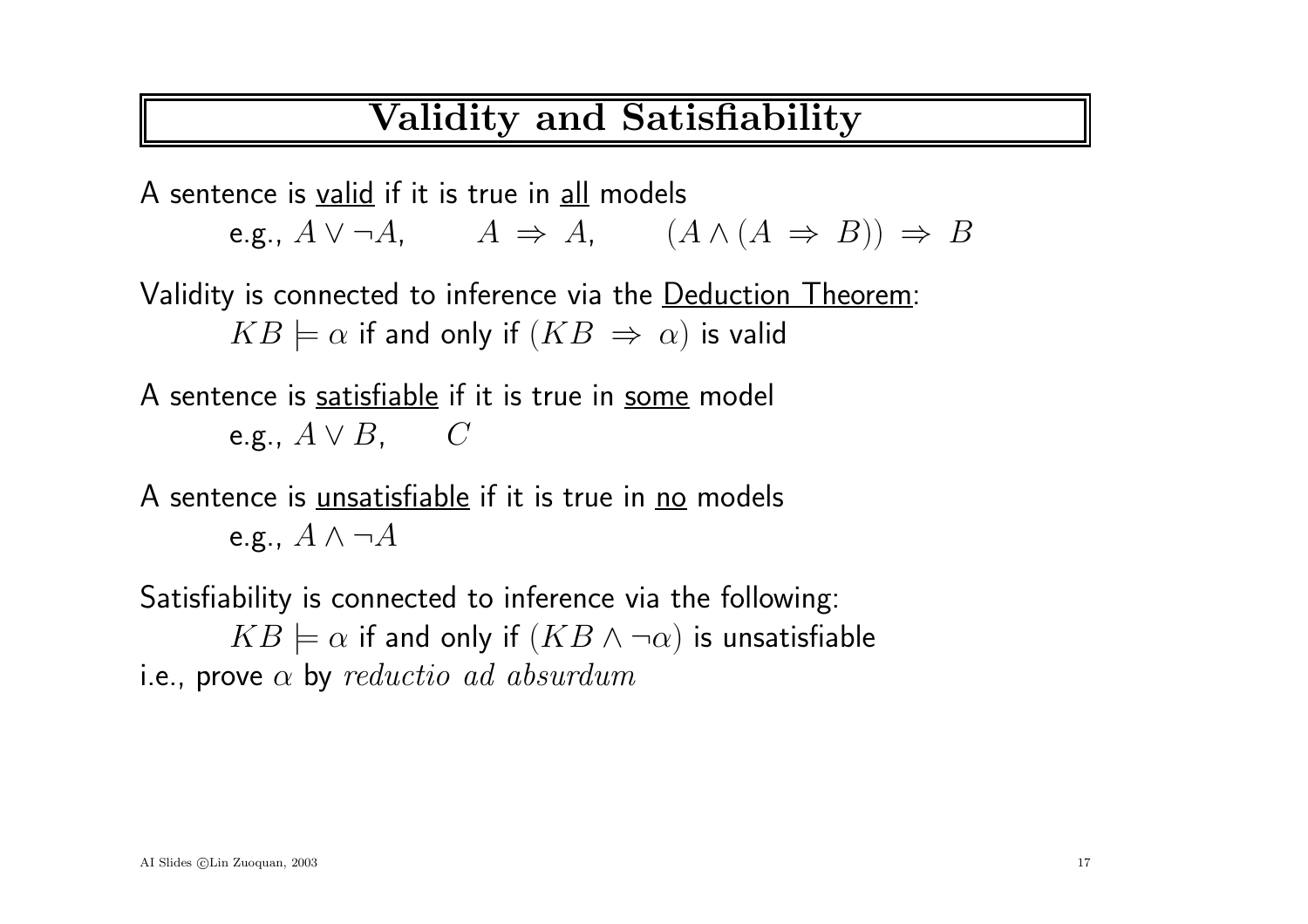# Theorem proving

Proof methods divided (roughly) into two kinds:

Application of inference rules

- 1. Generation of new sentences from old
- 2.  $Proof = a$  sequence of inference rule application Can use inference rules as operators in <sup>a</sup> standard search algorithm
- 3. Typically require translation of sentences into  $normal\ form$

Model checking

- 1. Truth tables enumerations (always exponential in  $n$ )
- 2. Improved backtracking, e.g., Putnam-Davis
- 3. Heuristic search in model space (sound but incomplete) e.g., the GSAT algorithm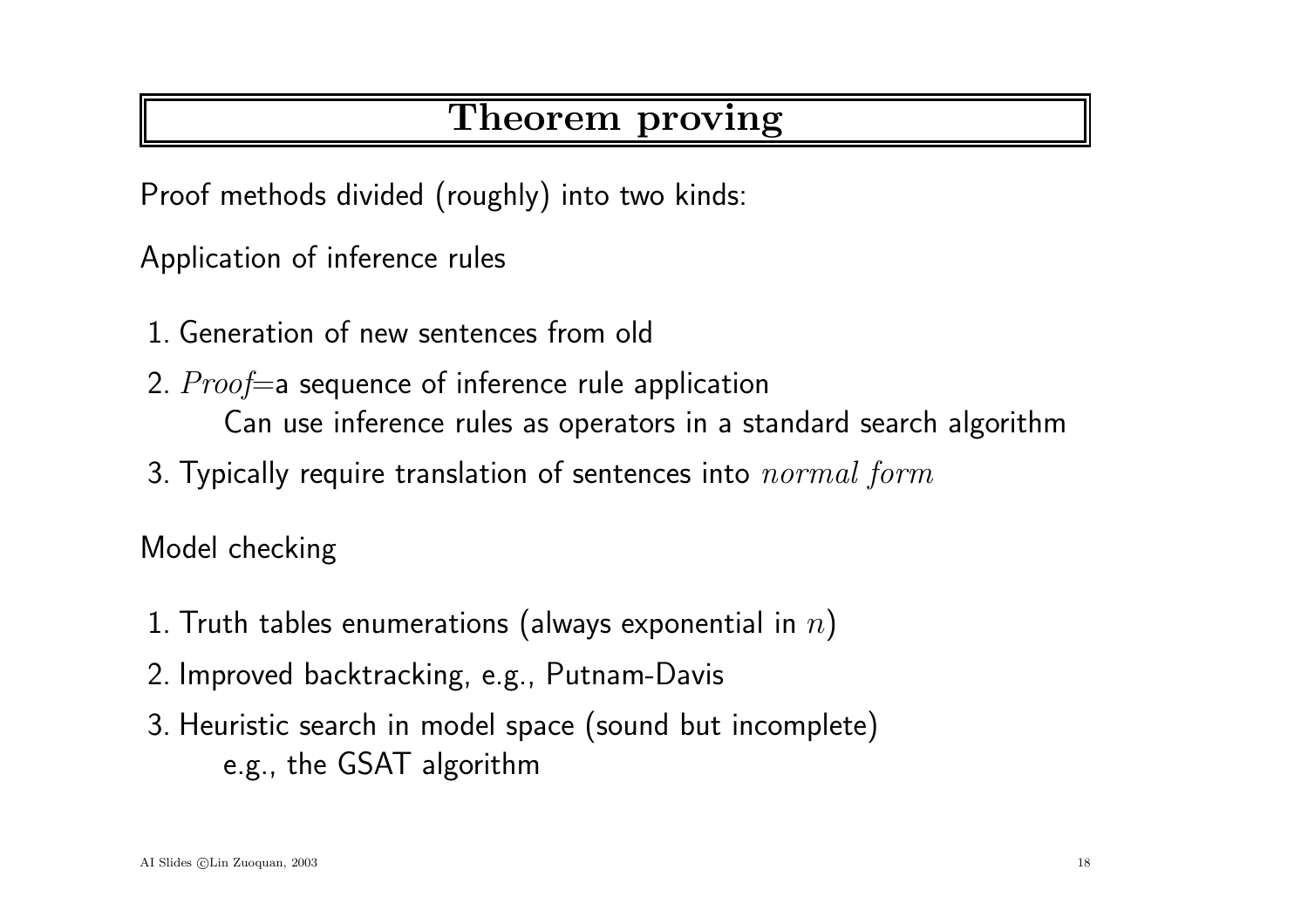# Why FOL: pros and cons of PL

PL is *declarative*: pieces of syntax correspond to facts

- PL allows partial/disjuctive/negated informations (unlike most data structures and databases)
- PL is *compositional*: meaning of  $B_{12} \wedge P_{21}$  is derived from meaning of  $B_{12}$  and  $P_{21}$

Meaning in PL is *context independent*: (unlike natural language, where meaning depends on context )

But, PL has very limited expressive power (unlike natural language) E.g., cannot say "pits cause breeze in the adjacent squares" excepts one sentence for each square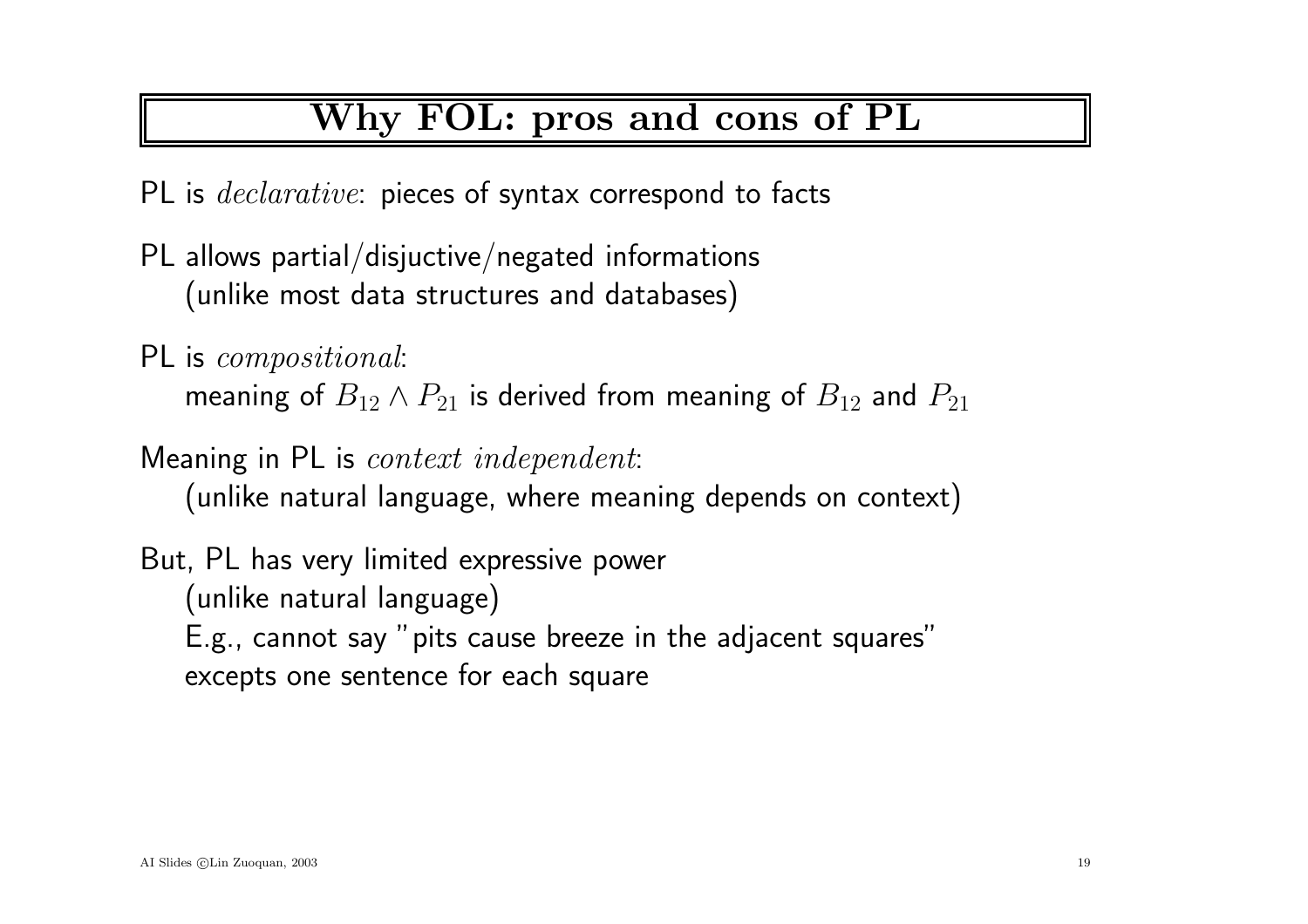# First order logic

Whereas propositional logic assumes world contains facts, first-order logic (like natural language) makes world conceptualization by

- 1. objects
- 2. relations (predicate)
- 3. functions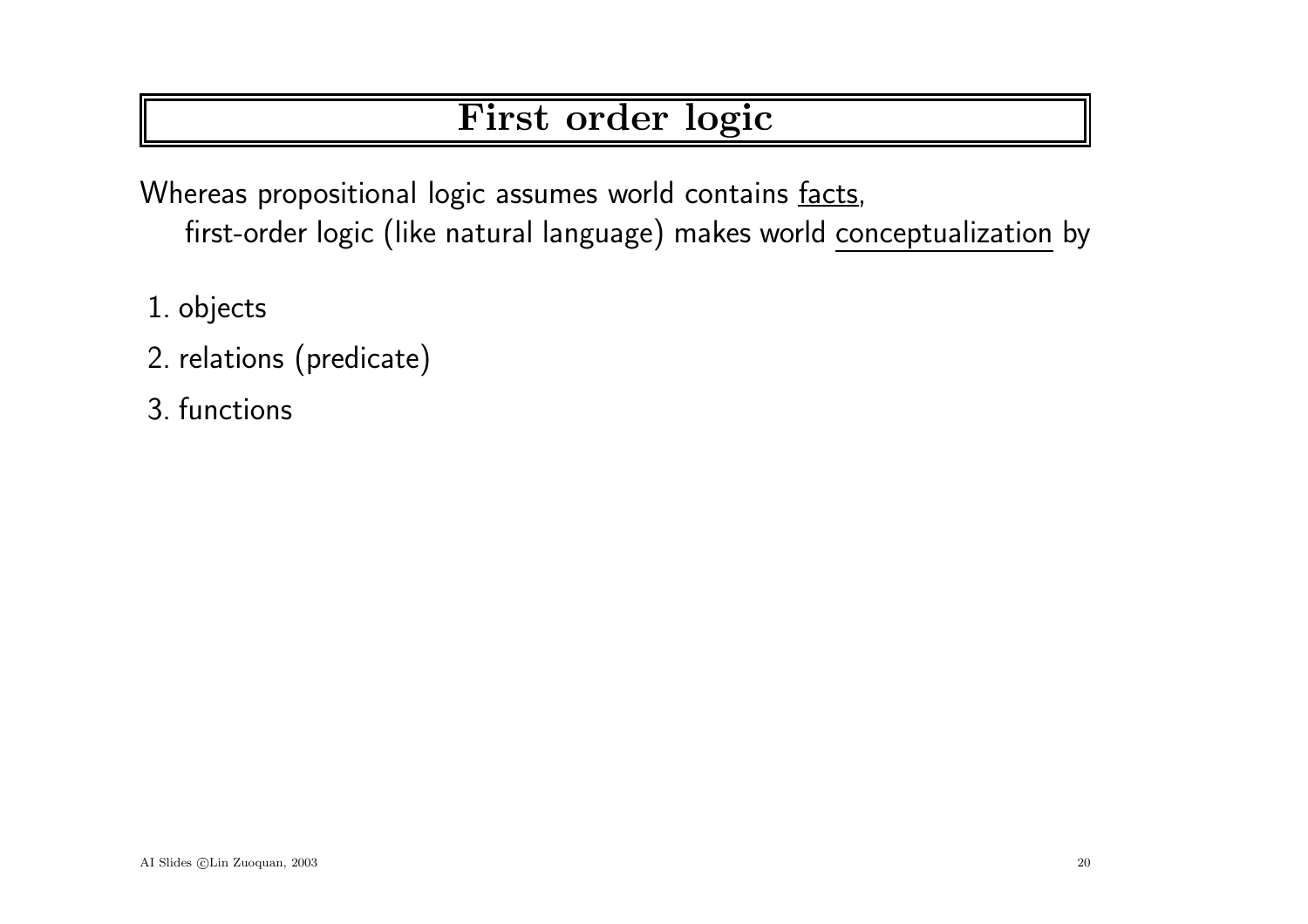### Syntax of FOL

Let  $L$  be a first-order language

Vocabulary: Variables  $x,\;y,\;a,\;b,\ldots$ Constants KingJohn, 2, UCB,... Predicates  $Brother, >, \ldots$ Functions  $Sqrt, LeftLegOf, ...$ Connectives <sup>∧</sup> <sup>∨</sup> <sup>¬</sup> <sup>⇒</sup> <sup>⇔</sup> Equality  $=$ Quantifiers  $∀ ∃$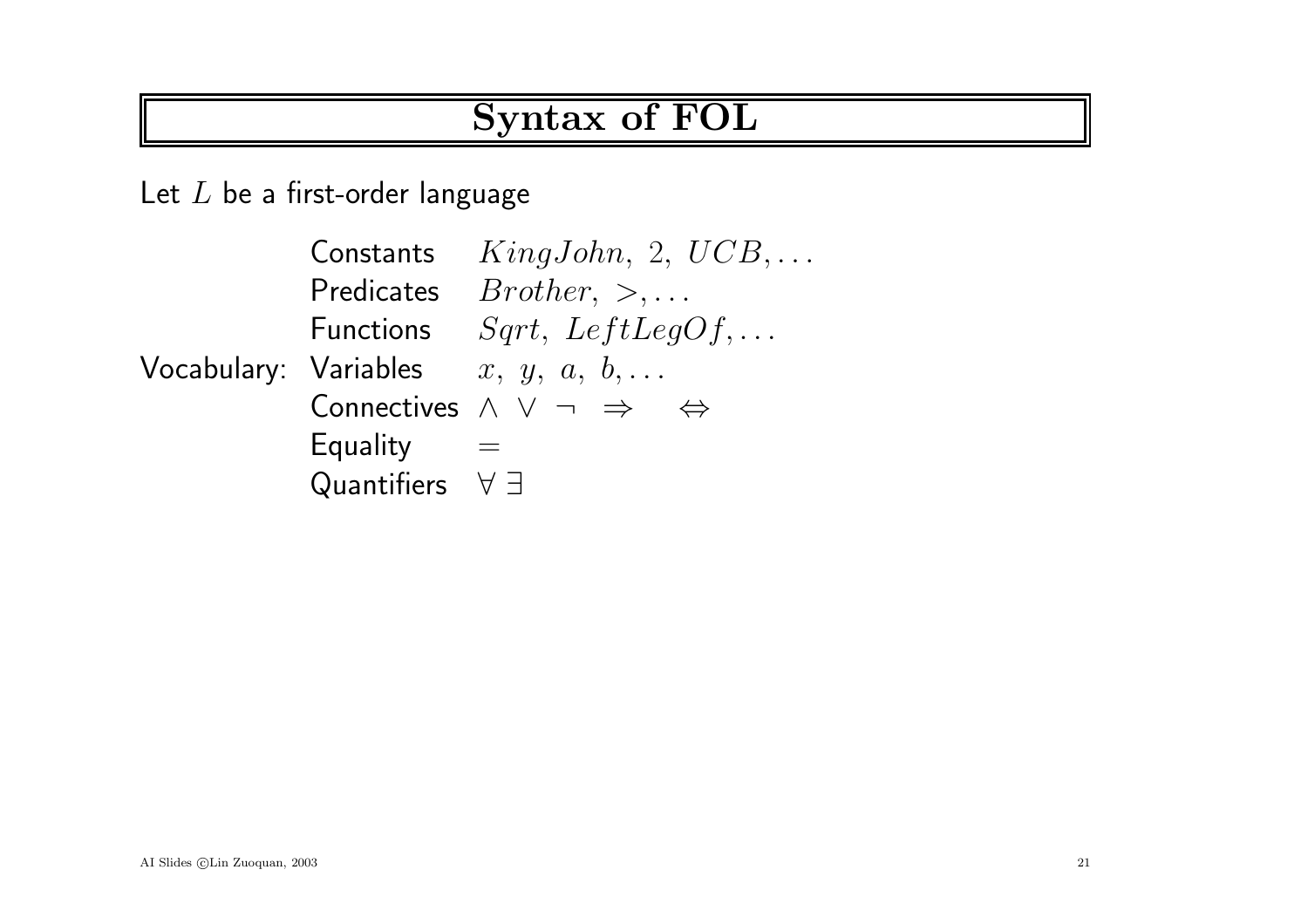#### Atomic sentences

Atomic sentence =  $predicate(term_1, \ldots,term_n)$ or  $term_1 = term_2$ 

> $Term = function(term_1, \ldots,term_n)$ or constant or variable

E.g.,  $Brother(KingJohn, RichardThe Lionheart)$  $> (Length(LeftLegOf(Richard)),Length(LeftLegOf(KingJohn)))$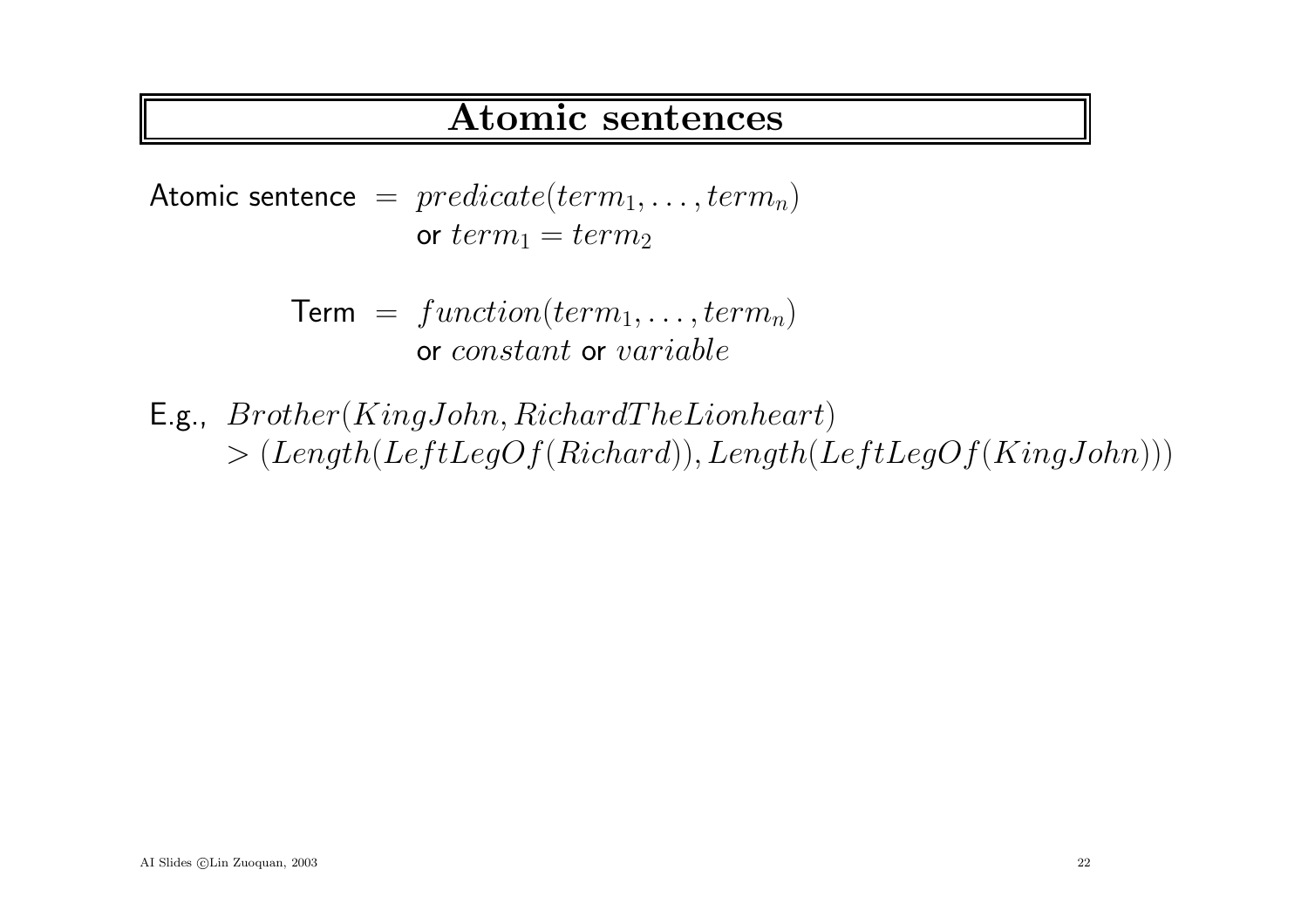### Complex sentences

Complex sentences are made from atomic sentences using connectives

 $\neg S$ ,  $S_1 \wedge S_2$ ,  $S_1 \vee S_2$ ,  $S_1 \Rightarrow S_2$ ,  $S_1 \Leftrightarrow S_2$ 

E.g.  $Sibling(KingJohn, Richard) \Rightarrow Sibling(Richard, KingJohn)$  $>(1, 2) \vee \leq (1, 2)$  $>(1,2) \wedge \neg>(1,2)$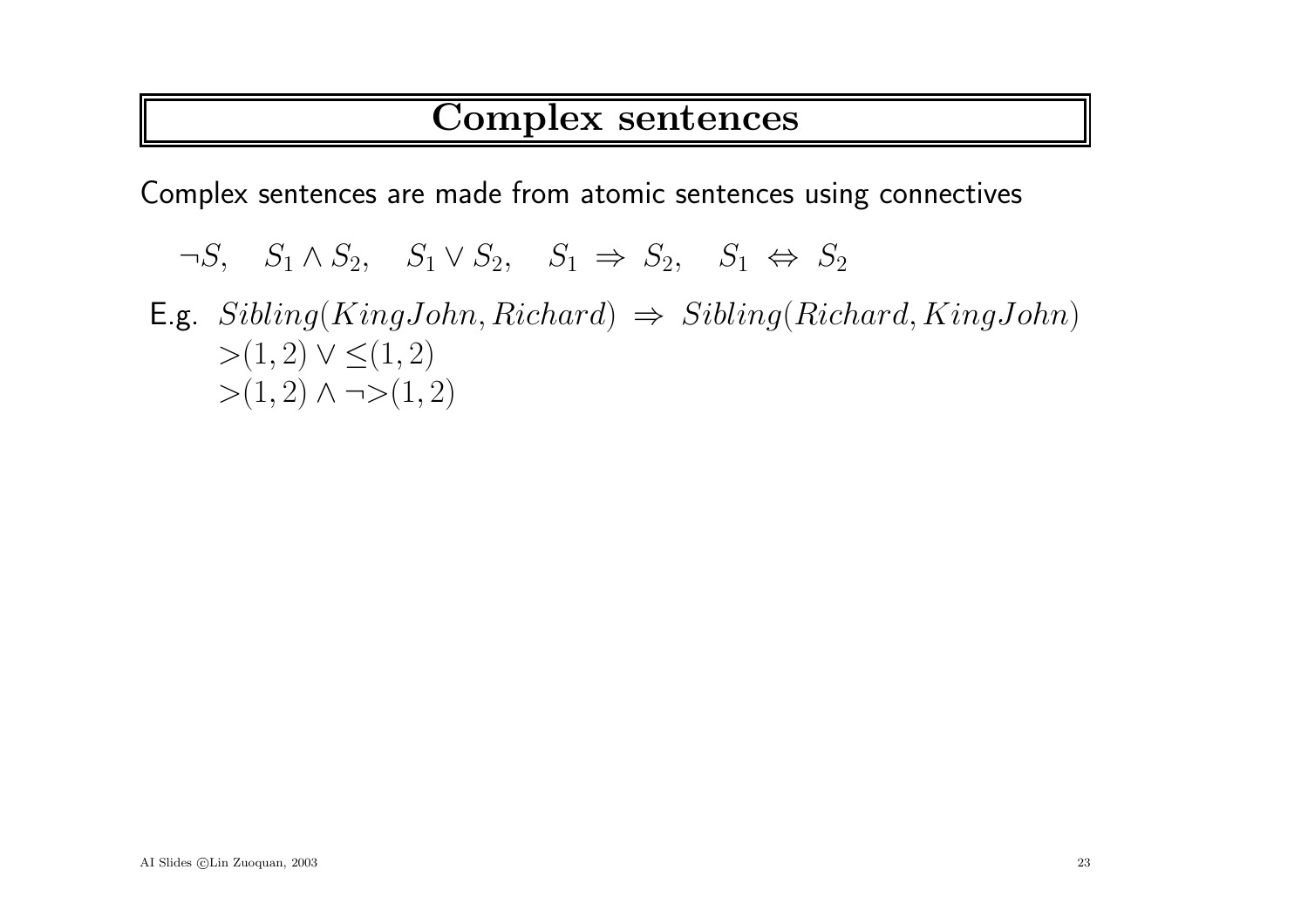# Universal quantification

 $\forall$   $\langle variance \rangle$   $\langle sentence \rangle$ 

Everyone at Berkeley is smart:  $\forall x \; At(x, Berkeley) \Rightarrow Smart(x)$ 

 $\forall\,x\,\,\,P$   $\,$  is equivalent to the conjunction of <u>instantiations</u> of  $P$ 

$$
At (KingJohn, Berkeley) \Rightarrow Smart(KingJohn)
$$
  

$$
\land At(Richard, Berkeley) \Rightarrow Smart(Richard)
$$
  

$$
\land At(Berkeley, Berkeley) \Rightarrow Smart(Berkeley)
$$
  

$$
\land \dots
$$

Typically,  $\Rightarrow$  is the main connective with  $\forall$ . Common mistake: using  $\wedge$  as the main connective with  $\forall$ :

 $\forall x \; At(x, Berkeley) \wedge Smart(x)$ 

means "Everyone is at Berkeley and everyone is smart"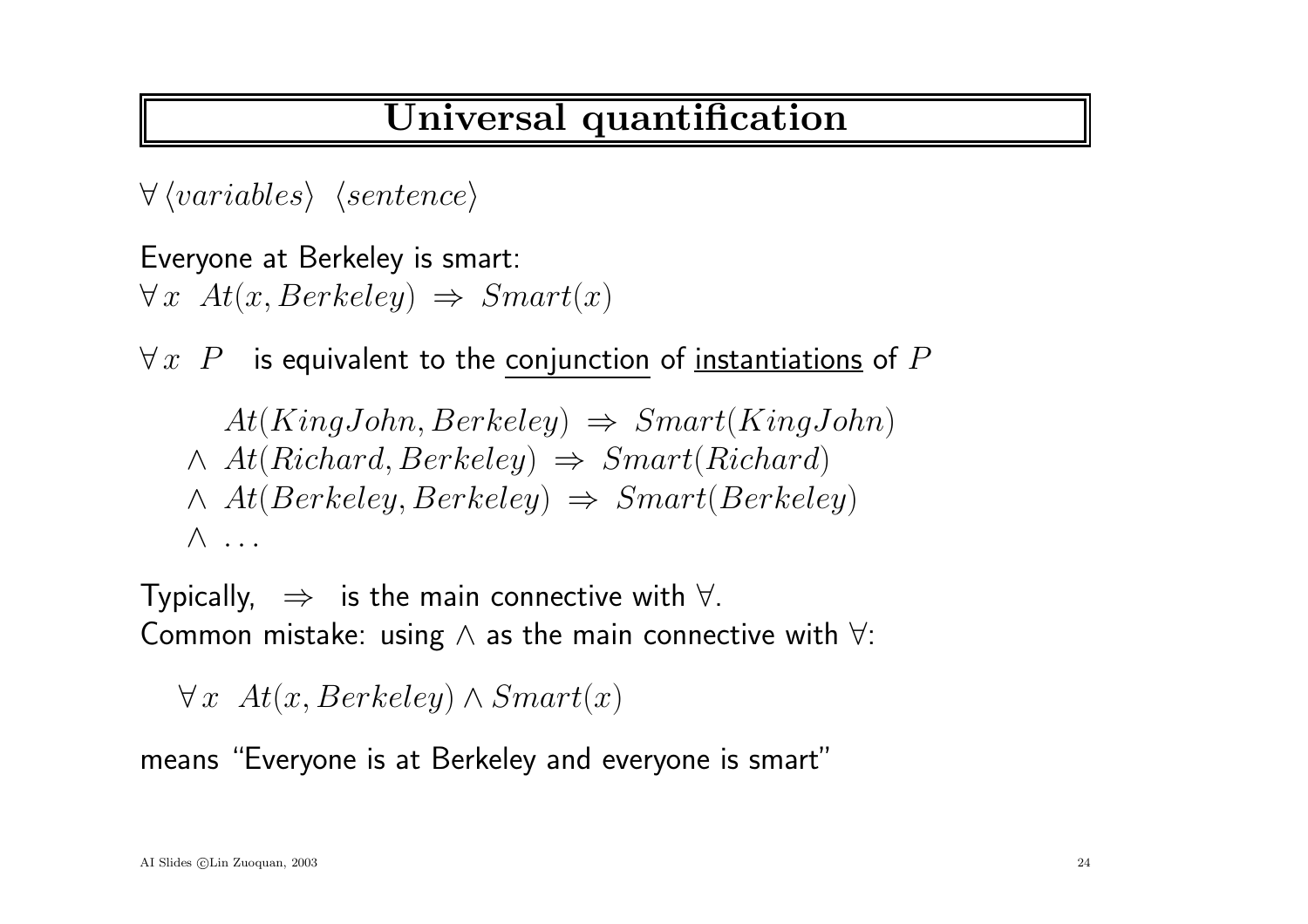# Existential quantification

 $\exists \langle variables \rangle \langle sentence \rangle$ 

Someone at Stanford is smart:  $\exists x \ At(x, Stanford) \wedge Smart(x)$ 

 $\exists\,x\;\;P$   $\;$  is equivalent to the disjunction of <u>instantiations</u> of  $P$ 

 $At(KingJohn, Stanford) \wedge Smart(KingJohn)$  $\vee$  At(Richard, Stanford) ∧ Smart(Richard)

<sup>∨</sup> At(Stanford,Stanford) <sup>∧</sup> Smart(Stanford) ∨ .. .

Typically,  $\wedge$  is the main connective with  $\exists.$ Common mistake: using  $\;\Rightarrow\;$  as the main connective with  $\exists$ :

 $\exists x \ At(x, Stanford) \Rightarrow Smart(x)$ 

is true if there is anyone who is not at Stanford!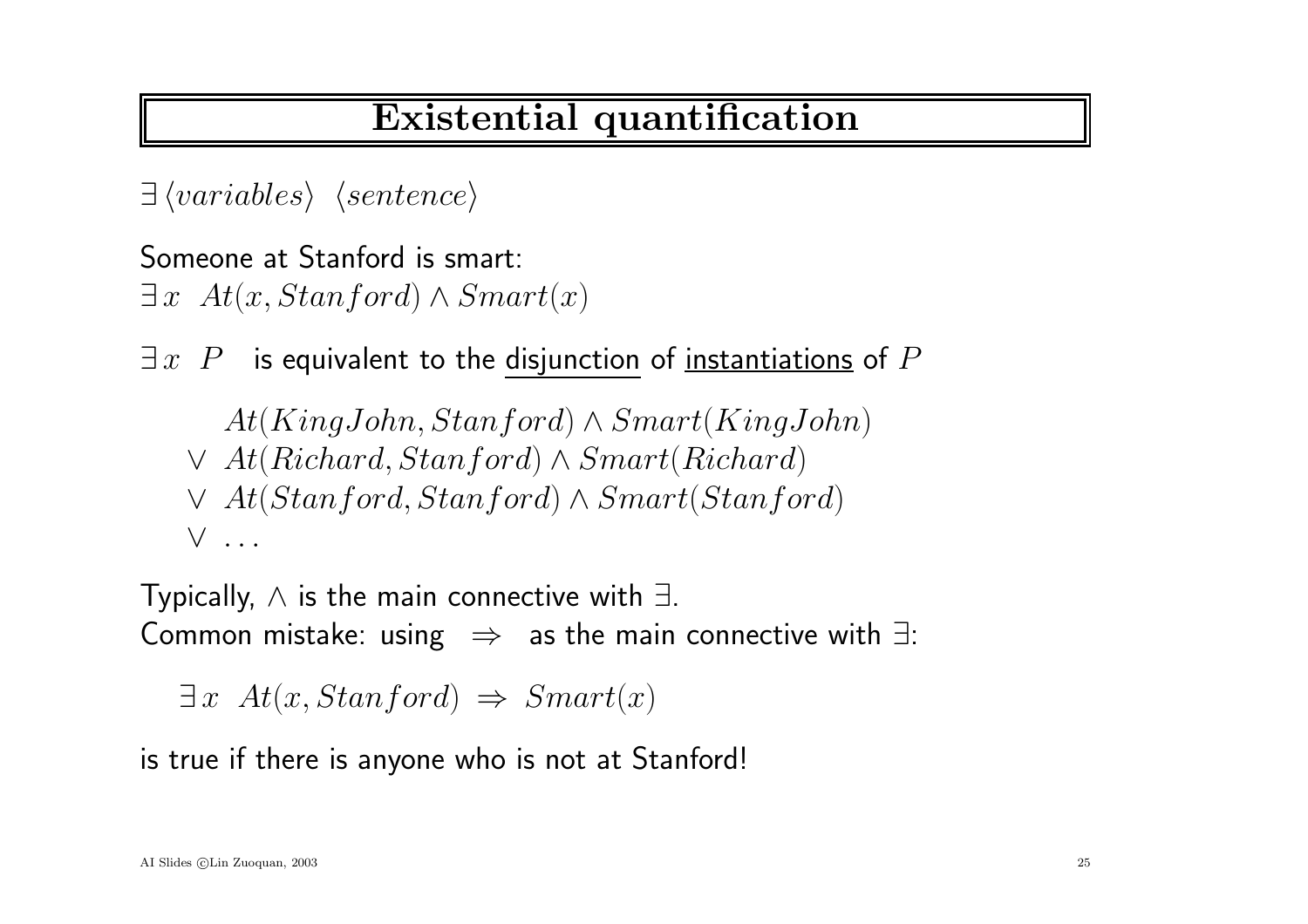### Properties of quantifiers

- $\forall\,x\;\;\forall\,y\;\;$  is the same as  $\forall\,y\;\;\forall\,x\;\;$  (why??)
- $\exists\,x\;\;\exists\,y\;\;$  is the same as  $\exists\,y\;\;\exists\,x\;\;\;$  (why??)
- $\exists\,x\;\;\forall\,y\;\;$  is <u>not</u> the same as  $\forall\,y\;\;\exists\,x$
- $\exists x \ \forall y \ Loves(x,y)$

"There is <sup>a</sup> person who loves everyone in the world"

 $\forall y \; \exists x \; Loves(x,y)$ 

"Everyone in the world is loved by at least one person"

Quantifier duality: each can be expressed using the other

 $\forall x \; \textit{Likes}(x, \textit{IceCream})$   $\neg \exists x \; \neg \textit{Likes}(x, \textit{IceCream})$  $\exists x \; \textit{Likes}(x, \textit{Broccoli}) \qquad \neg \forall x \; \neg \textit{Likes}(x, \textit{Broccoli})$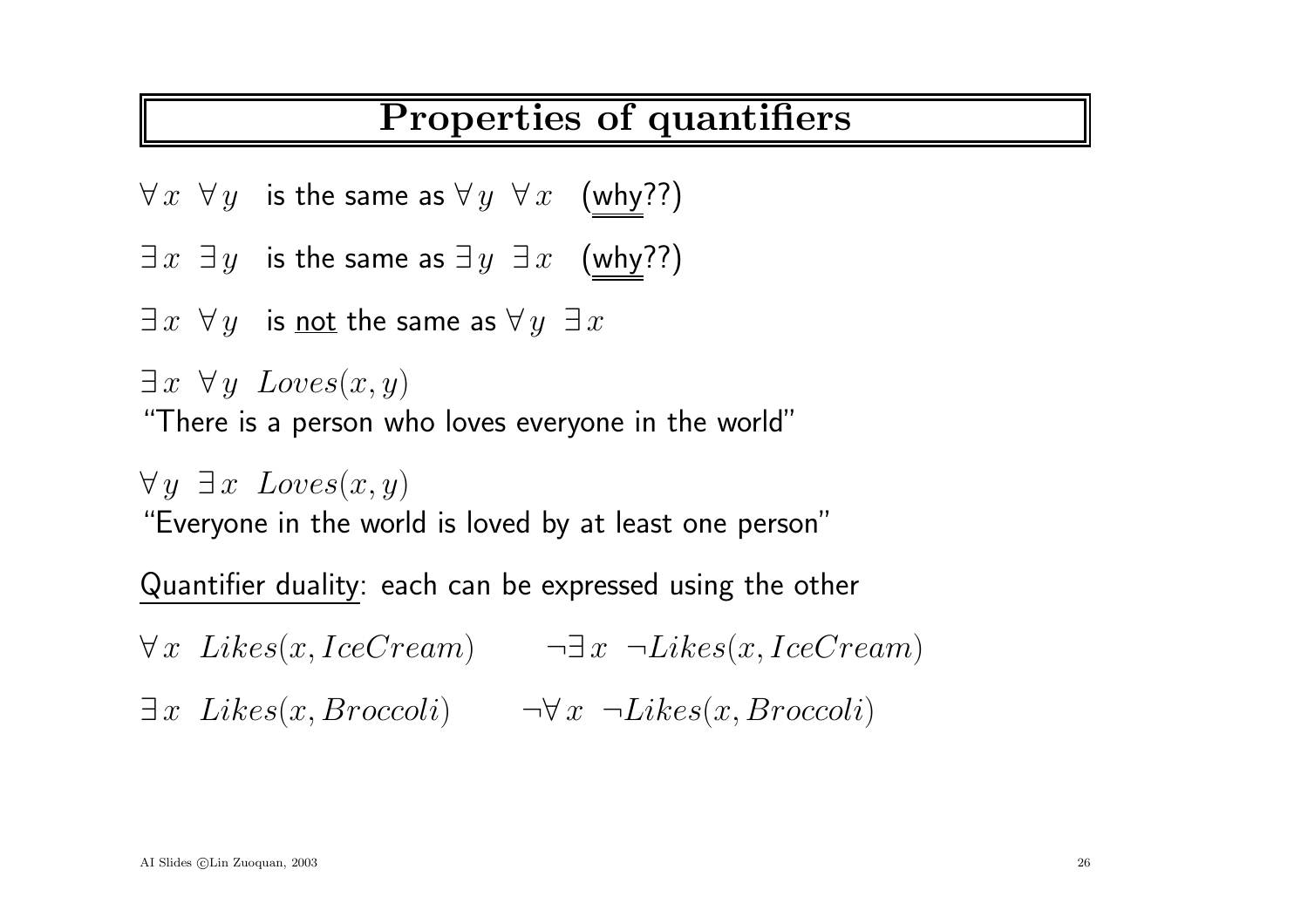# Semantics of FOL

Sentences are true with respect to a model and an interpretation

Model contains objects and relations among them

Interpretation specifies referents for  $constant \, symbols \rightarrow objects$  $predicate symbols \rightarrow relations$  $function \, symbols \rightarrow \text{functional relations}$ 

An atomic sentence  $predicate(term_1, \ldots, term_n)$  is true iff the objects referred to by  $term_1, \ldots,term_n$ are in the relation referred to by  $predicate$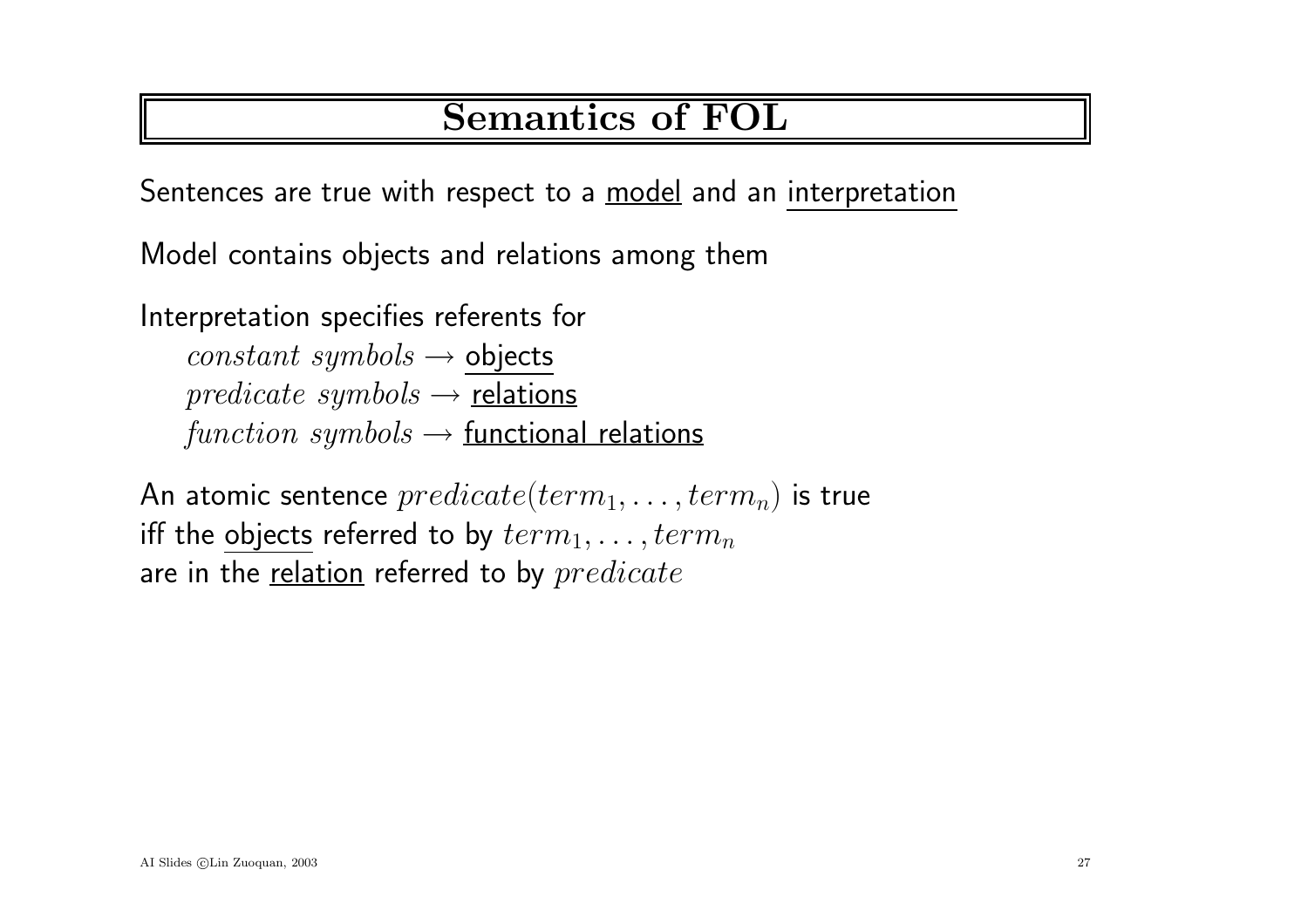Interpretation  $I$ : the domain  $|I|$ 

- 1. If  $\sigma$  is an object constant, then  $\sigma^I \in |I|$
- 2. If  $\pi$  is an  $n$ -ary function constant, then  $\pi^I : |I|^n \to |I|$
- 3. If  $\rho$  is an  $n$ -ary relation constant, then  $\rho^I \subseteq |I|^n$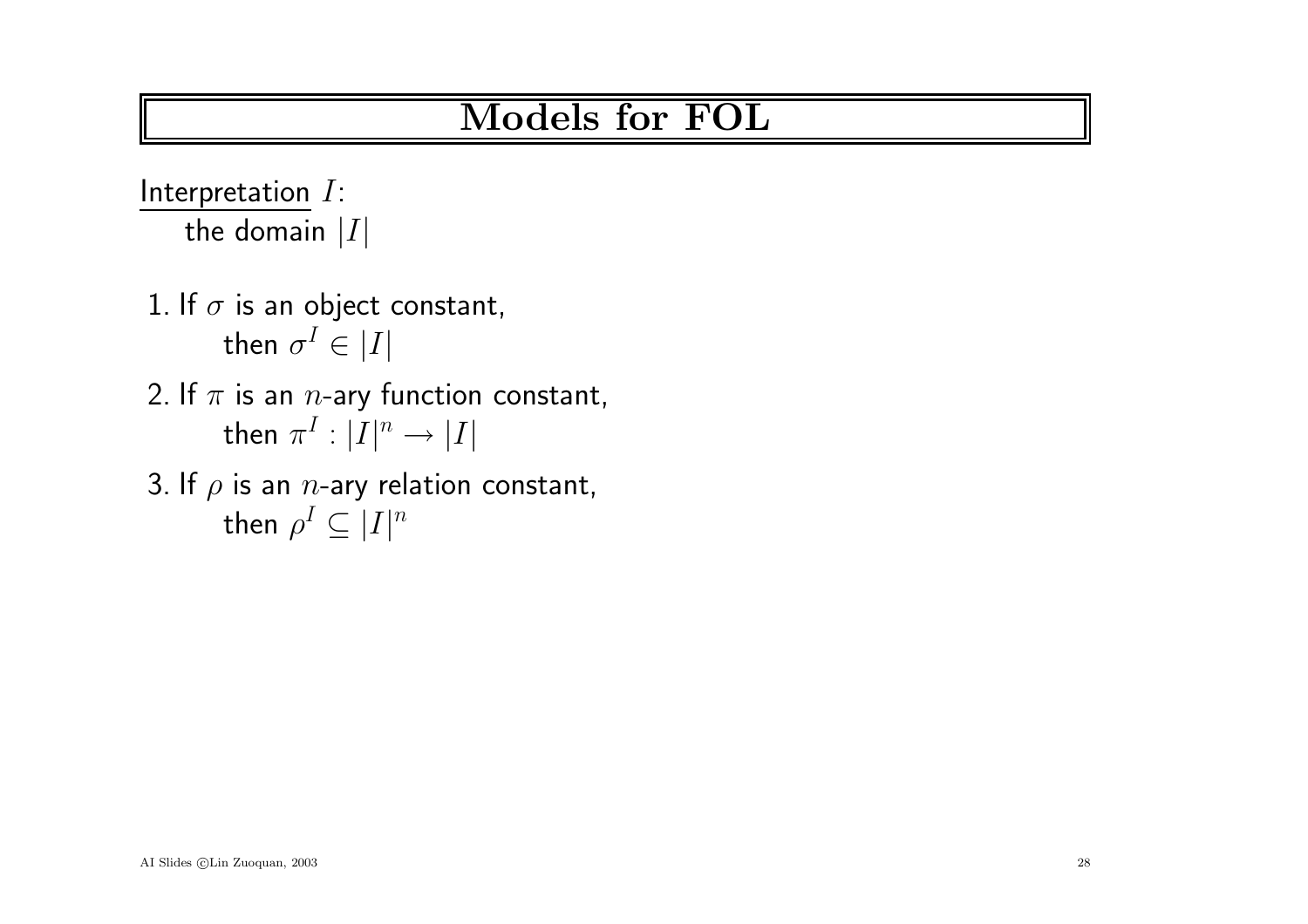Variable assignment  $U$ :

a function from the variables of  $L$  to objects of  $|I|$ 

Term assignment  $T_{IU}$ : given  $I$  and  $U$ 

- 1. If  $\tau$  is an object constant, then  $T_{IU}(\tau) = I(\tau)$
- 2. If  $\tau$  is a variable, then  $T_{IU}(\tau) = U(\tau)$
- 3. If  $\tau$  is a term of the form  $\pi(\tau_1, \dots, \tau)$  and  $I(\pi) = g$  and  $T_{IU}(\tau_i) = x_i$ , then  $T_{IU}(\tau) = g(x_1, \dots, x_n)$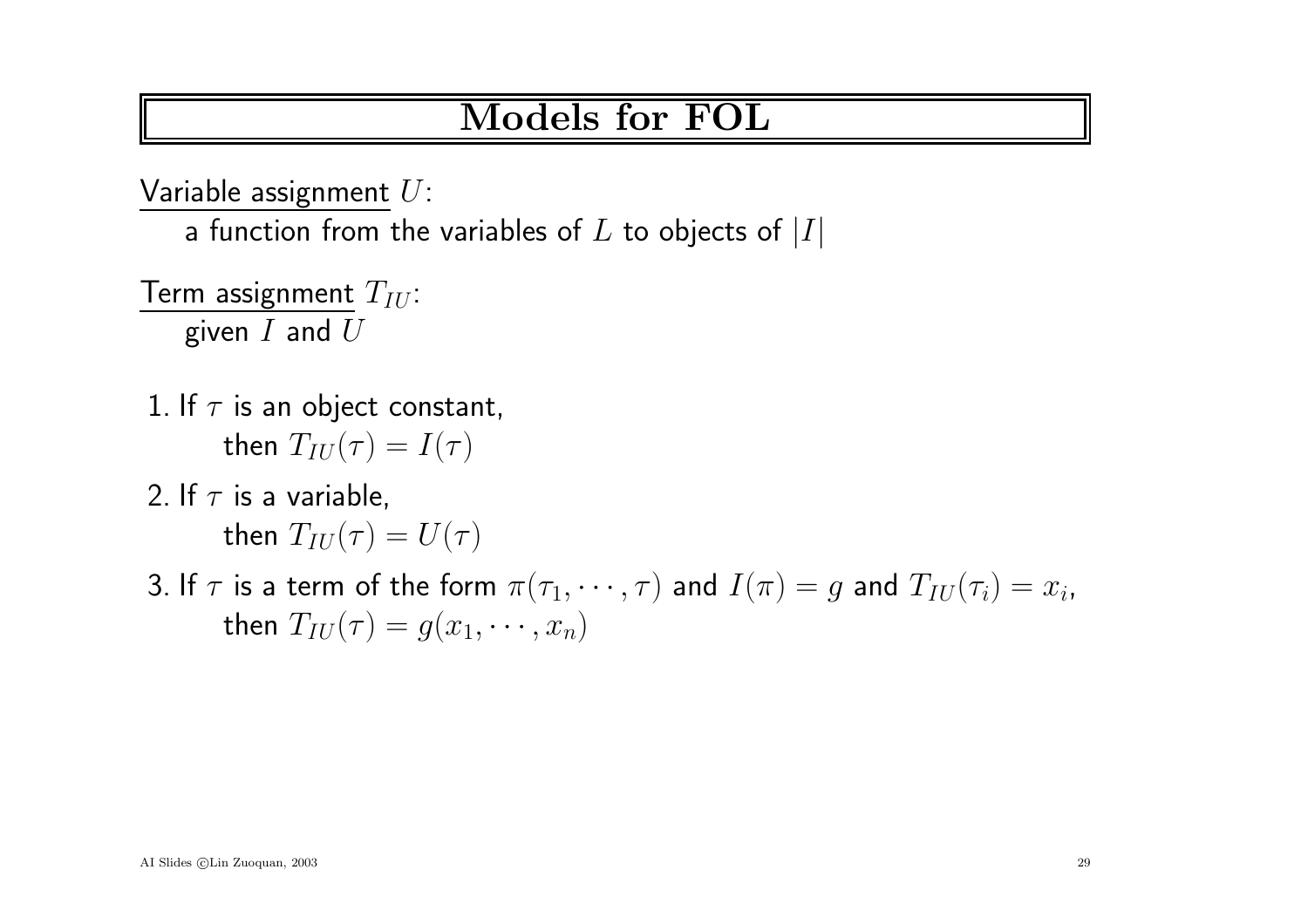Satisfaction  $\models_I \phi[U]$  (simply  $\models$ ):

a sentence  $\phi$  is satisfied by an interpretation  $I$  and a variable assignment  $U$ 

1. 
$$
\models (\sigma = \tau)
$$
 iff  $T_{IU}(\sigma) = T_{IU}(\tau)$   
\n2.  $\models \rho(\tau_1, \dots, \tau_n)$  iff  $\lt T_{IU}(\tau_1), \dots, T_{IU}(\tau_n) \gt\in I(\rho)$   
\n3.  $\models \neg \phi$  iff  $\not\models \phi$   
\n4.  $\models \phi \land \psi$  iff  $\models \phi$  and  $\models \psi$   
\n5.  $\models \phi \lor$   
\n*psi* iff  $\models \phi$  or  $\models \psi$   
\n6.  $\models \phi \rightarrow \psi$  iff  $\not\models \phi$  or  $\models \psi$   
\n7.  $\models \forall x \phi(x)$  iff for all  $d \in |I|$  it is the case that  $\models \phi[V]$ , where  $V(x) = d$   
\nand  $V(y) = U(y)$  for  $x \neq y$   
\n8.  $\models \exists x \phi(x)$  iff for some  $d \in |I|$  it is the case that  $\models \phi[V]$ , where  $V(x) = d$   
\nand  $V(y) = U(y)$  for  $x \neq y$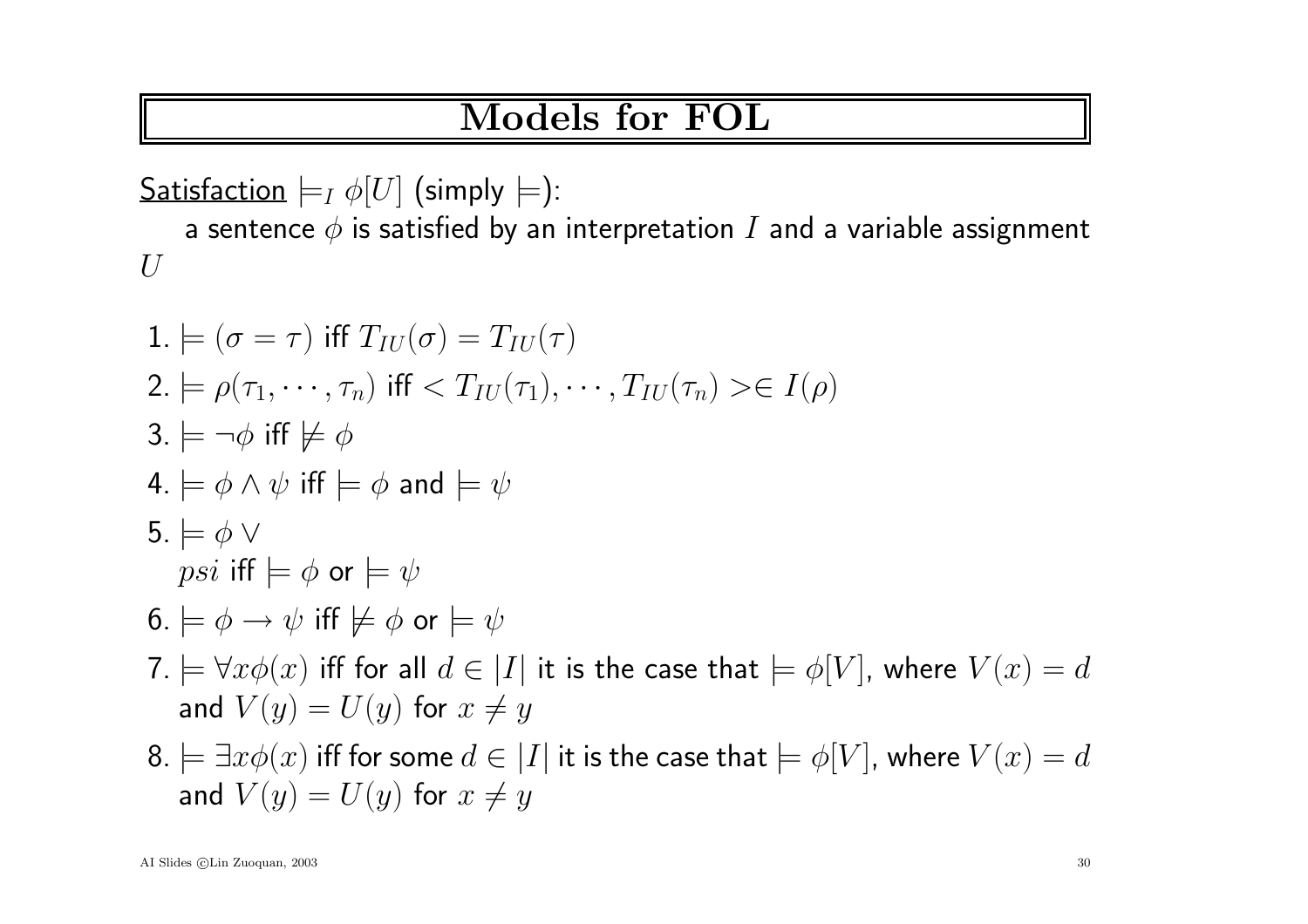Model I:

If an interpretation I satisfies a sentence  $\phi$  for all variable assignments, then I is said to be a  $model$  of  $\phi$ , written  $\models_I \phi$  or  $I \models \phi$ 

Similarly (in PL), a sentence is valid if it is true in all models e.g.,  $A \vee \neg A$ ,  $A \Rightarrow A$ ,  $(A \wedge (A \Rightarrow B)) \Rightarrow B$ 

A sentence is *unsatisfiable* if it is true in no models

e.g.,  $A \wedge \neg A$ 

 $Entailment \models$ :

Let  $\Sigma$  be a set of sentences and  $\phi$  a sentence,  $\Sigma \models \phi$  iff  $\phi$  is true in all models of  $\Sigma$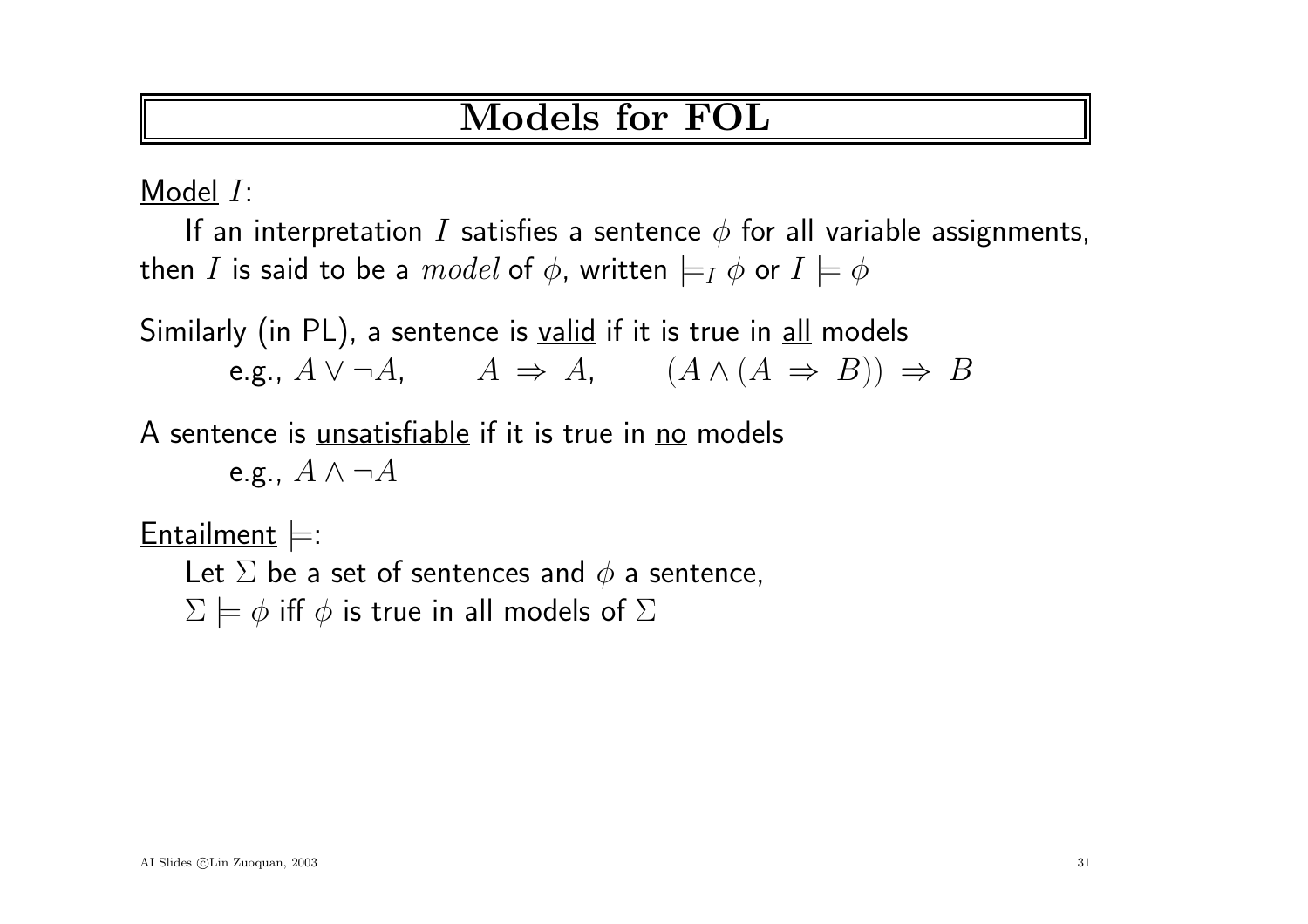# Situation Calculus

Facts hold in situations, rather than eternally E.g.,  $Holding(Gold,Now)$  rather than just  $Holding(Gold)$ 

Situation calculus is one way to represent change in FOL: Adds <sup>a</sup> situation argumen<sup>t</sup> to each non-eternal predicate E.g., Now in  $Holding(Gold,Now)$  denotes a situation

Situations are connected by the  $Result$  function  $Result(a, s)$  is the situation that results from doing a is s

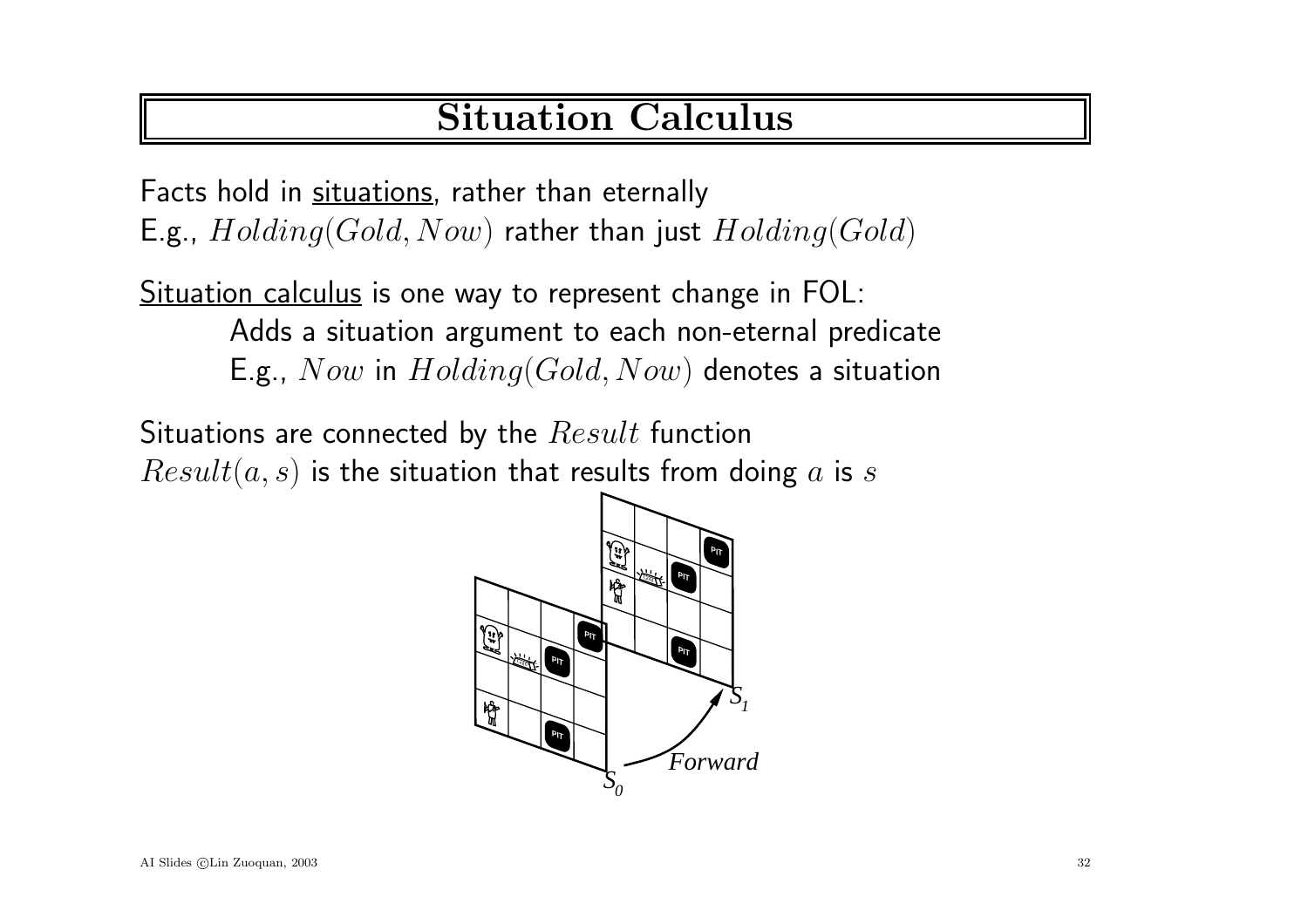### Actions

"Effect" axiom—describe changes due to action  $\forall s \; AtGold(s) \Rightarrow Holding(Gold,Result(Grab, s))$ 

"Frame" axiom—describe non-changes due to action  $\forall s \; HaveArrow(s) \Rightarrow HaveArrow(Result(Grab, s))$ 

Frame problem: find an elegant way to handle non-change (a) representation—avoid frame axioms (b) inference—avoid repeated "copy-overs" to keep track of state

Qualification problem: true descriptions of real actions require endless caveats what if gold is slippery or nailed down or ...

Ramification problem: real actions have many secondary consequences what about the dust on the gold, wear and tear on gloves, ...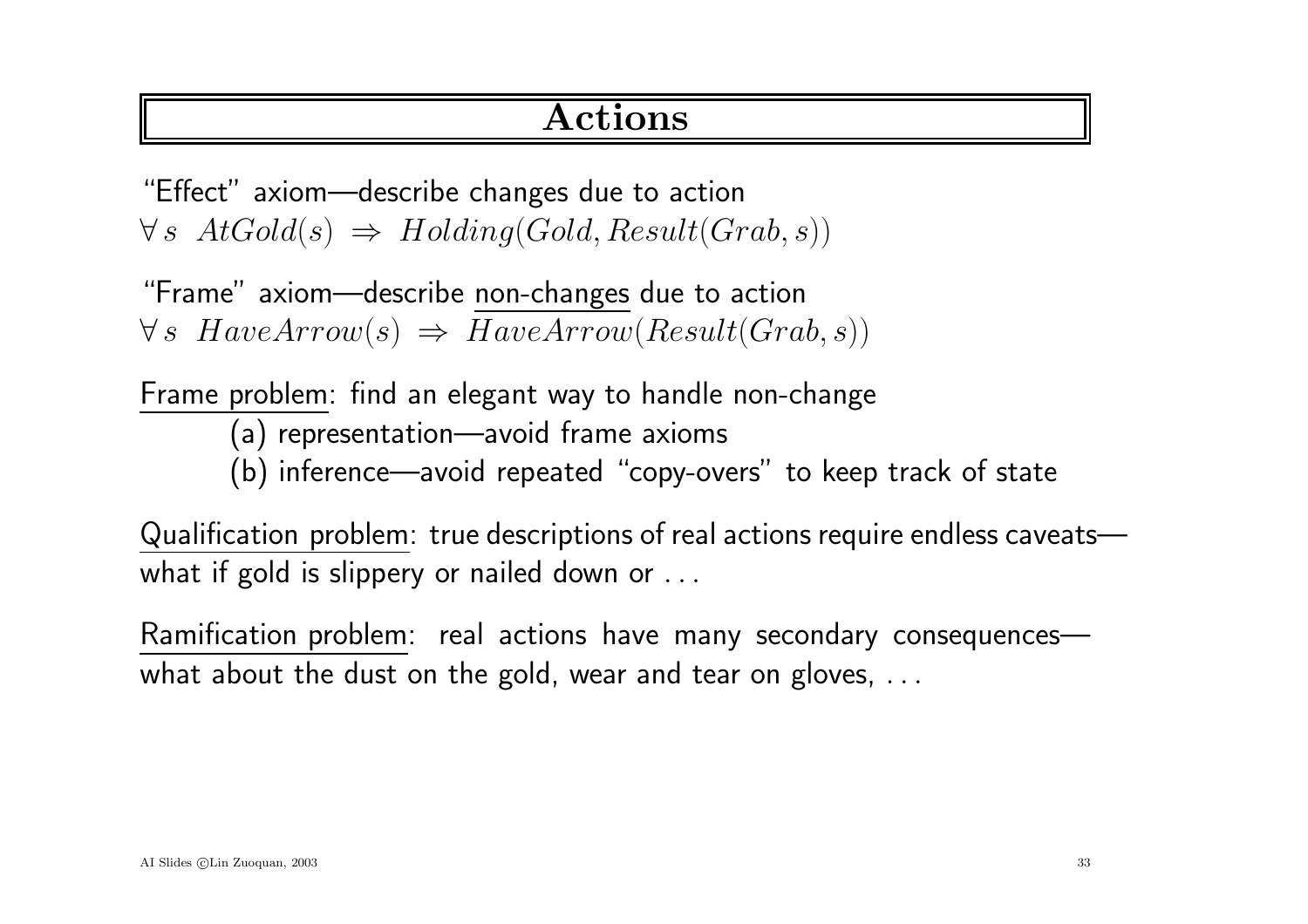### Actions

Successor-state axioms solve the representational frame problem

Each axiom is "about" <sup>a</sup> predicate (not an action per se):

P true afterwards  $\Leftrightarrow$  [an action made P true

<sup>∨</sup> <sup>P</sup> true already and no action made <sup>P</sup> false]

For holding the gold:

 $\forall a, s \; Holding(Gold,Result(a, s)) \Leftrightarrow$  $[(a = Grab \wedge AtGold(s))]$  $\vee$  (Holding(Gold, s)  $\wedge$  a  $\neq$  Release)]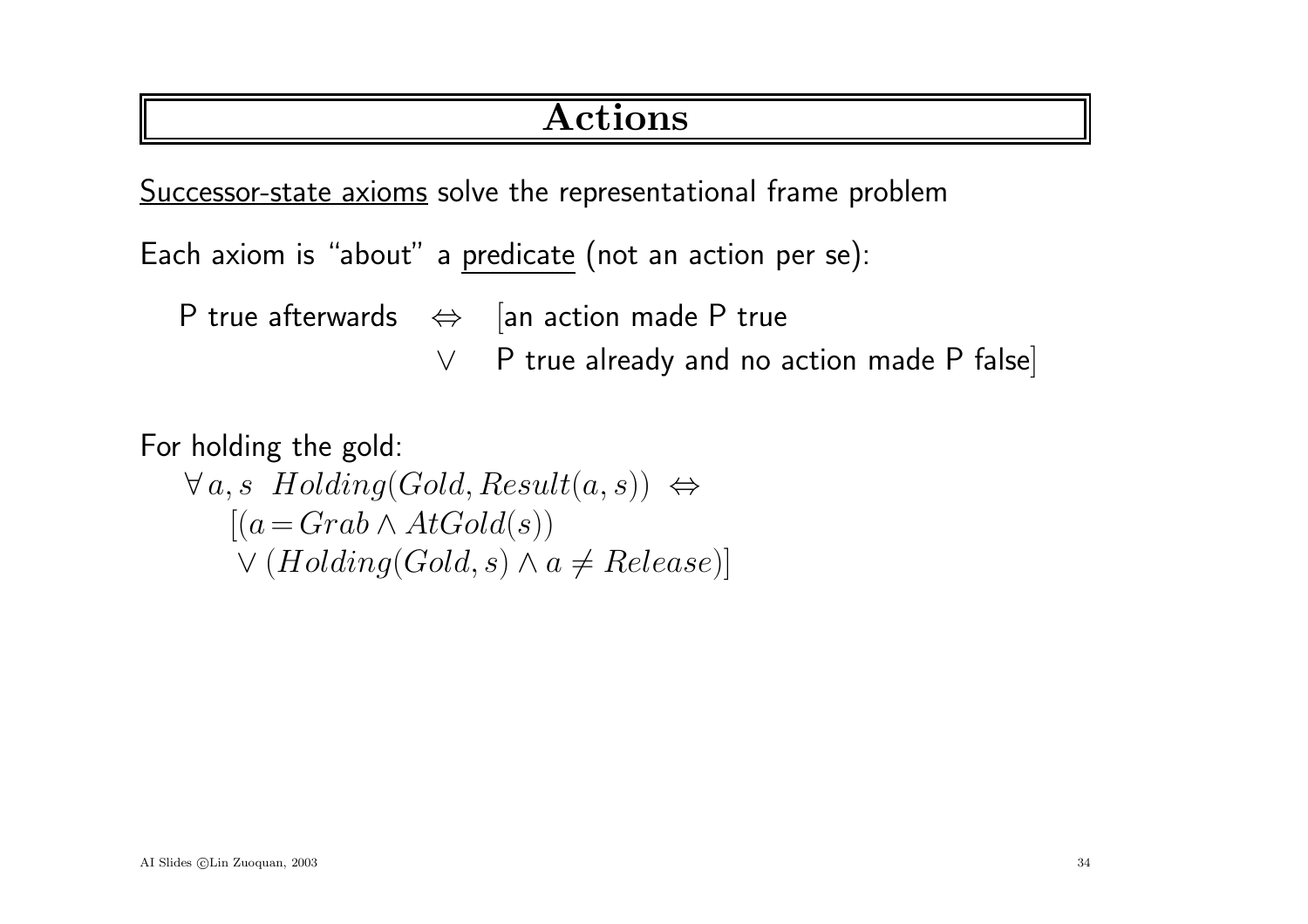# Making plans

Initial condition in KB:  $At(Agent, [1, 1], S_0)$  $At(Gold, [1, 2], S_0)$ 

Query:  $Ask(KB, \exists s \; Holding(Gold, s))$ i.e., in what situation will I be holding the gold?

Answer:  $\{s/Result(Grab, Result(Forward, S_0))\}$ i.e., go forward and then grab the gold

This assumes that the agent is interested in plans starting at  $S_0$  and that  $S_0$ is the only situation described in the KB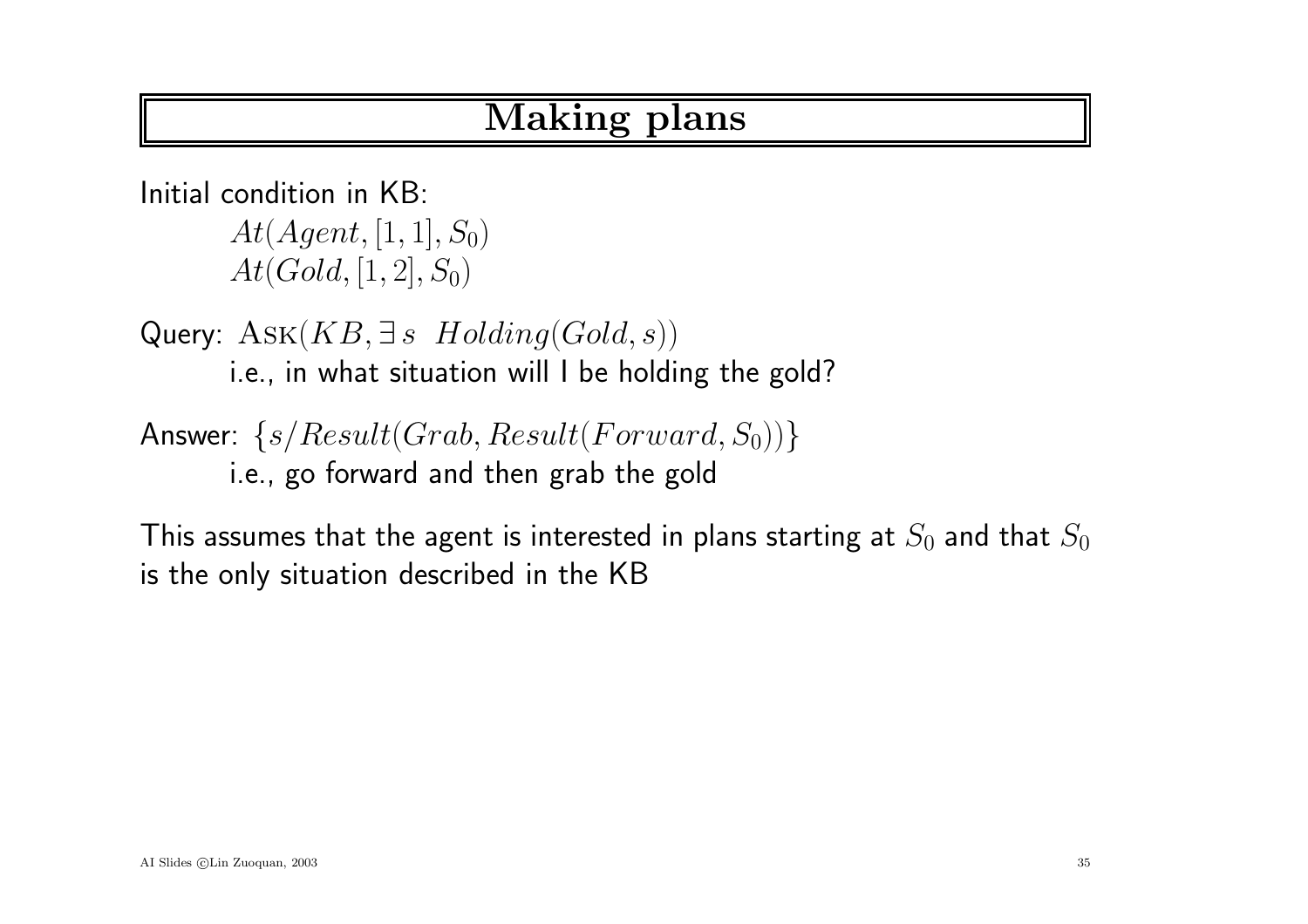### Making plans: A better way

Represent plans as action sequences  $[a_1, a_2, \ldots, a_n]$ 

 $PlanResult(p,s)$  is the result of executing  $p$  in  $s$ 

Then the query  $\operatorname{Ask}(KB, \exists\, p\; \;Holding(Gold, PlanResult(p,S_0)))$ has the solution  $\{p/[Forward, Grab]\}$ 

Definition of  $PlanResult$  in terms of  $Result$  $\forall s \; PlanResult([], s) = s$  $\forall a, p, s \; \; PlanResult([a|p], s) = PlanResult(p, Result(a, s))$ 

Planning systems are special-purpose reasoners designed to do this type of inference more efficiently than <sup>a</sup> general-purpose reasoner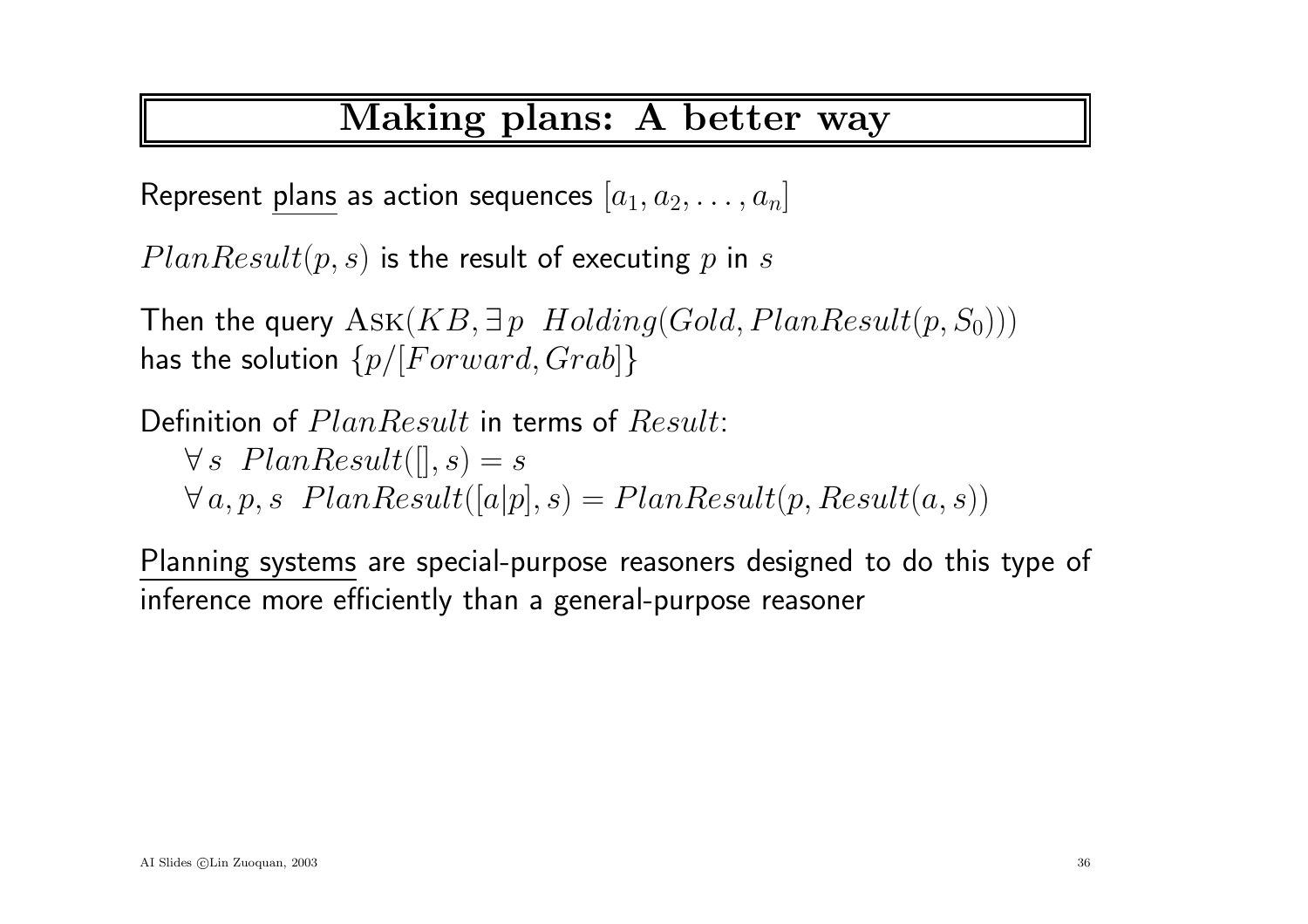### Planning in situation calculus

 $PlanResult(p,s)$  is the situation resulting from executing  $p$  in  $s$  $PlanResult([], s) = s$  $PlanResult([a|p],s) = PlanResult(p,Result(a,s))$ 

Initial state  $At(Home, S_0) \wedge \neg Have(Milk, S_0) \wedge ...$ 

Actions as Successor State axioms  $Have(Milk,Result(a, s)) \Leftrightarrow$  $[(a = Buy(Milk) \land At(Supermarket, s)) \lor (Have(Milk, s) \land a \neq \ldots)]$ 

Query

 $s = PlanResult(p, S_0) \wedge At(Home, s) \wedge Have(Milk, s) \wedge \dots$ 

#### Solution

 $p = [Go(Supermarket), Buy(Milk), Buy(Bananas), Go(HWS), \ldots]$ 

Principal difficulty: unconstrained branching, hard to apply heuristics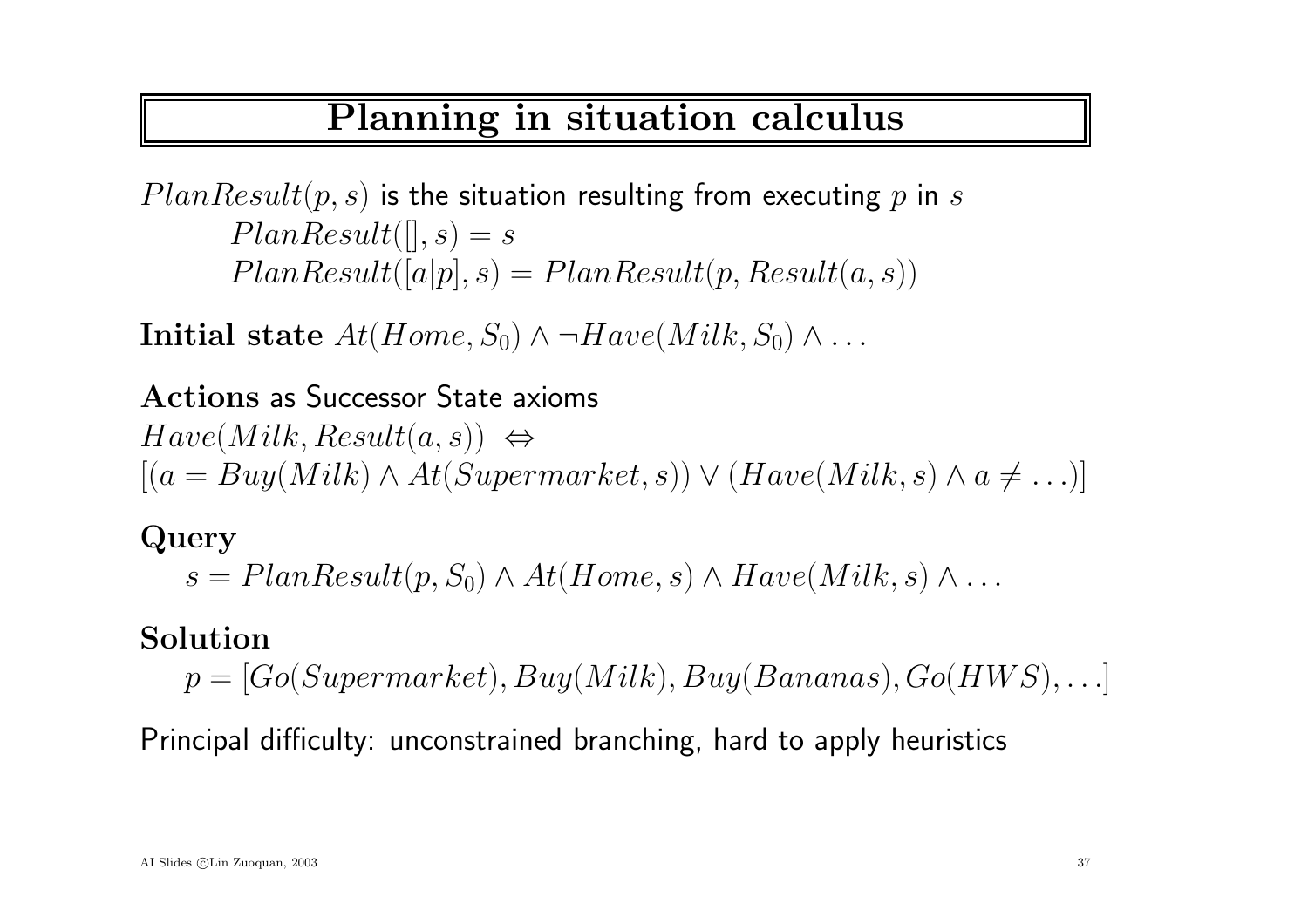# Logic Agent

Wumpus agen<sup>t</sup>

- -The wumpus world Knowledge Base
- -Finding <sup>p</sup>its and wumpus using logical inference
- -Translating knowledge into action

Circuit-based agen<sup>t</sup>

situation calculus based agen<sup>t</sup>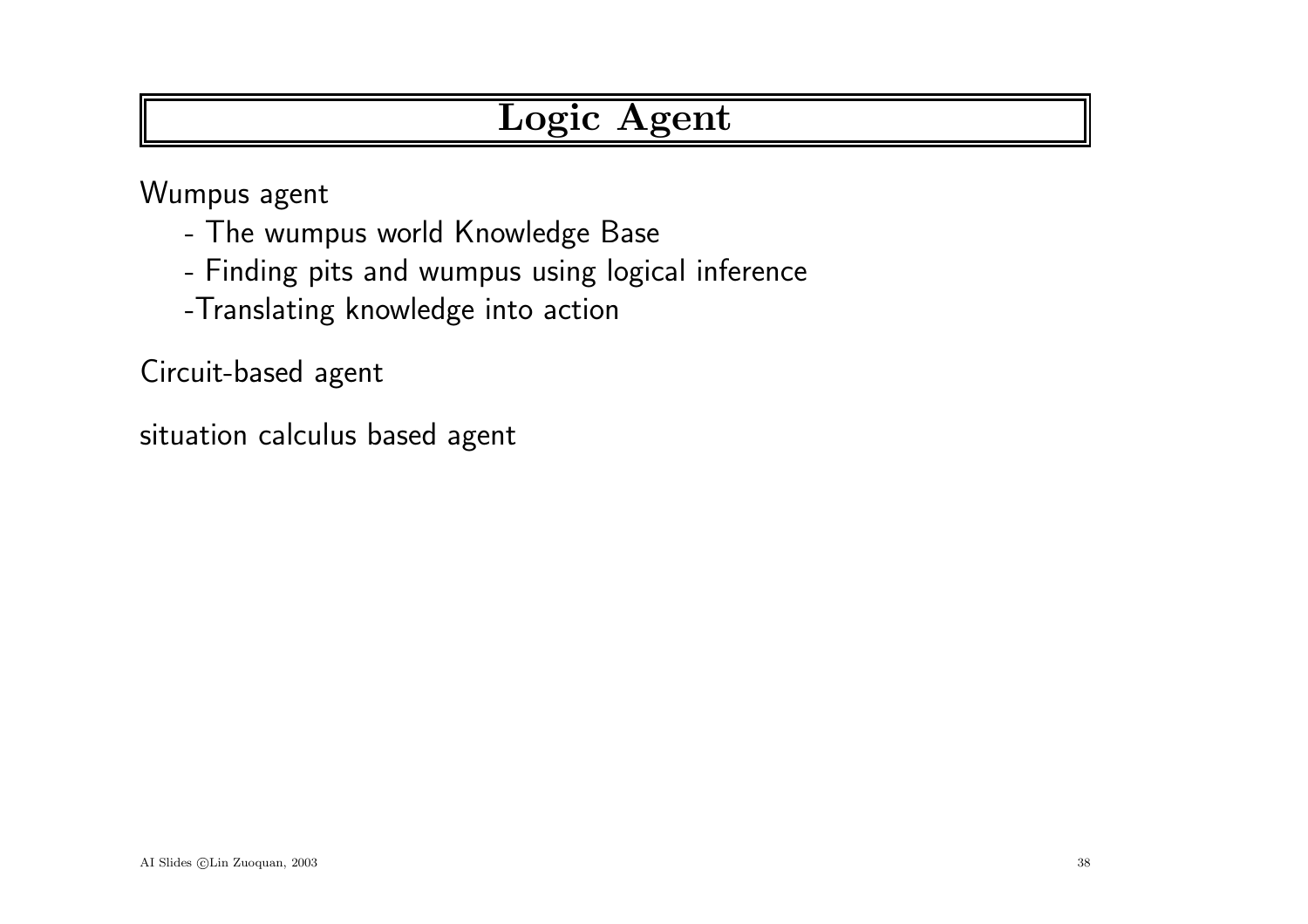# Knowledge

Knowledge:

- -Language, e.g., FOL
- $-Representation$ , e.g., declarative knowledge
- $-Reasoning$ , e.g., proofs and model checking

The separation between the knowledge base and reasoning procedure should be maintained

Knowledge base (KB): <sup>a</sup> good KB should be expressive, concise, unambiguous, context-insensitive, effective, clear and correct

Knowledge engineering (expert systems, knowledge-based systems): the process of building <sup>a</sup> knowledge base

The knowledge engineer or agen<sup>t</sup> usually interview the real experts or environments to become educated about the domain and to elicit required knowledge in <sup>a</sup> process called knowledge acquisition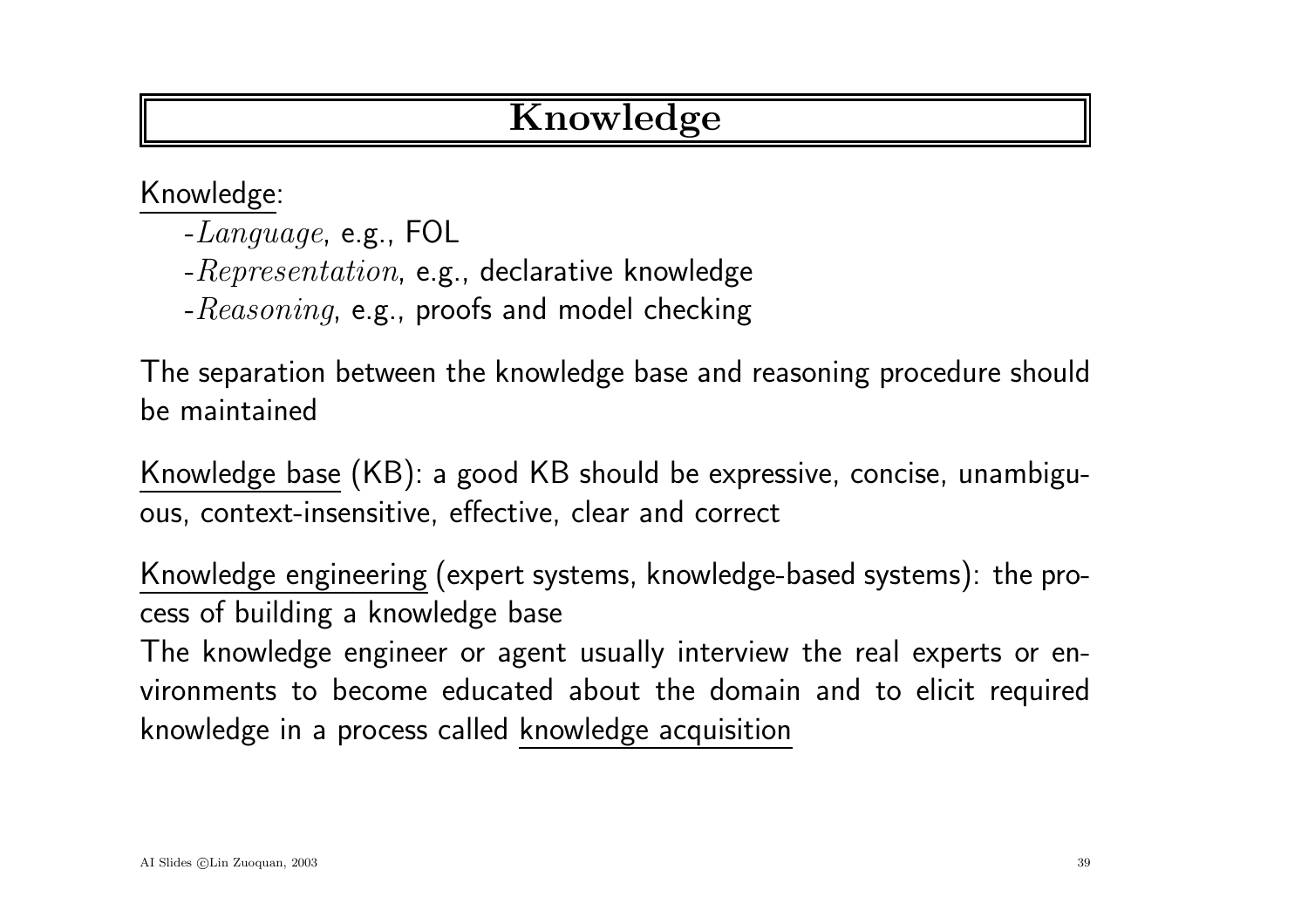# Knowledge engineering vs. programming

#### Knowledge engineering Programming

- 
- 2. Building <sup>a</sup> knowledge base Writing <sup>a</sup> program
- 3. Implementing the proof theory Choosing or writing <sup>a</sup> compiler
- 4. Inferring new facts **Running a program**

Should be less work

1. Choosing <sup>a</sup> logic Choosing <sup>a</sup> programming language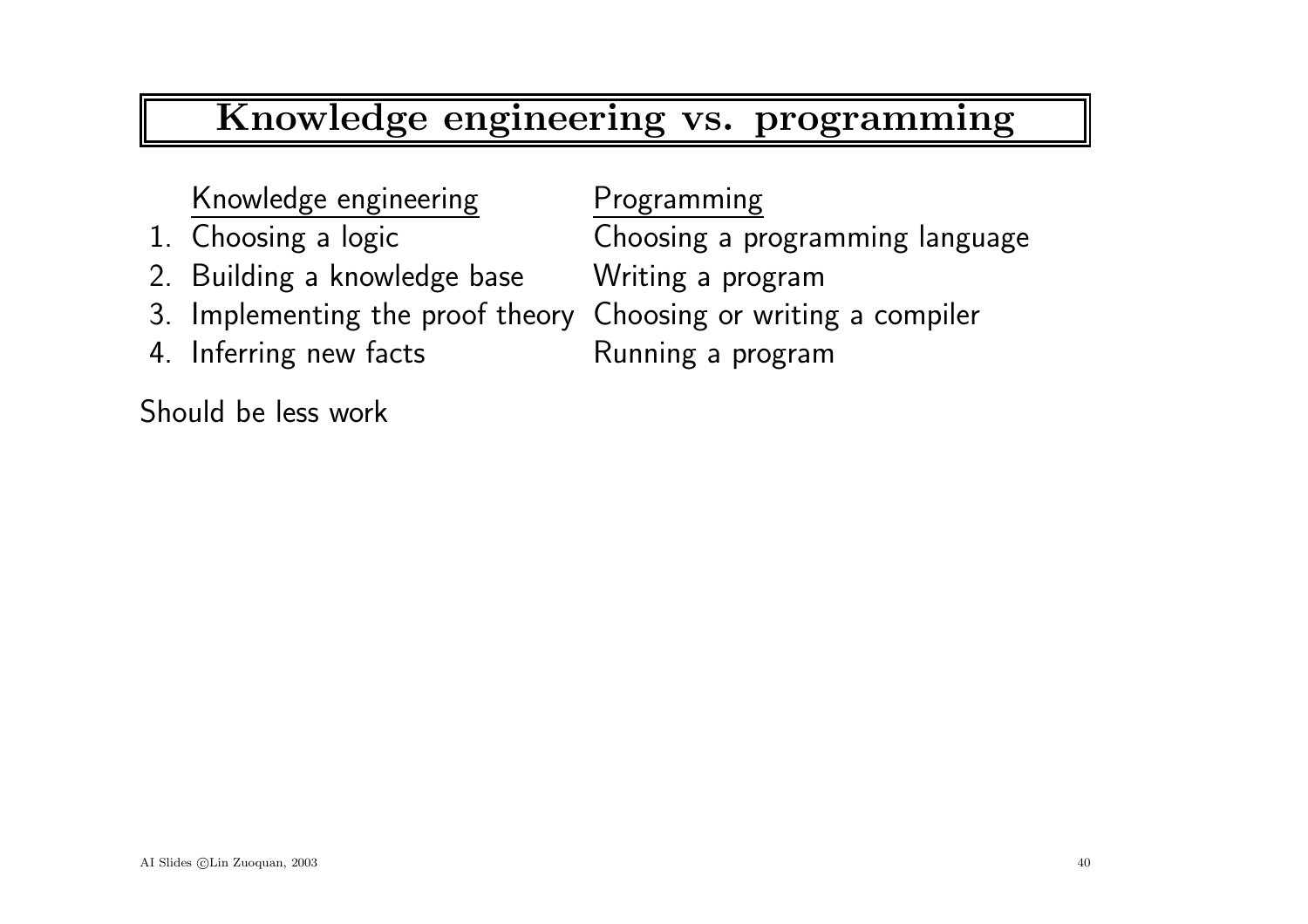# **Ontology**

Ontology: <sup>a</sup> vocabulary for the domain knowledge

Ontological engineering: representing various ontology

The five-step methodology

- 1. Decide what to talk about
- 2. Decide on <sup>a</sup> vocabulary of predicates, functions and constants
- 3. Encode general knowledge about the domain
- 4. Encode <sup>a</sup> description of the specific problem instance
- 5. Pose queries to the inference procedure and ge<sup>t</sup> answers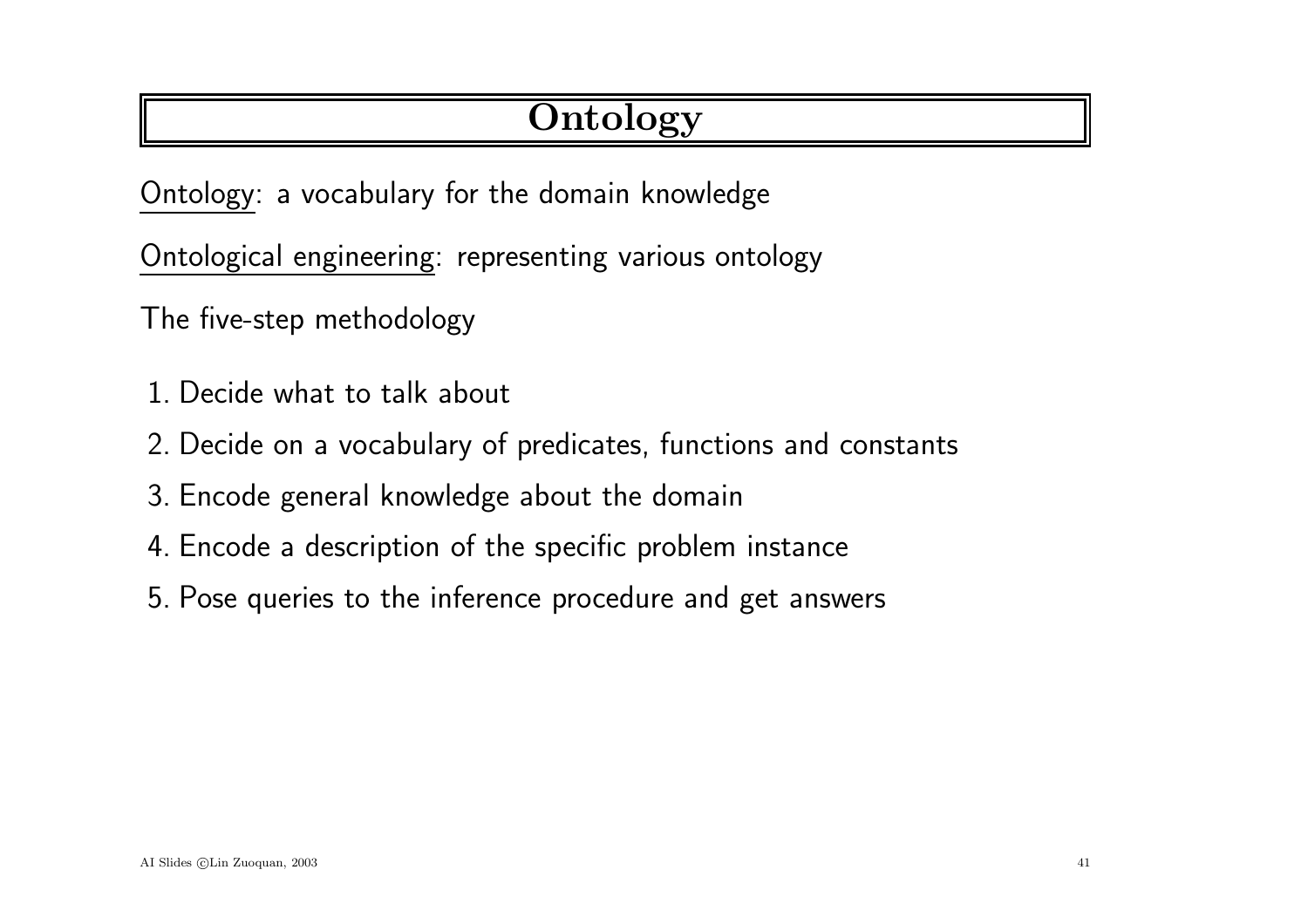# General ontology

A general-purpose ontology has advantages over special-purpose one

- $\diamondsuit$  Categories
- $\Diamond$  Measures
- $\diamondsuit$  Composite objects
- $\diamondsuit$  Time, Space, and Change
- $\diamondsuit$  Events and Processes
- $\diamondsuit$  Physical objects
- $\diamondsuit$  Substances
- $\diamondsuit$  Mental objects and belief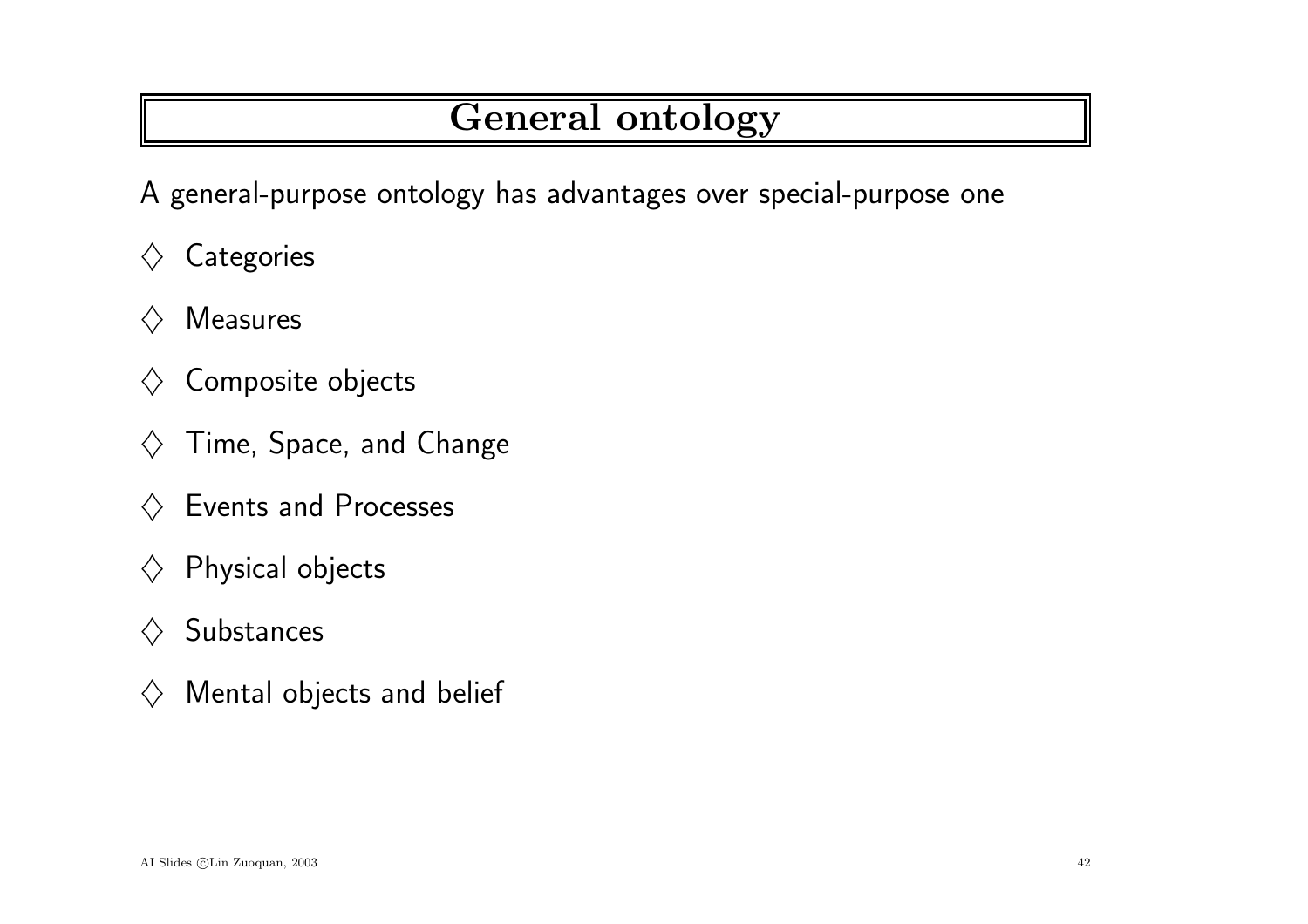# The world ontology

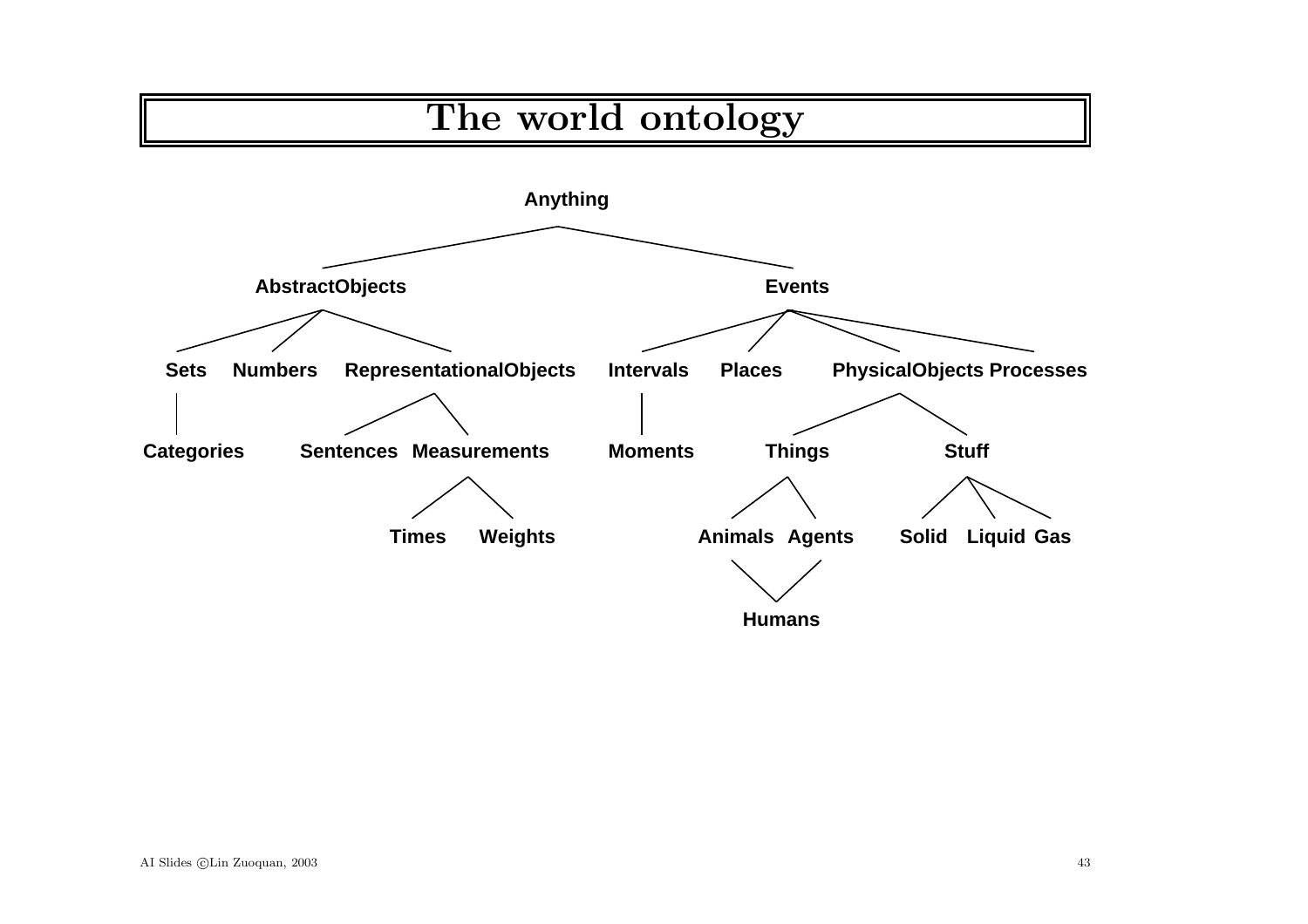# **Categories**

Category: include as members all objects having certain properties E.g., An object (penguin) is <sup>a</sup> member of <sup>a</sup> category (birds)  $Penguin \in Birds$ 

Subclass relations organize categories into <sup>a</sup> taxonomy (hierachy) E.g., <sup>a</sup> category is <sup>a</sup> subclass of another category  $Tomatoes \in Fruit$ 

Inheritance: the individual inherits the property of the category from their membership

E.g.,  $Child(x, y) \wedge Familyname(John, y) \rightarrow Familyname(John, x)$ 

The problem: natural kind or inheritance with exception E.g.,  $\forall x \in Typical(Bird) \Rightarrow Flies(x)$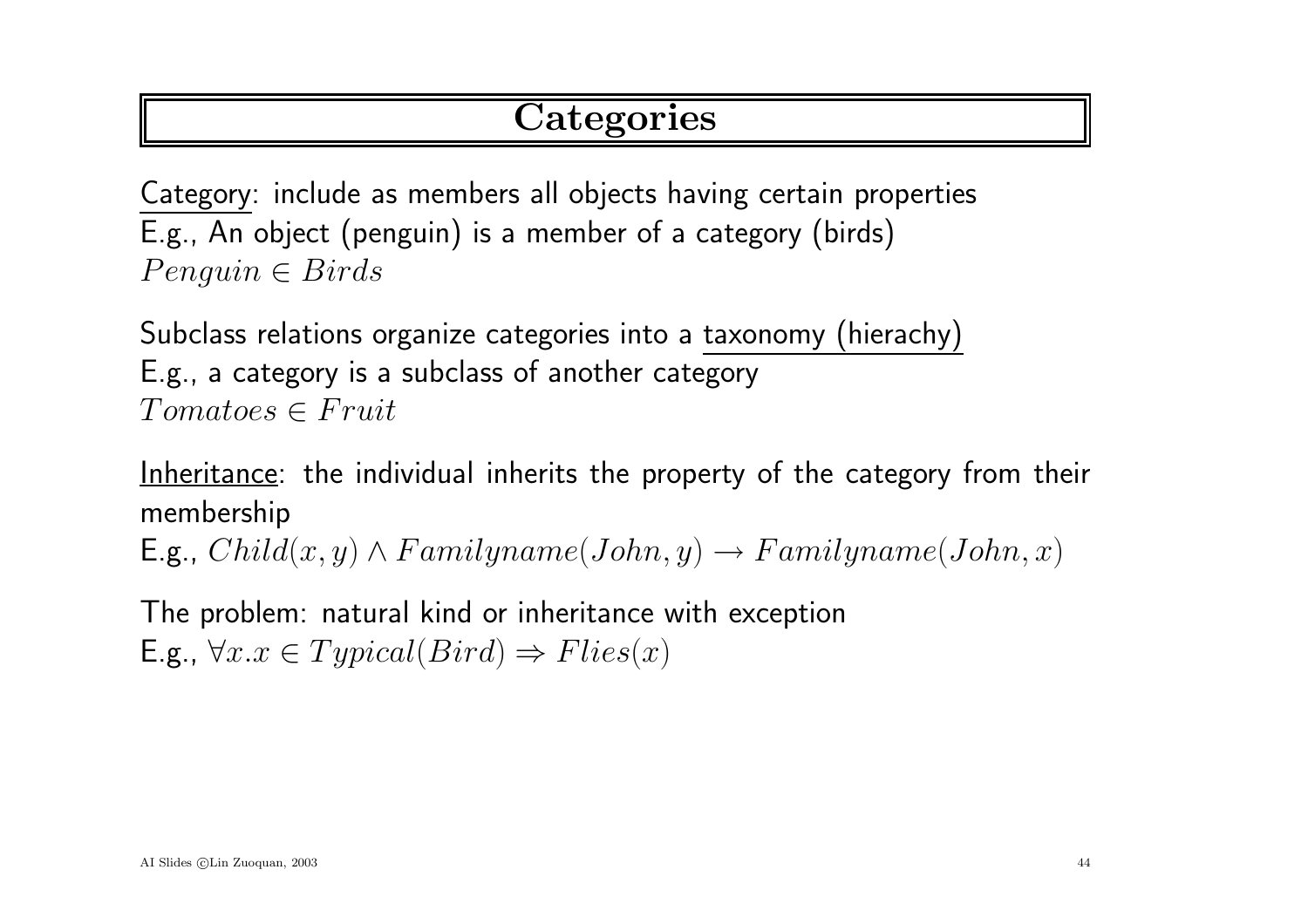# Description logic for categories

Description logic: focus on categories and their definitions

-  $Subsumption$ : checking if one category is a subset of another based on their definitions

-  $Classification:$  checking if an object belongs to a category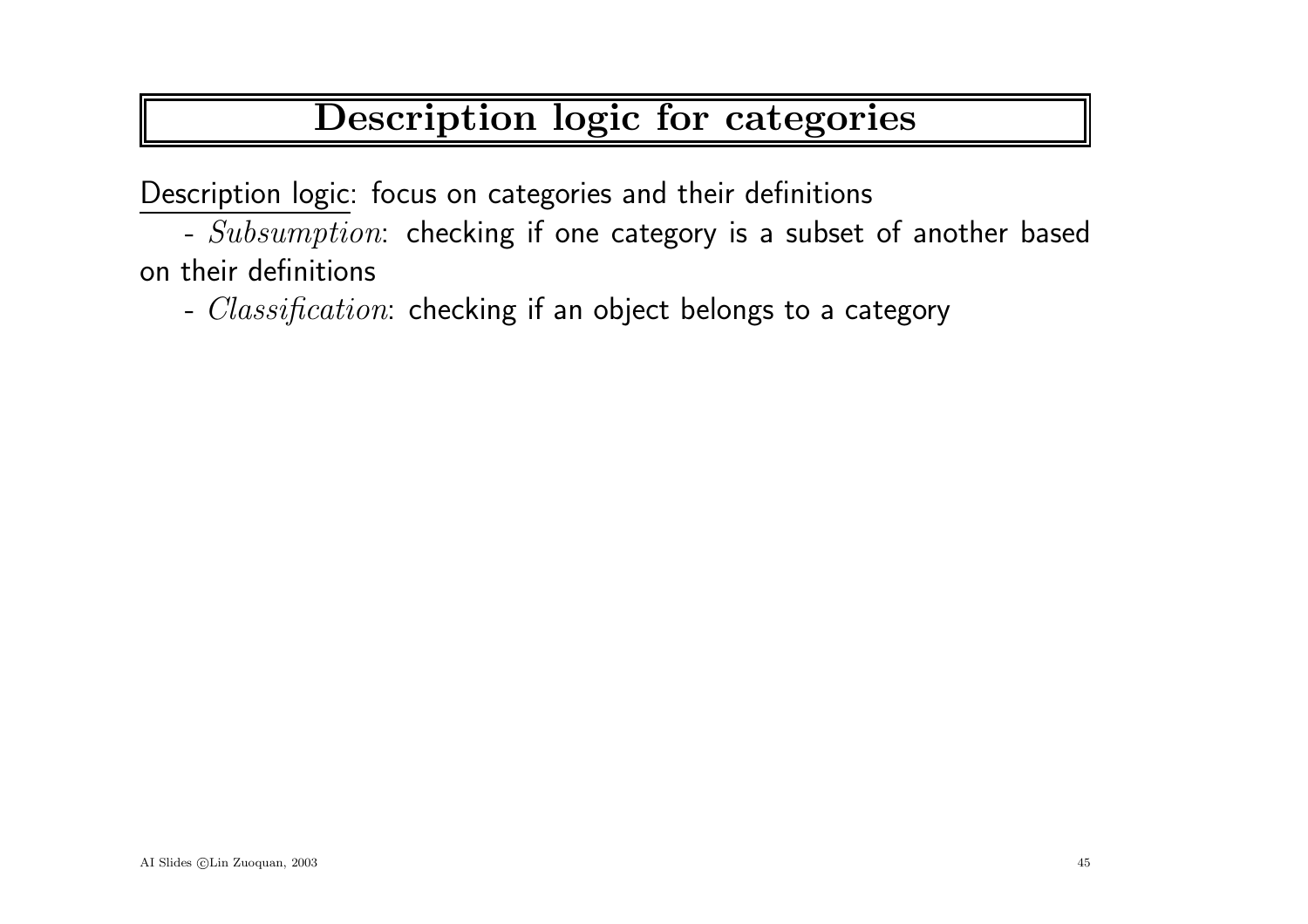### Action and change

Time:

E.g.,  $At(Evening, Sleep)$ 

Event:

E.g., WorldWarII,SubEvent(BattleOfBritain,WorldWarII)

An event that includes as subevents all events occuring in <sup>a</sup> given time period is called interval

#### Space:

 $E.g., In(Beijing, China)$  $\forall x l. Location(x) = l \Leftrightarrow$  $At(x, l) \wedge \forall l_1 At(x, l_1) \Rightarrow In(l, l_1)$ 

Process: liquid event  $\mathsf{E.g.},\ T(Working(Teacher),TodayLess on Hours)$  $T(\overline{c},i)$  means that some event of type  $\overline{c}$  occured over exactly the interval i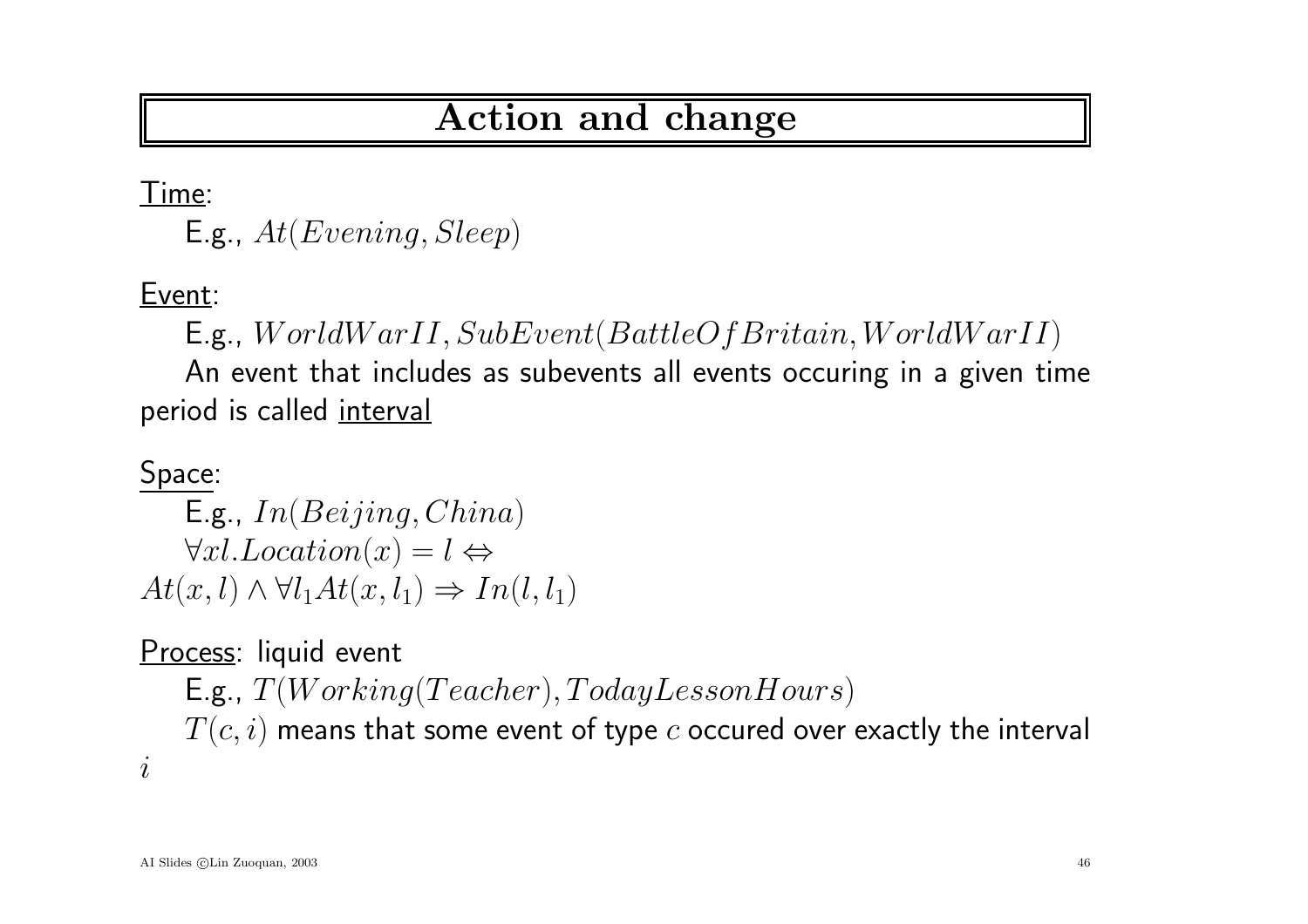# Action and change contd.

Time interval:

 $\mathsf{E.g.}, \forall ij.Mect(i,j) \Leftrightarrow Time(End(i)) = Time(Start(j))$ 

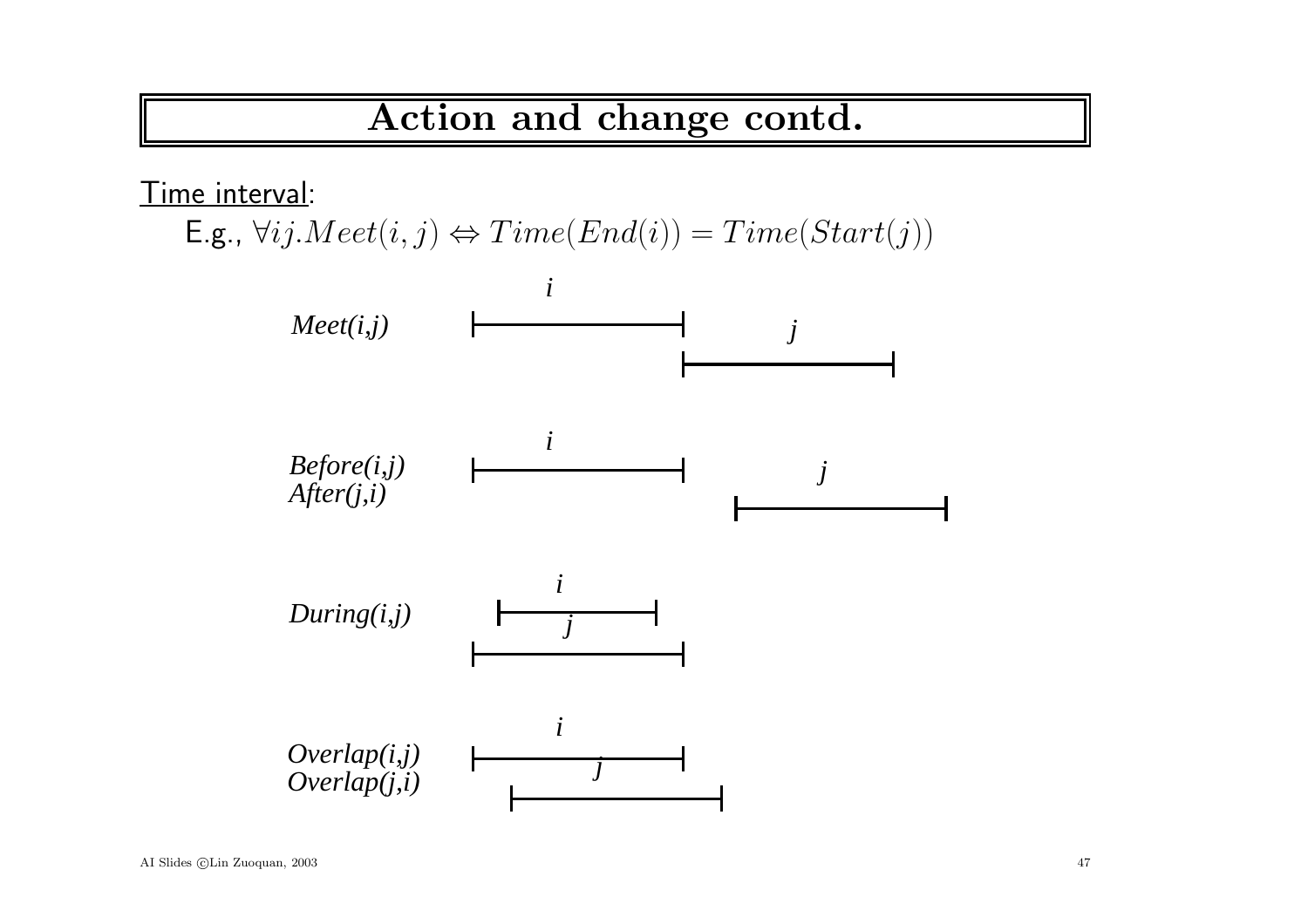# Action and change contd.

Action:

E.g.,  $\forall xyi_0. T(Engaged(x, y), i_0) \Rightarrow$  $\exists i_1 (Meet(i_0,i_1)\vee After(i_1,i_0))\wedge$  $T(Marry(x, y) \lor BreakEngagement(x, y), i_1)$ 

Fluent: something that changes across situations  $E.g., President(USA)$  $T(Democrat(President(USA)), AD2003)$ 

Context:

E.g.,  $President(USA, AD2003) = GeorgeWBush$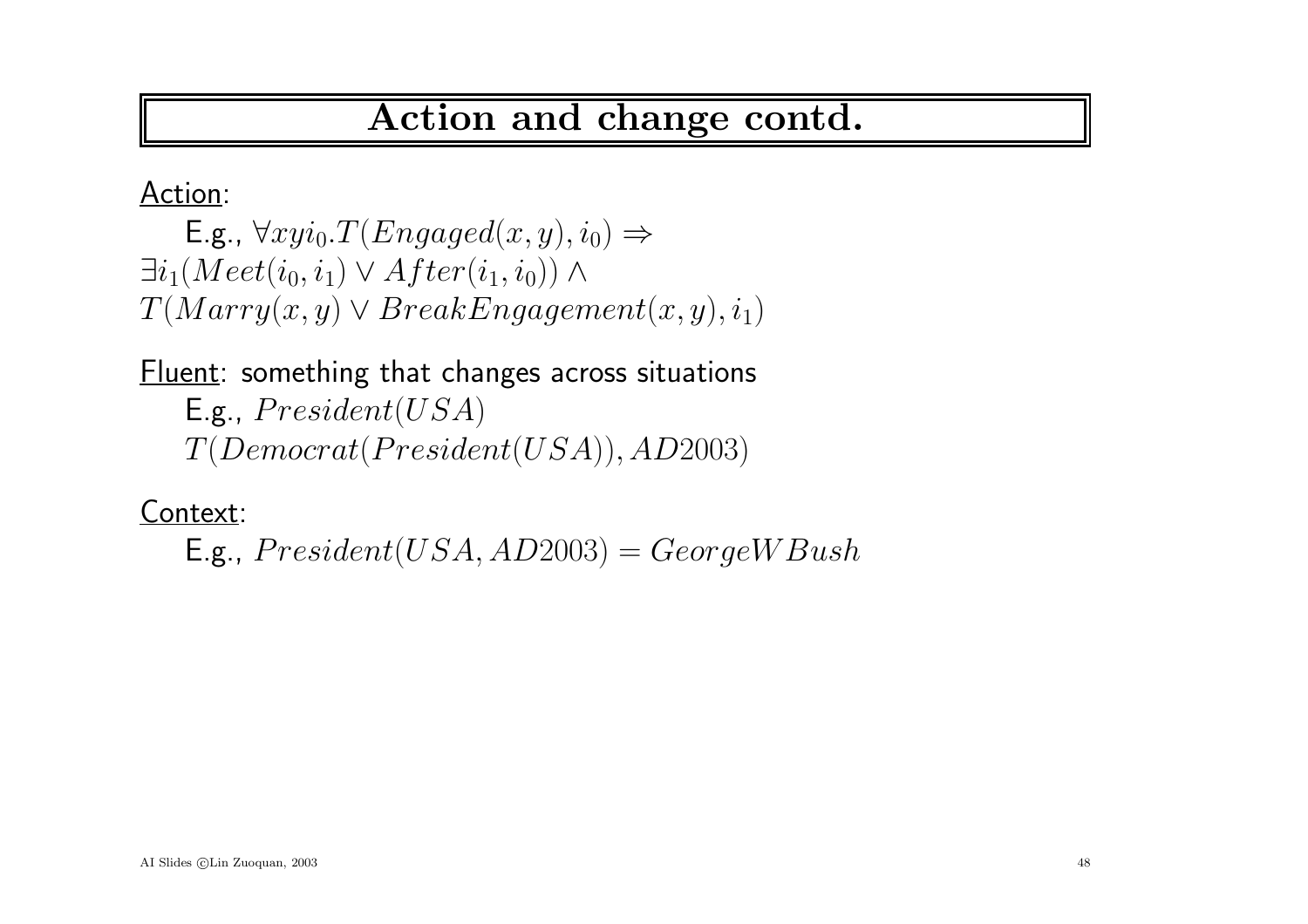### Mental states

Propositional attitudes (modalities): e.g., know, believe, want, expect, etc.

Multi-agents: e.g., an agen<sup>t</sup> reasons about the mental processes of the other agents

Formalizing reasoning about mental states:

- -syntactic theory -possible worlds (modal logic)
- Modal operators: B, K

 $B(a,\psi)$  or  $B_a(\psi)$ : agent a believes that sentence  $\psi$  is true

 $K(a, \psi)$  or  $K_a(\psi)$ : agent a knows that sentence  $\psi$  is true

 $B(A, \psi), A = \{a_1, \dots, a_n\}$ : every agent of A believes that sentence  $\psi$  is true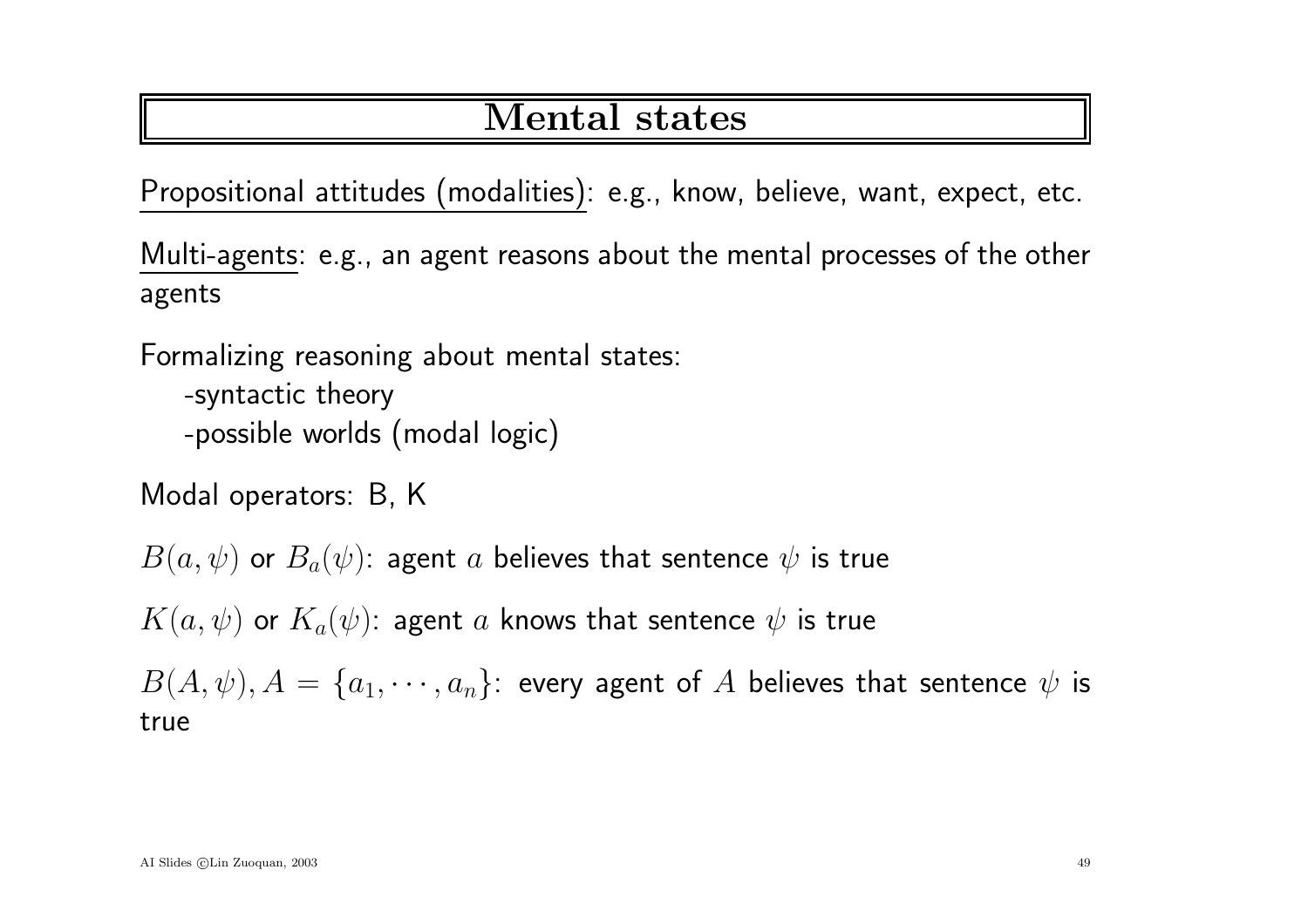### Belief: A formal theory

Extending first-order language  $L$ :

Belief formulas:  $Believes(Agent, fluent)$ 

Strings: Flies(Clark) represented as  $[F, l, i, e, s, (, C, l, a, r, k, ),]$ -referential opaque: an equal term cannot be substituted for the one (mental object) in the scope of belief, e.g.,  $"Clark" \neq "Superman"$ 

 $Den$  function: mapping a string to the object that it denotes

 $Name$  function: mapping an object to a string that is the name of a constant that denotes the object

### E.g.,

 $Den("Clark") = ManOfSteel \wedge Den("Superman") = ManOfSteel$  $Name(ManOfSteel) = K_{11}$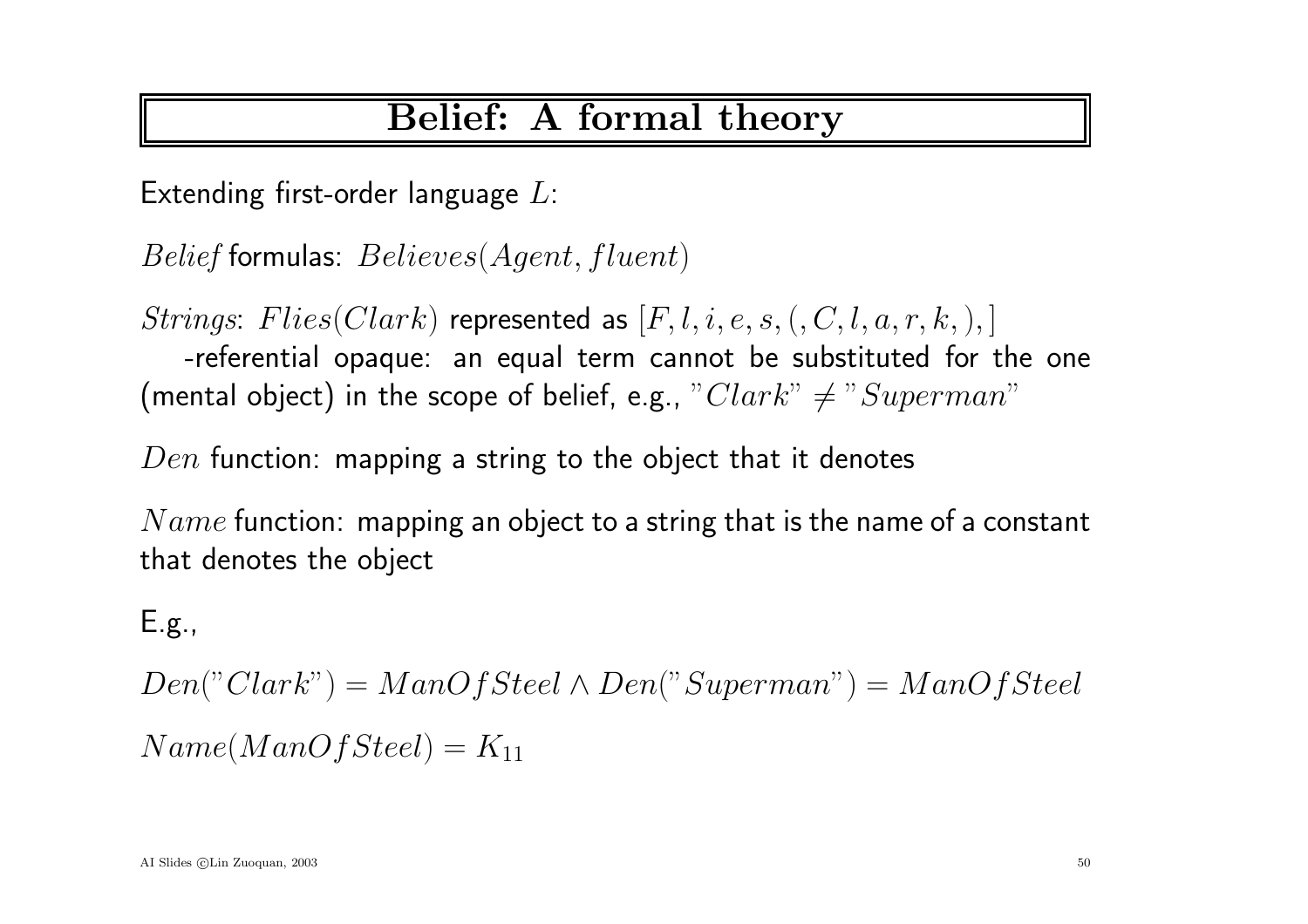### Belief contd.

Inference rules,e.g., Modus Ponens

<sup>∀</sup>apq.LogicalAgent(a)∧Believes(a,p)∧Believes(a,Concat(p, " <sup>⇒</sup>  $\Rightarrow$  Believes $(a,q)$ 

where  $Concat$  is a function on strings that concatenates their elements together, abbreviate  $Concat(p, " \Rightarrow", q)$  as "p $\Rightarrow$ q"

E.g., belief rules, -if <sup>a</sup> logical agen<sup>t</sup> believes something, then it believes that it believes it

 $\forall ap.LogicalAgent(a) \land Believes(a,p) \Rightarrow Believes(a,"Believes(Name(a),p)$ ")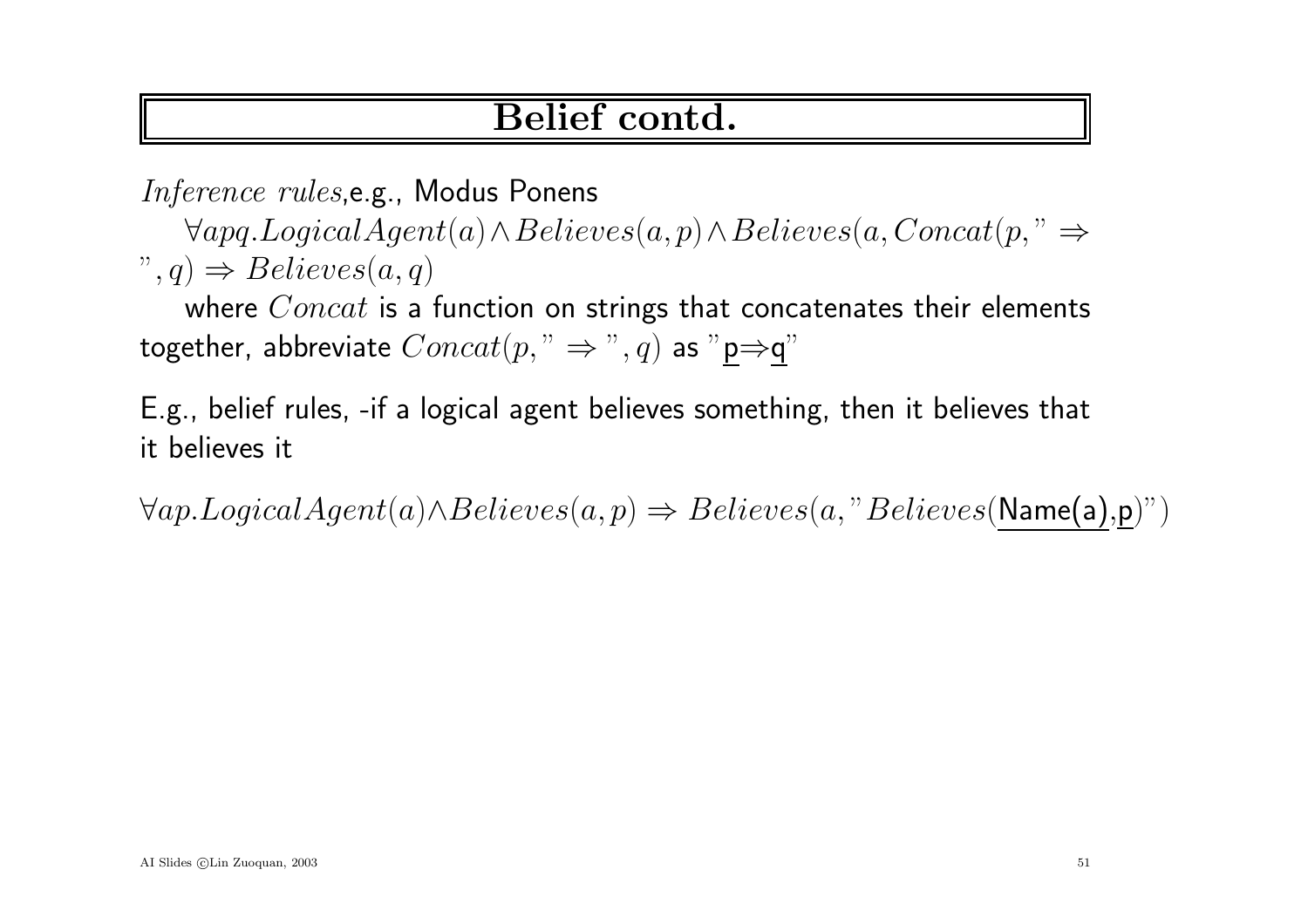### Belief contd.

Logical omniscience:

 $Believes(a, \phi), Believes(a, \phi \Rightarrow \psi) \models Believes(a, \psi)$ 

-So we need limited rational agen<sup>t</sup>

Belief and knowledge: knowledge is justified true belief

 $\forall ap.Knows(a,p) \Leftrightarrow Believes(a,p) \wedge T(Den(p) \wedge T(Den(KB(a))) \Rightarrow$  $Den(p)$ 

Belief and Time: Believes(agent, string, interval)

Knowledge and action: knowledge producing actions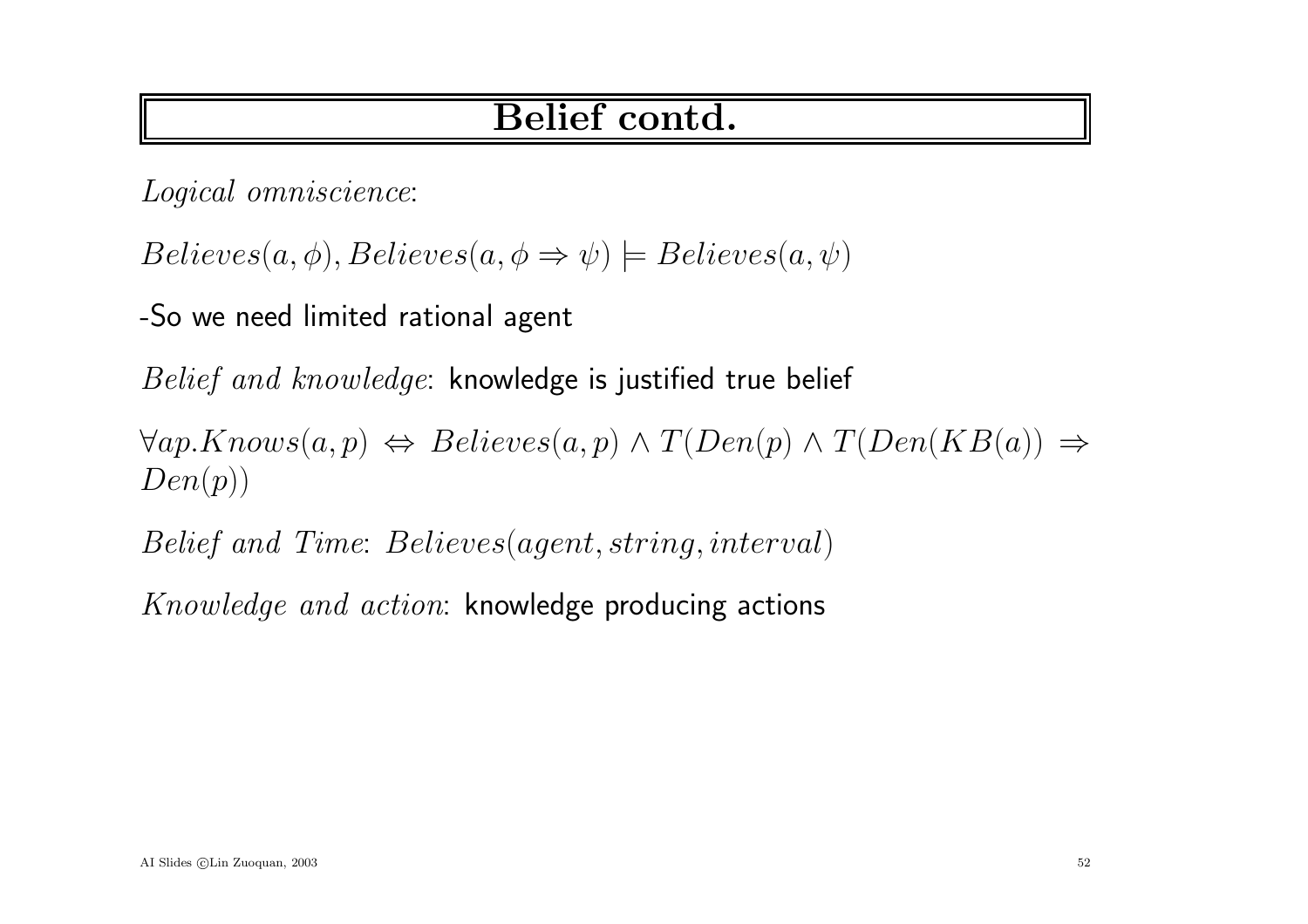# Belief-desire-intension

The Belief-Desire-Intention (BDI) model of agen<sup>t</sup> targets to discloses the internal structure of an intelligent agen<sup>t</sup> further. It explains the process of agent's decision-making.

Belief: agent's mental reflection of outside world and its physical state.

Desire: the goals the agent desire to achieve.

Intention: the actions that the agent intends to perform to satisfy its desires.

Example:

I believe that if I work hard I will pass this course.

I desire to pass this course.

I intend to work hard.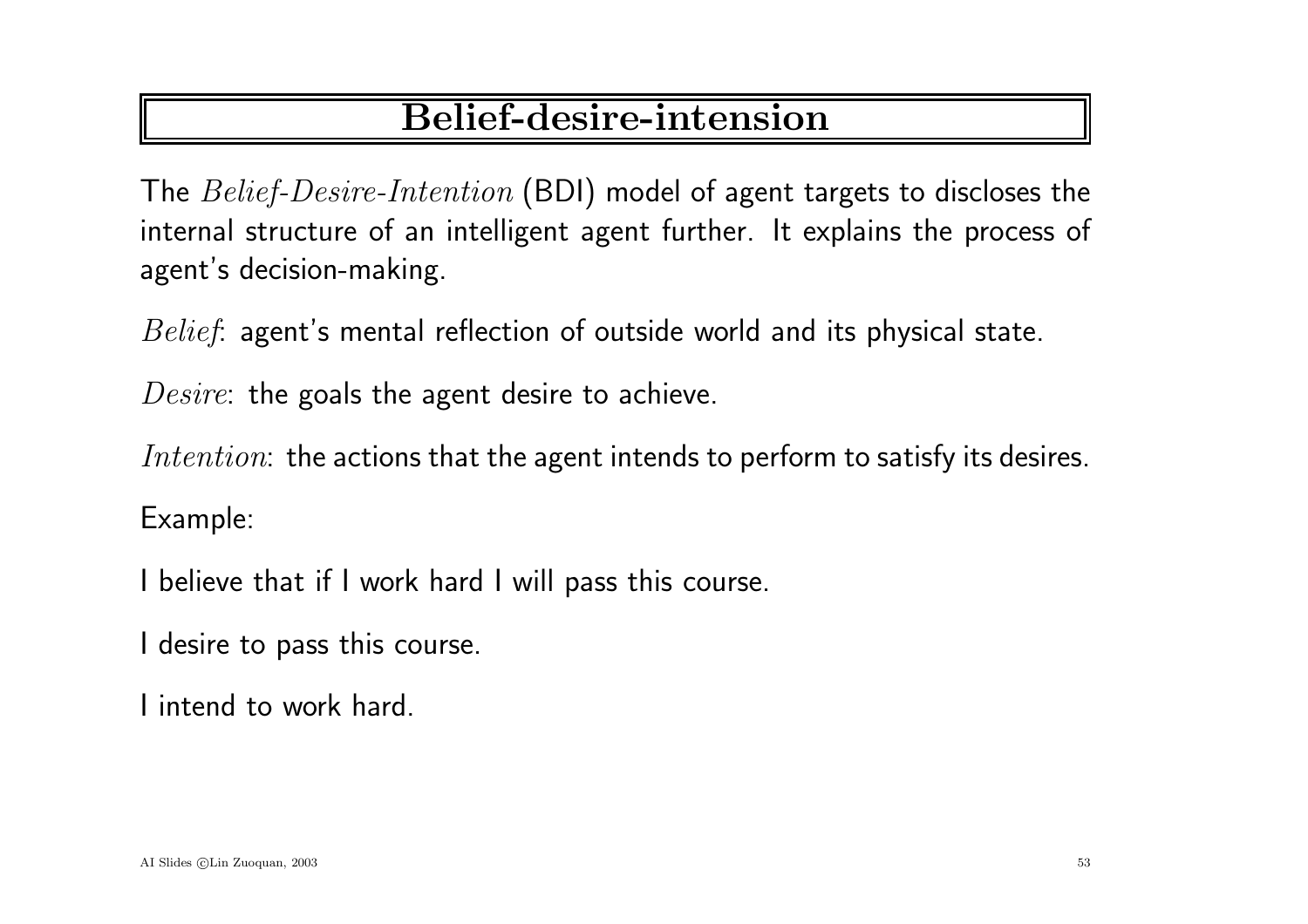

#### **(a) A frame−based knowledge base**

**(b) Translation into first−order logic**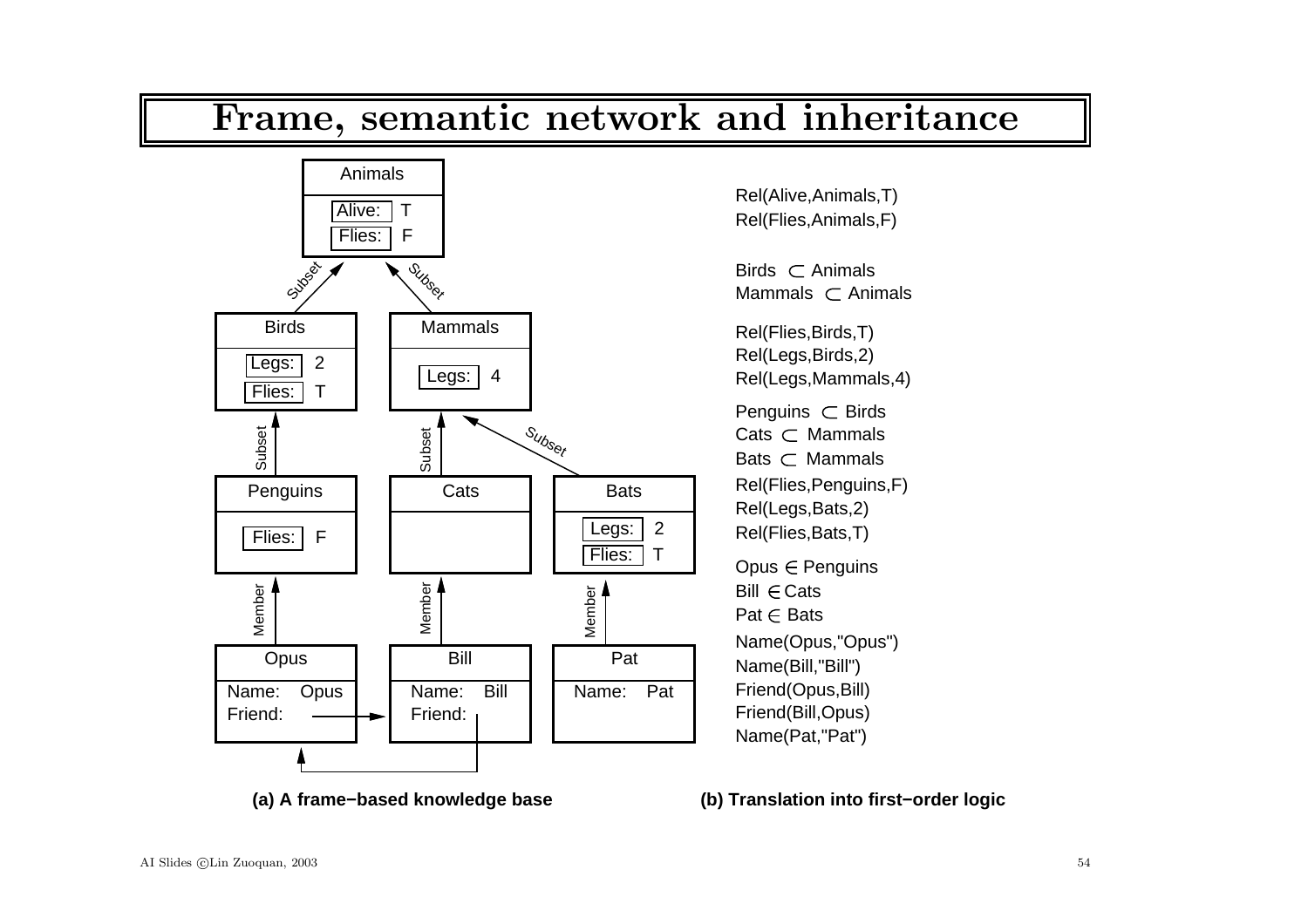# Frame contd.

| Link Type                           | <b>Semantics</b>                                                  | Example                                          |
|-------------------------------------|-------------------------------------------------------------------|--------------------------------------------------|
| $A \xrightarrow{Subset} B$          | $A \subset B$                                                     | $Cats \subset Mammals$                           |
| $A \xrightarrow{Member} B$          | $A \in B$                                                         | $Bill \in Cats$                                  |
| $A \stackrel{R}{\longrightarrow} B$ | R(A, B)                                                           | <i>Bill</i> $\frac{Age}{\sim} 12$                |
| $A \stackrel{R}{\longrightarrow} B$ | $\forall x \ x \in A \Rightarrow R(x, B)$                         | Birds $\frac{Legs}{\longrightarrow} 2$           |
| $A \stackrel{R}{\longrightarrow} B$ | $\forall x \exists y \ x \in A \Rightarrow y \in B \land R(x, y)$ | $Birds \stackrel{Parent}{\longrightarrow} Birds$ |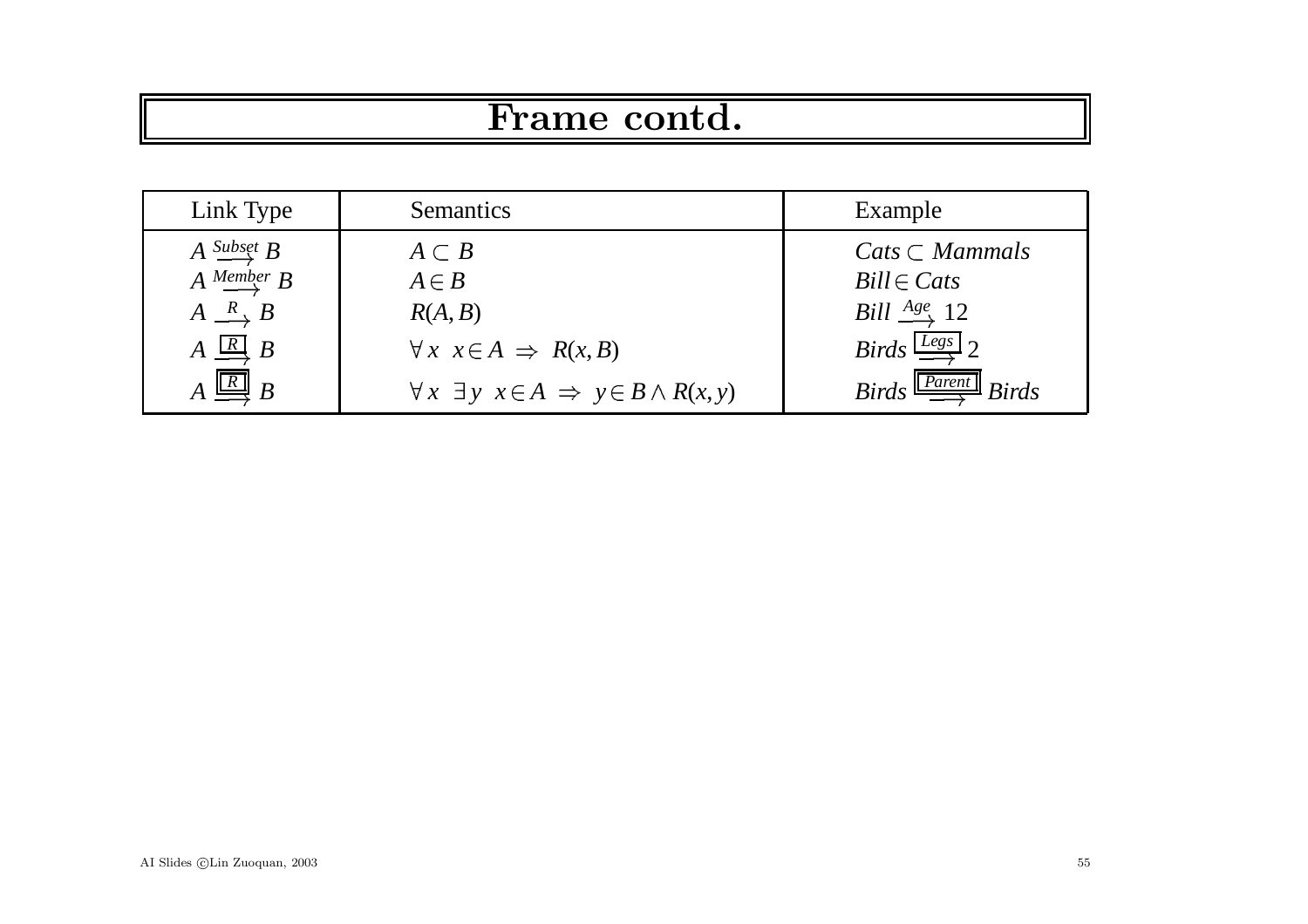### **Inheritance**

Inheritance with exceptions

 $\forall rxb.Holds(r, x, b) \Leftrightarrow$  $Val(r, x, b) \vee (\exists px \in p \land Rel(r, p, b) \land \neg InterveningRel(x, p, r))$ 

 $\forall xpr.InterveningRel(x,p,r) \Leftrightarrow$  $\exists$ iIntervening $(x,i,p) \wedge \exists b'Rel(r, i,b')$ 

 $\forall aip. Intervening(x,i,p) \Leftrightarrow (x \in i) \wedge (i \subset p)$ 

Multiple inheritance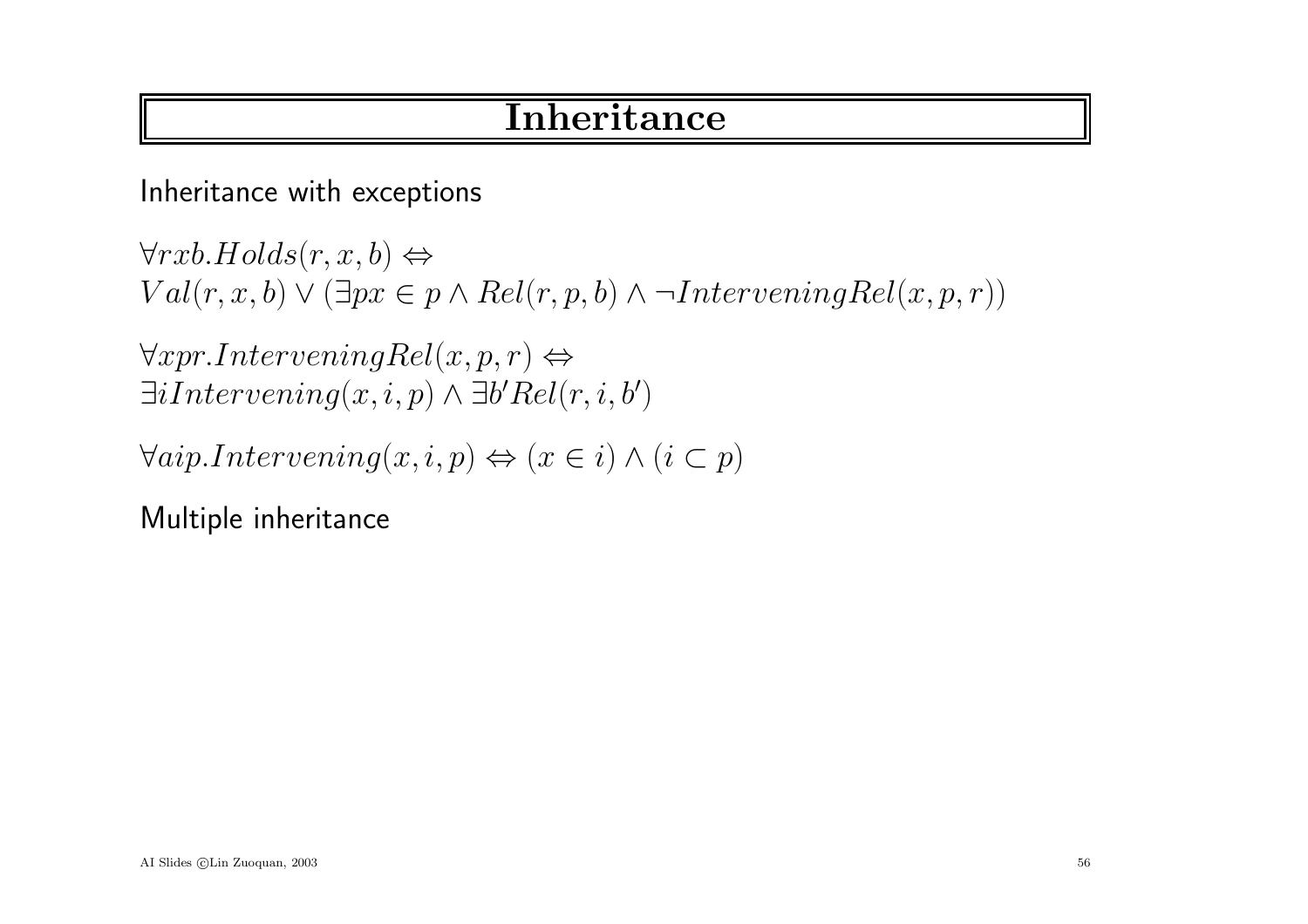# Commonsense reasoning

The example

KB:

 $\forall x Bird(x) \Rightarrow Flies(x)$ Bird(Tweety)

 $KB \vdash Flies(Tweety)$ ??

With exceptions:

 $\forall x Bird(x) \land x \neq Penguin \land \dots \Rightarrow Flies(x)$  $\forall x Bird(x) \land \neg Abnormal(x) \Rightarrow Flies(x)$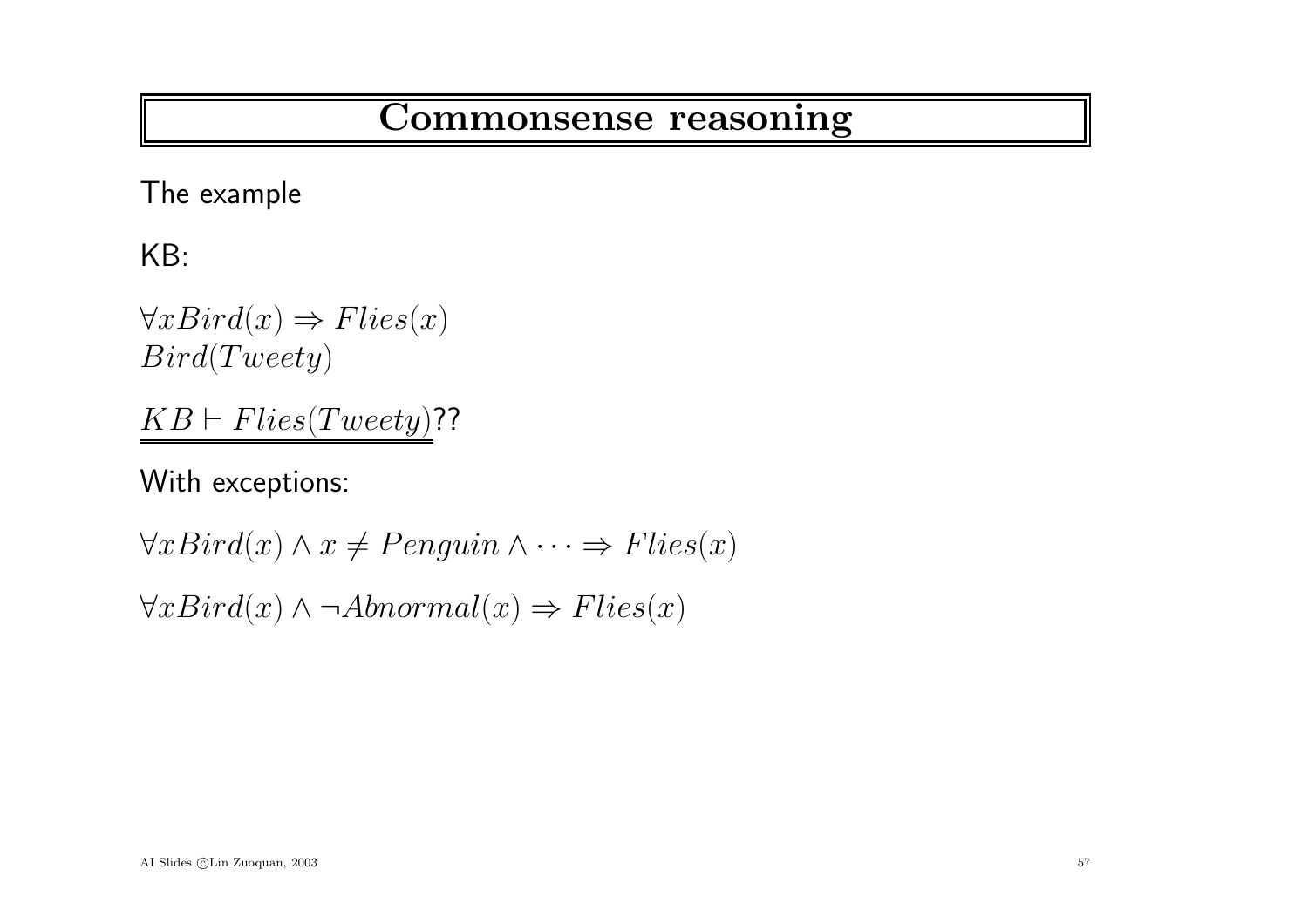### Commonsense contd.

The problem

Monotonicity of FOL:

if  $KB\vdash P$  then  $(KB\wedge S)\vdash P$ 

i.e., if  $P$  follows from KB, then it still follows when KB is augmented by  $TELL(KB, S)$ 

 $Nonmonotonicity\mathrm{:}\;\: KB \subset KB', \exists P, KB \vdash P\; \mathsf{but}\; KB' \not \vdash P$ 

Nonmonotonic logic is the formalization of reasoning with incomplete knowledge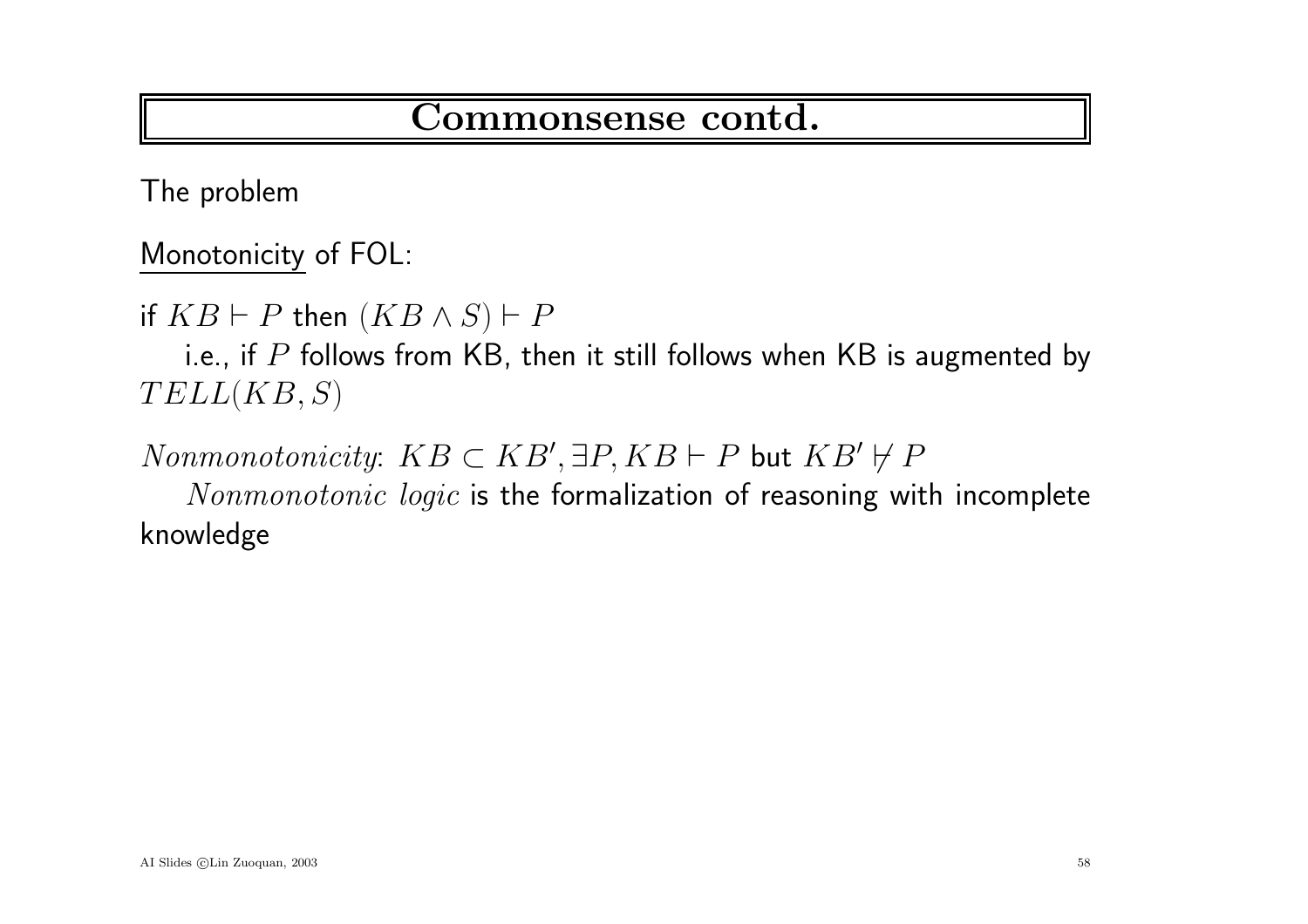### Agent with incomplete knowledge

Closed World Assumption (CWA)

Let  $KB$  be a (finite) set of sentence (belief set),  $\emph{T}(KB)$  theory of  $KB$  $(T(KB) = {\phi | KB \models \phi})$ 

The CWA of  $KB$ , written as  $CWA(KB)\,=\, KB \cup KB_{asm}{}$ , defined as follows:

 $1. \ \phi \in T(KB)$  iff  $KB \models \phi, \phi$  is a sentence

2.  $\neg p\in KB_{asm}$  iff  $p\notin T(KB), p$  is a ground atom 3.  $\phi \in CWA(KB)$  iff  $\{KB \cup KB_{asm}\} \models \phi$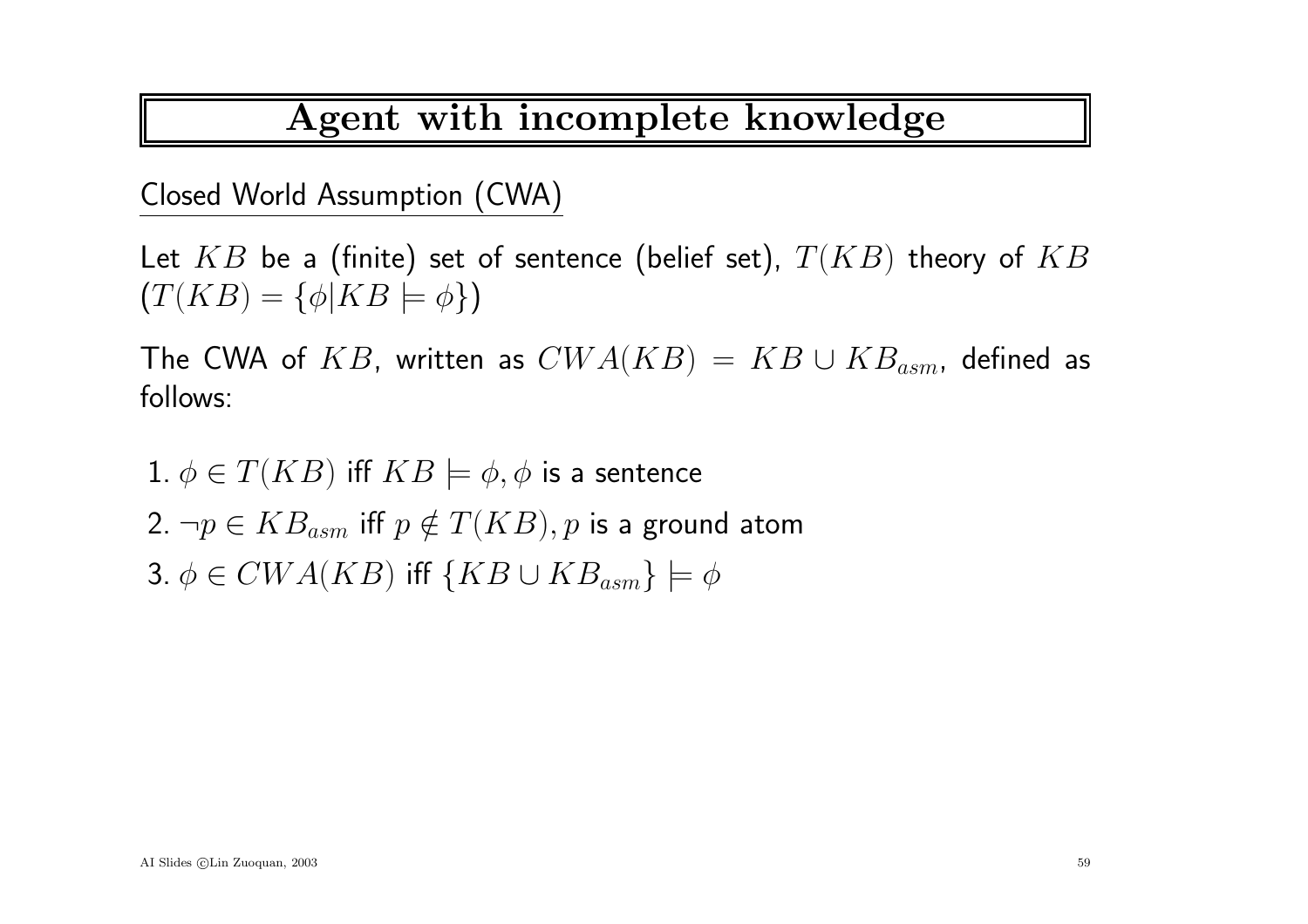# Agent with incomplete knowledge contd.

#### **CWA**

 $KB = \{p(A), p(A) \Rightarrow q(A), p(B)\}\$  $T(KB) \not\models q(B), T(KB) \not\models \neg q(B)$  $CWA(KB) \models \neg q(B)$ 

The problem

 $KB = \{p(A) \vee p(B)\}\$  $CWA(KB) \models \neg p(A) \land \neg p(B)$